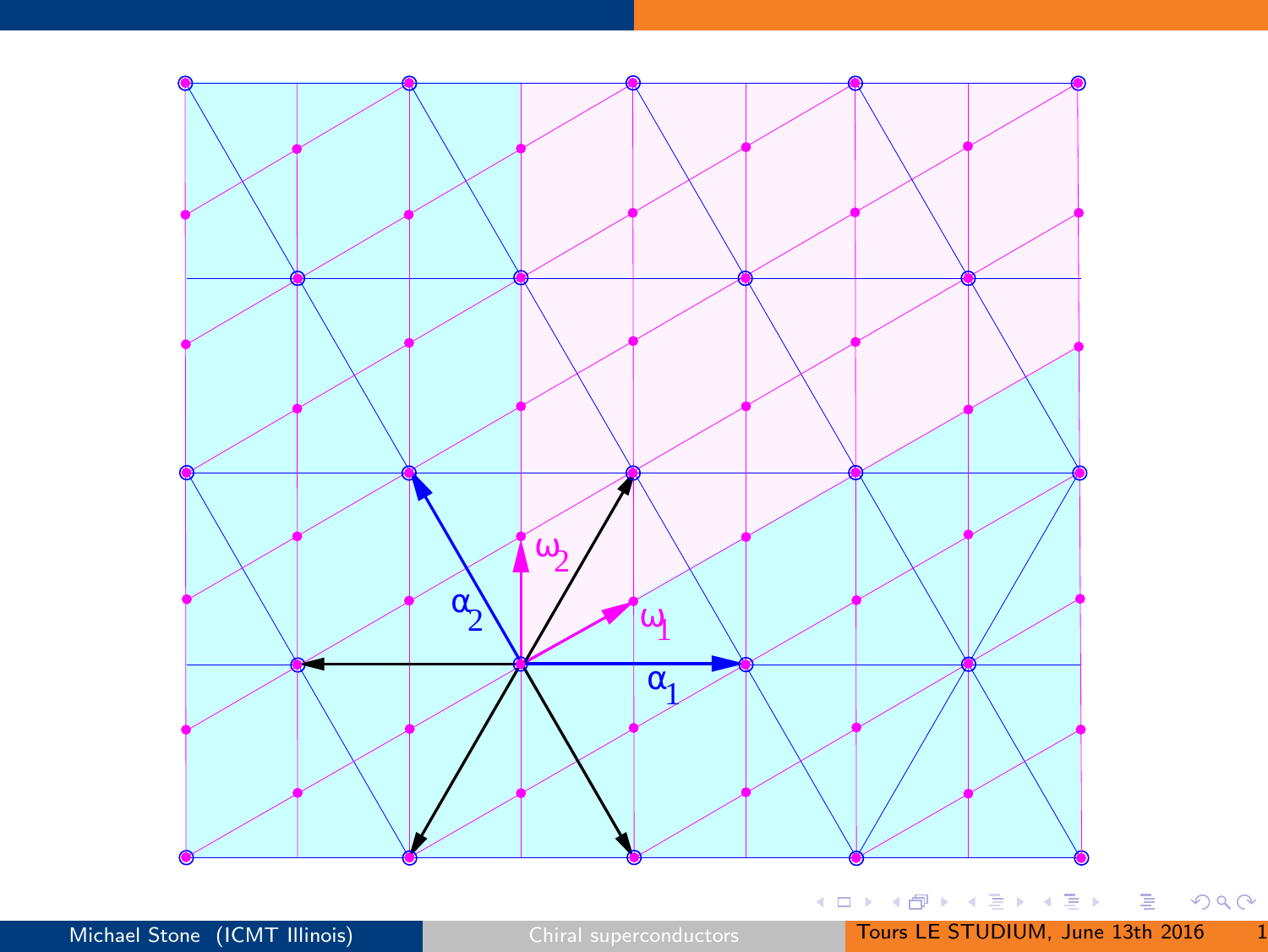# Effective Actions for Superconducting Chiral Fermions

Michael Stone

#### Institute for Condensed Matter Theory University of Illinois

#### Tours LE STUDIUM, June 13th 2016

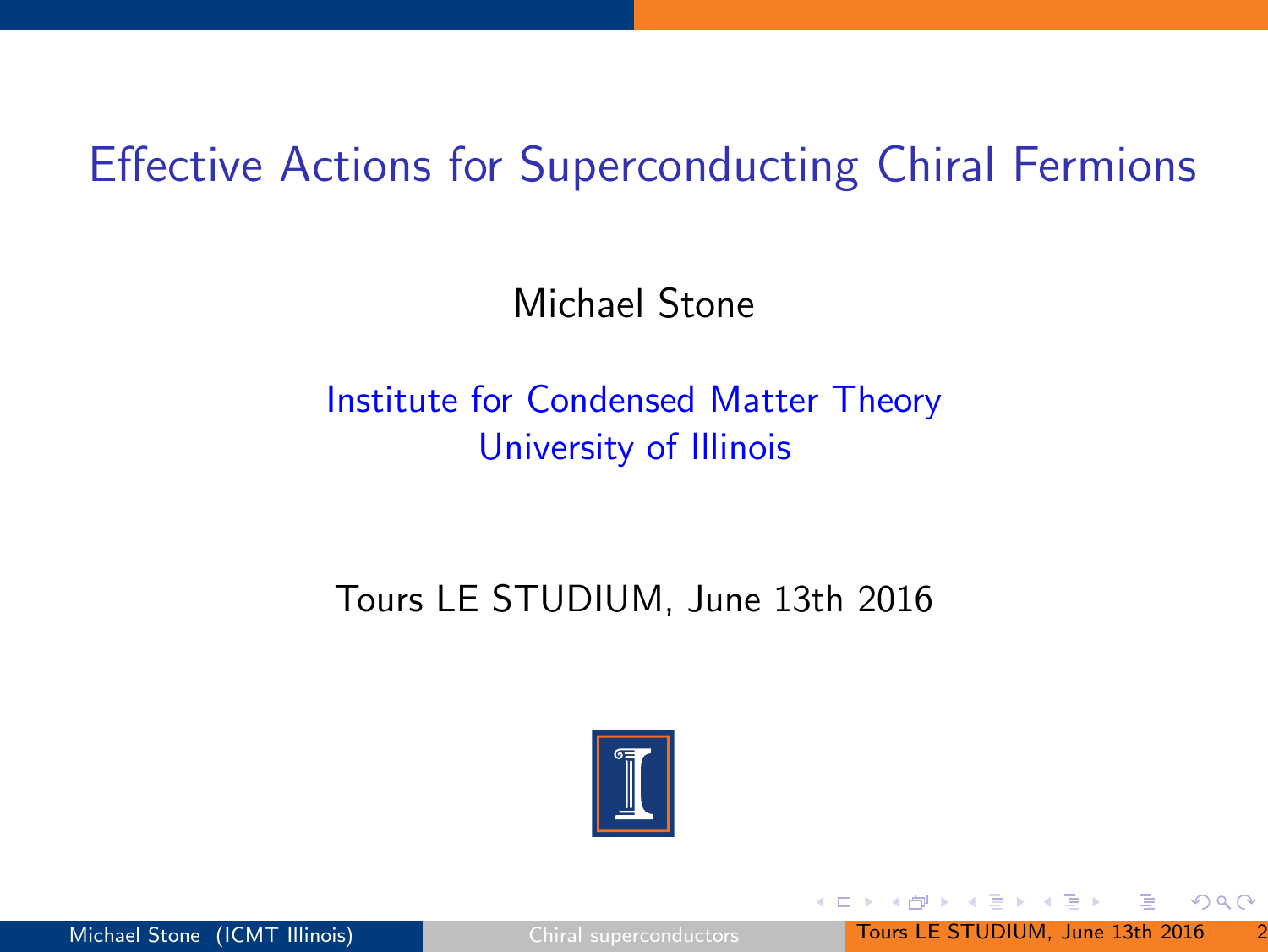# Work done in collaboration with Pedro Lopes



ミメスミメ

 $\leftarrow$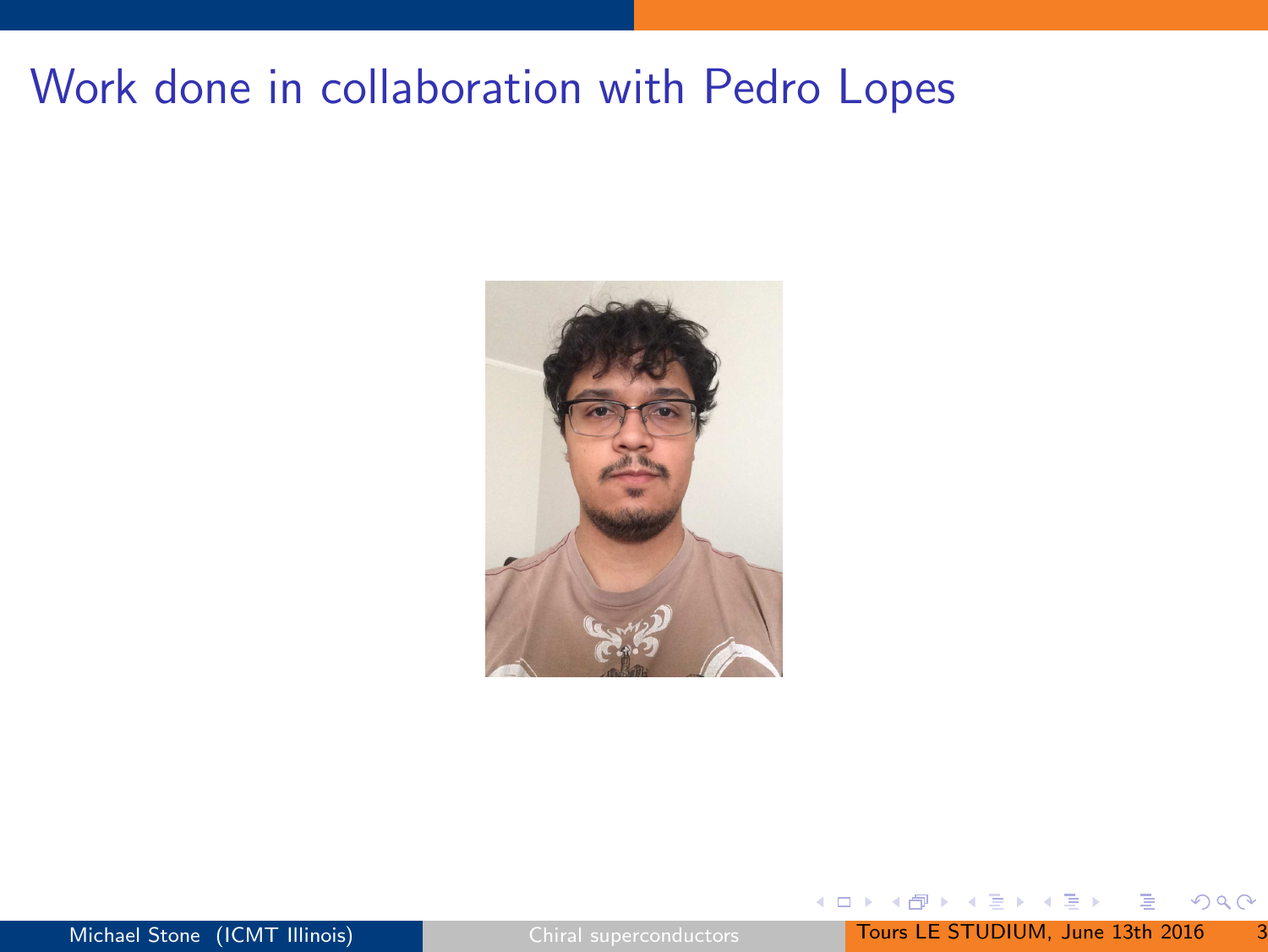#### Talk based on:

- X-L. Qi, E. Witten, S-C. Zhang, Axion topological field theory of topological superconductors, Phys. Rev. B 87 134519 1-10 (2013).
- MS, Pedro Lopes, Effective action and electromagnetic response F of topological superconductors and Majorana-mass Weyl fermions, Phys. Rev. B93 174501 (2016); arXiv:1601.07869.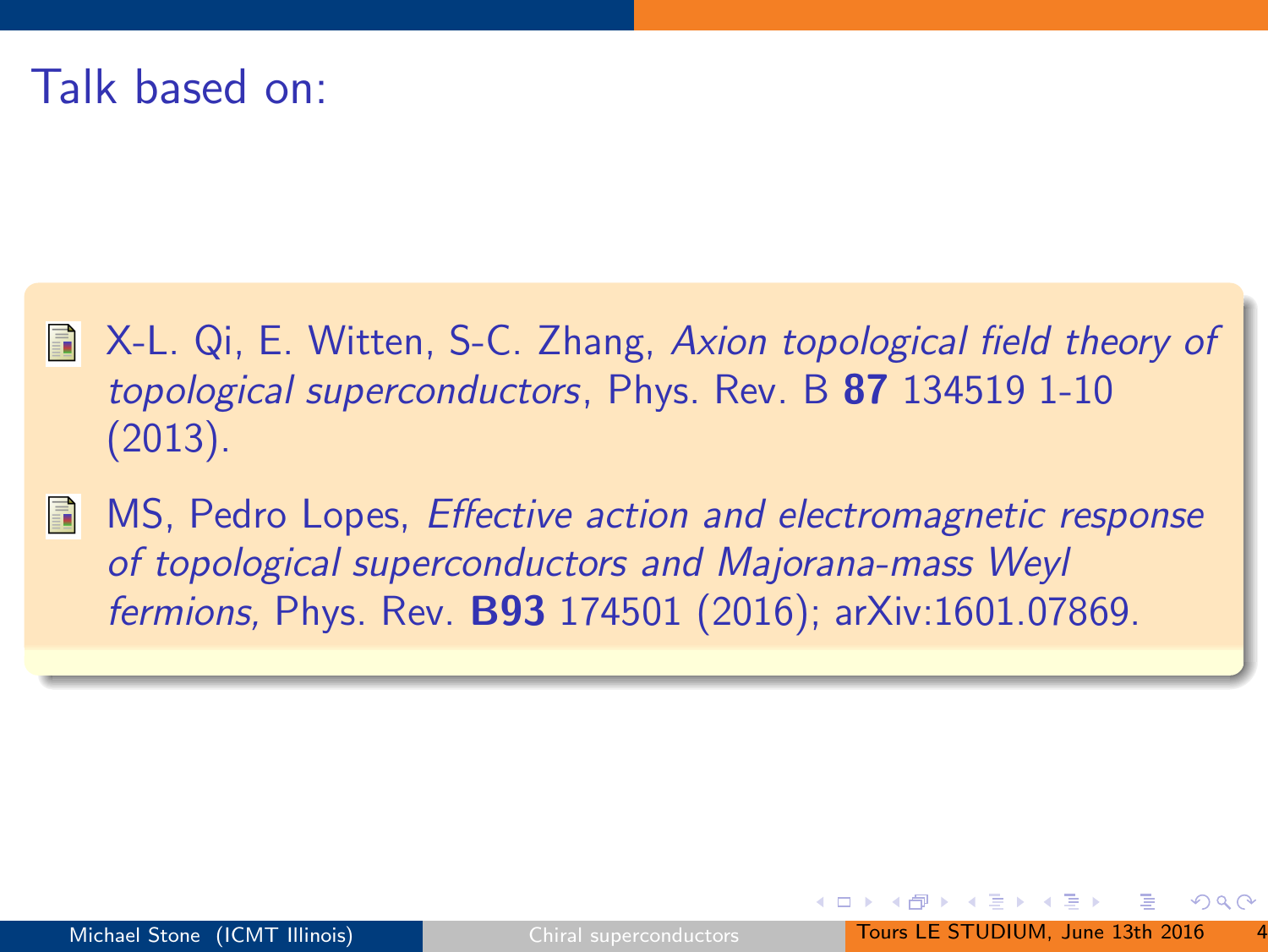#### 1 [Motivating paradox](#page-5-0)

 $QQ$ 

B

イロト イ部 トイをトイをトー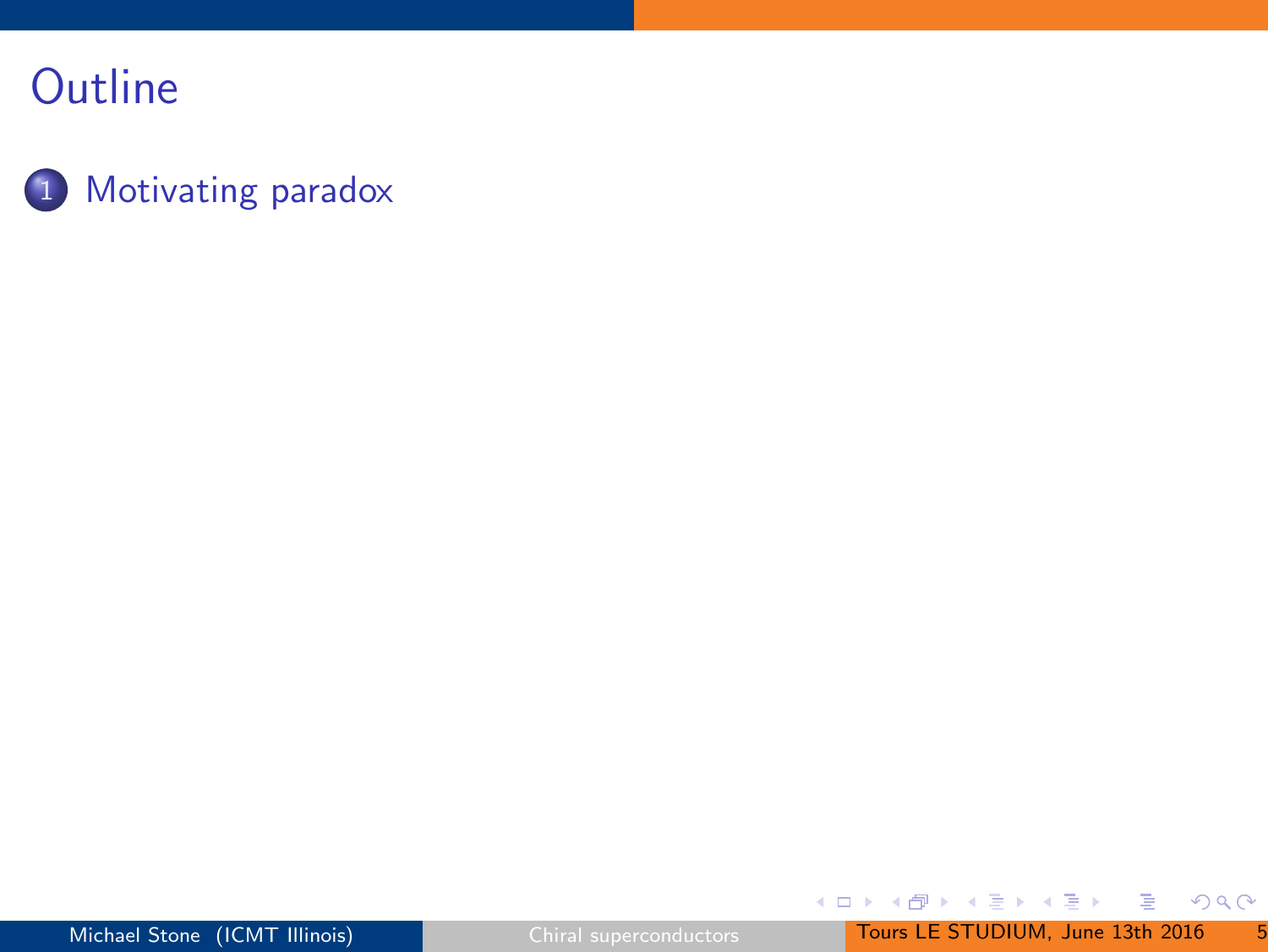#### [Motivating paradox](#page-5-0)

#### 2 [Weyl superconductors](#page-20-0)

- [Majorana mass](#page-21-0)
- Vector vs [axial-vector gauge fields](#page-25-0)
- [Anomalies and a second paradox?](#page-27-0)

 $\triangleright$   $\rightarrow$   $\exists$   $\rightarrow$ 

<span id="page-5-0"></span> $QQQ$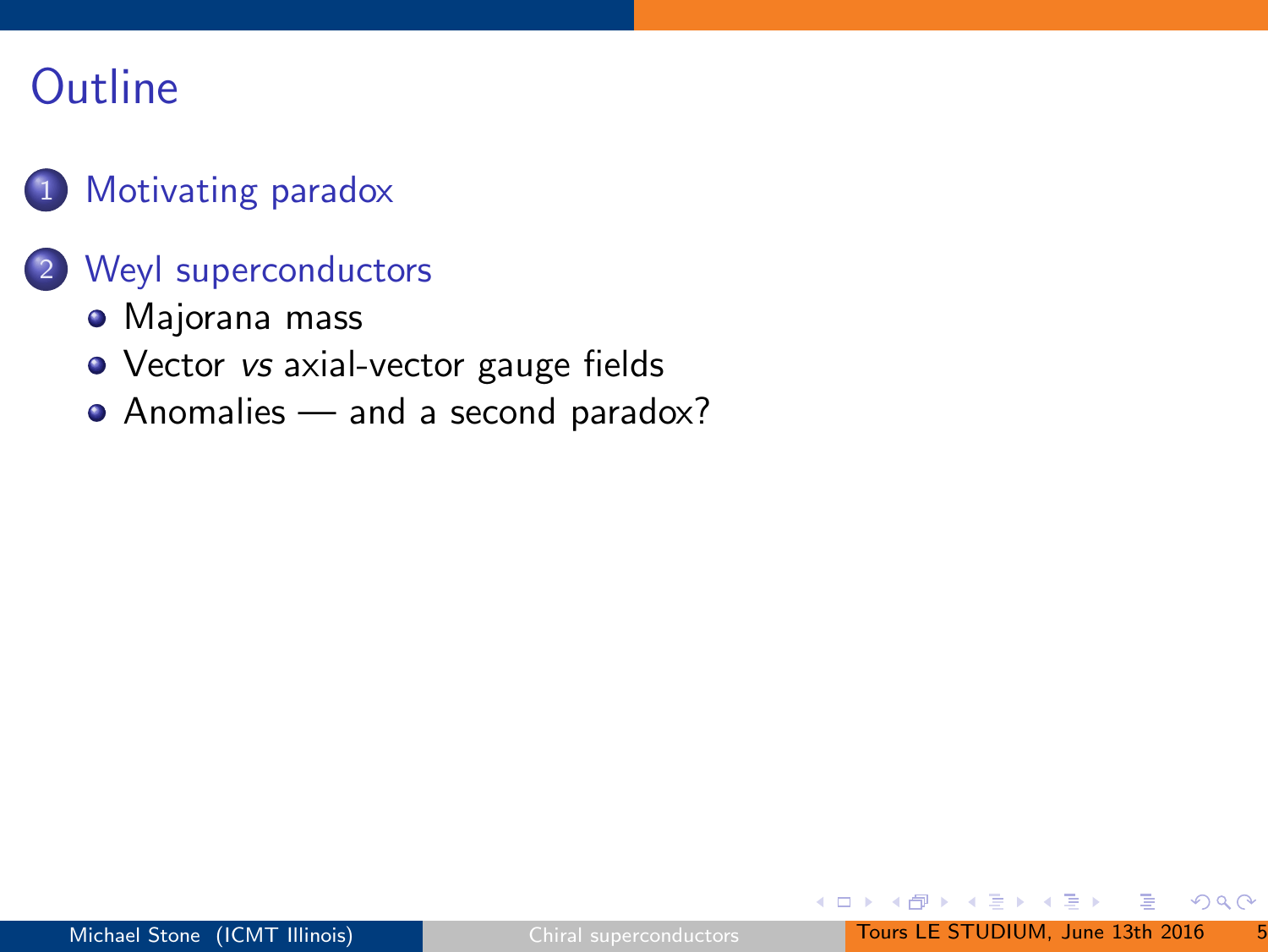#### [Motivating paradox](#page-5-0)

#### 2 [Weyl superconductors](#page-20-0)

- [Majorana mass](#page-21-0)
- Vector *vs* [axial-vector gauge fields](#page-25-0)
- [Anomalies and a second paradox?](#page-27-0)

#### [WZW effective action](#page-30-0)

- **•** [General method](#page-32-0)
- $\bullet$  [3+1 dimensions](#page-34-0)
- **•** [Anomaly again](#page-37-0)

医三角体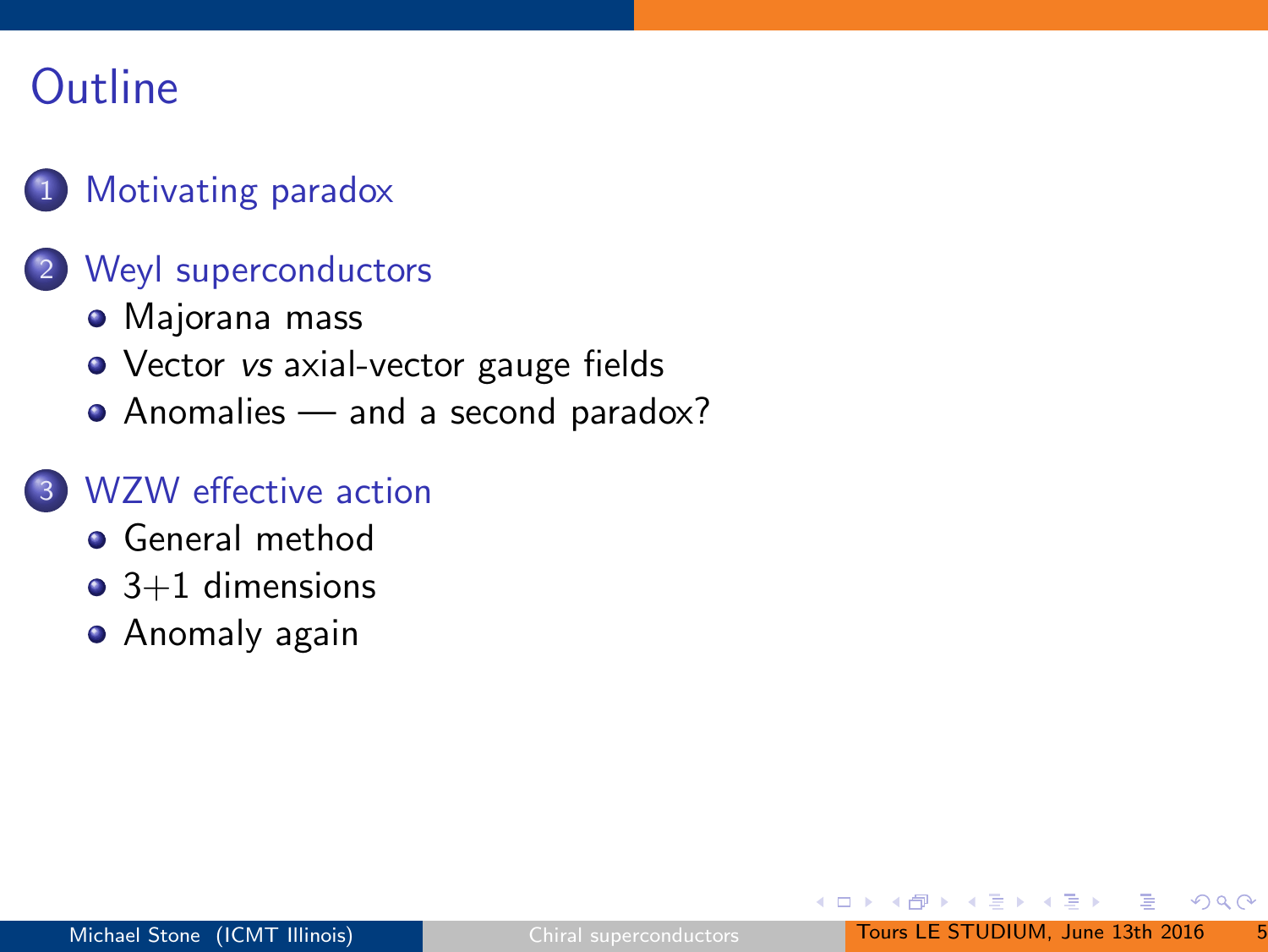#### [Motivating paradox](#page-5-0)

#### [Weyl superconductors](#page-20-0)

- [Majorana mass](#page-21-0)
- Vector vs [axial-vector gauge fields](#page-25-0)
- [Anomalies and a second paradox?](#page-27-0)

#### [WZW effective action](#page-30-0)

- **•** [General method](#page-32-0)
- $\bullet$  [3+1 dimensions](#page-34-0)
- **•** [Anomaly again](#page-37-0)

#### **[Applications](#page-40-0)**

- [Resolve first paradox](#page-41-0)
- [Chiral magnetic effect](#page-46-0)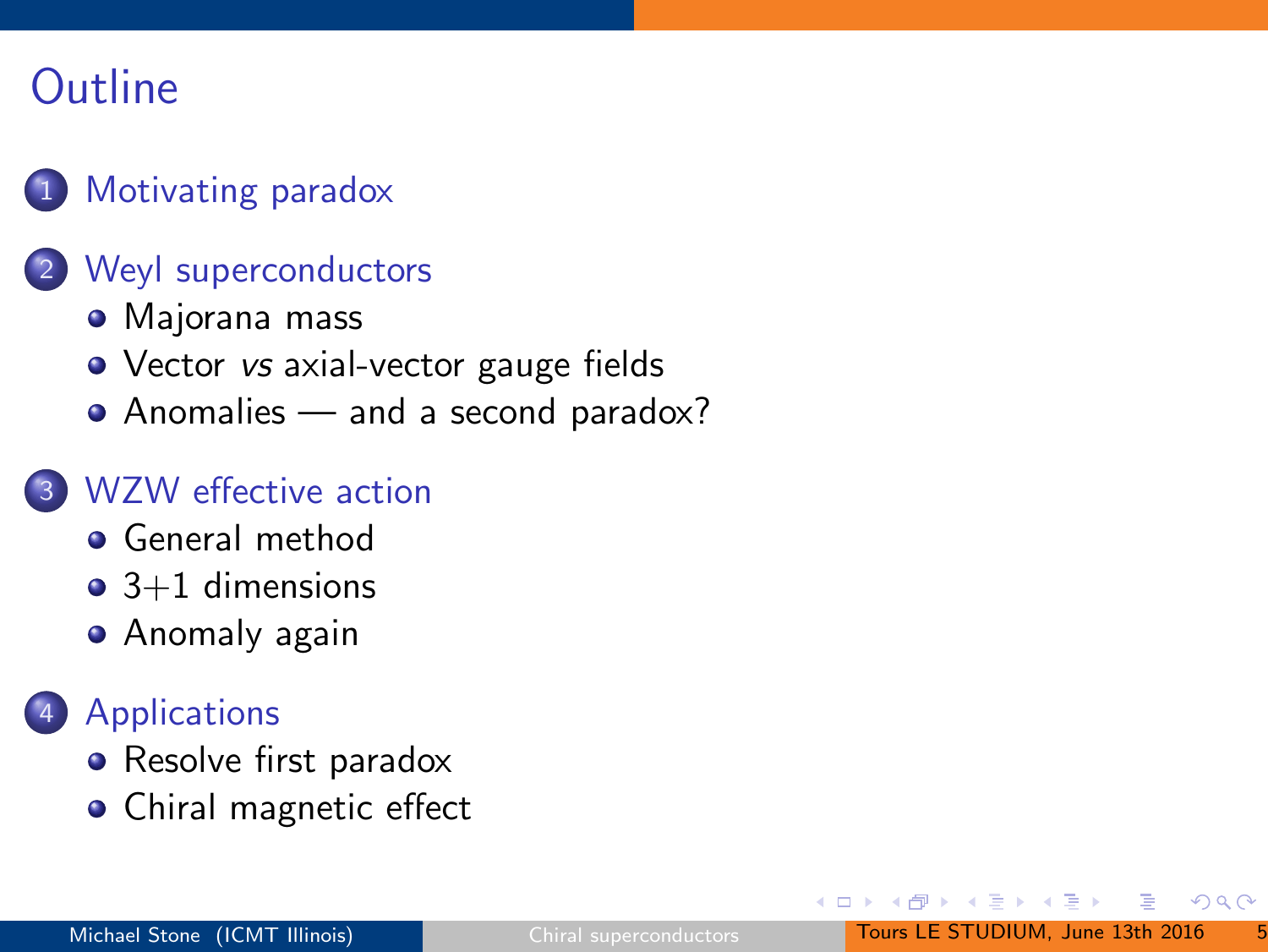#### [Motivating paradox](#page-5-0)

#### [Weyl superconductors](#page-20-0)

- [Majorana mass](#page-21-0)
- Vector *vs* [axial-vector gauge fields](#page-25-0)
- [Anomalies and a second paradox?](#page-27-0)

#### [WZW effective action](#page-30-0)

- **[General method](#page-32-0)**
- $\bullet$  [3+1 dimensions](#page-34-0)
- **[Anomaly again](#page-37-0)**

#### **[Applications](#page-40-0)**

- [Resolve first paradox](#page-41-0)
- [Chiral magnetic effect](#page-46-0)

œ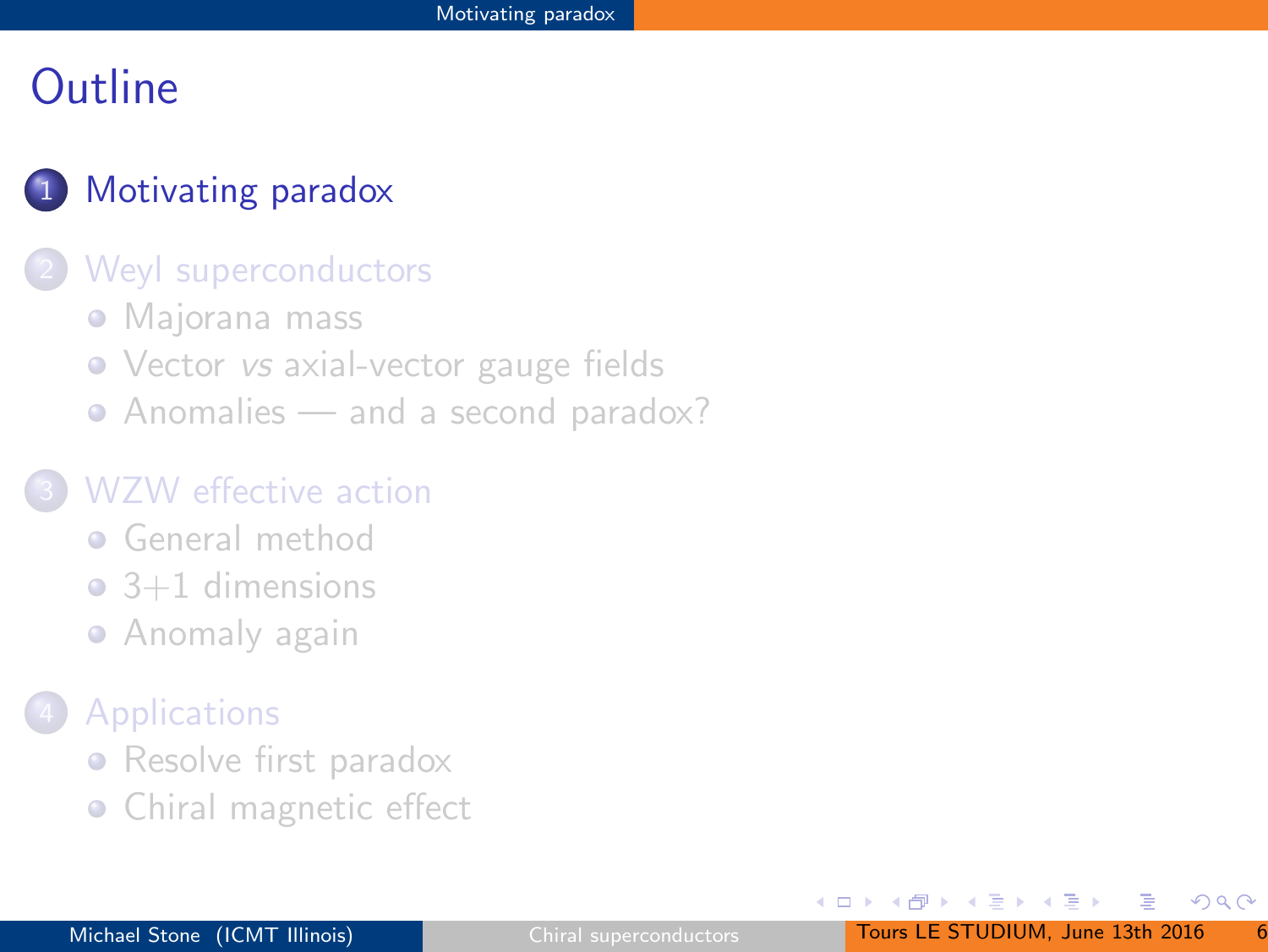#### Dirac electron with chiral mass



 $\leftarrow$ 

 $299$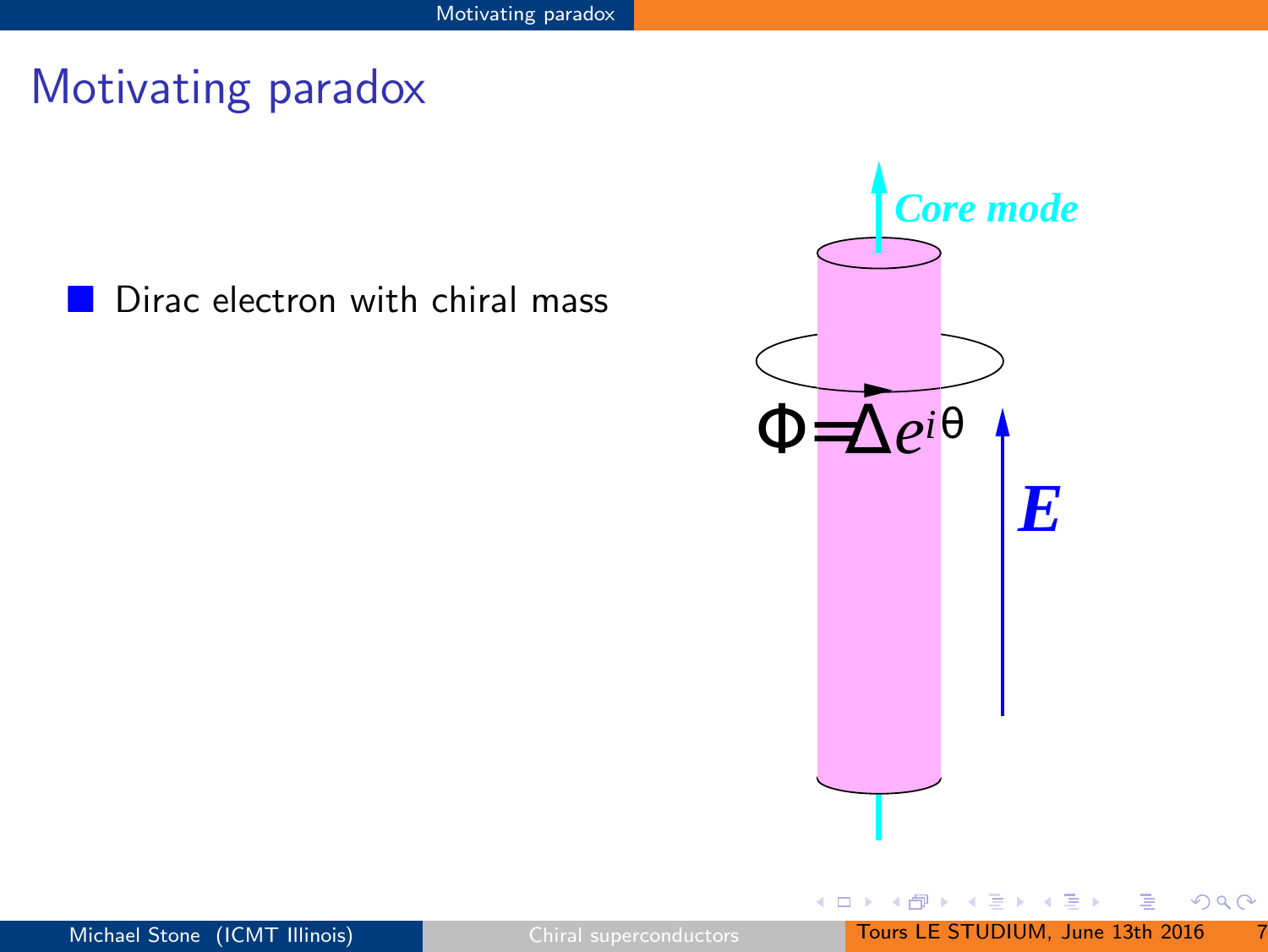- Dirac electron with chiral mass
	- Mass winds around vortex



 $\leftarrow$ 

 $\rightarrow$   $\equiv$   $\rightarrow$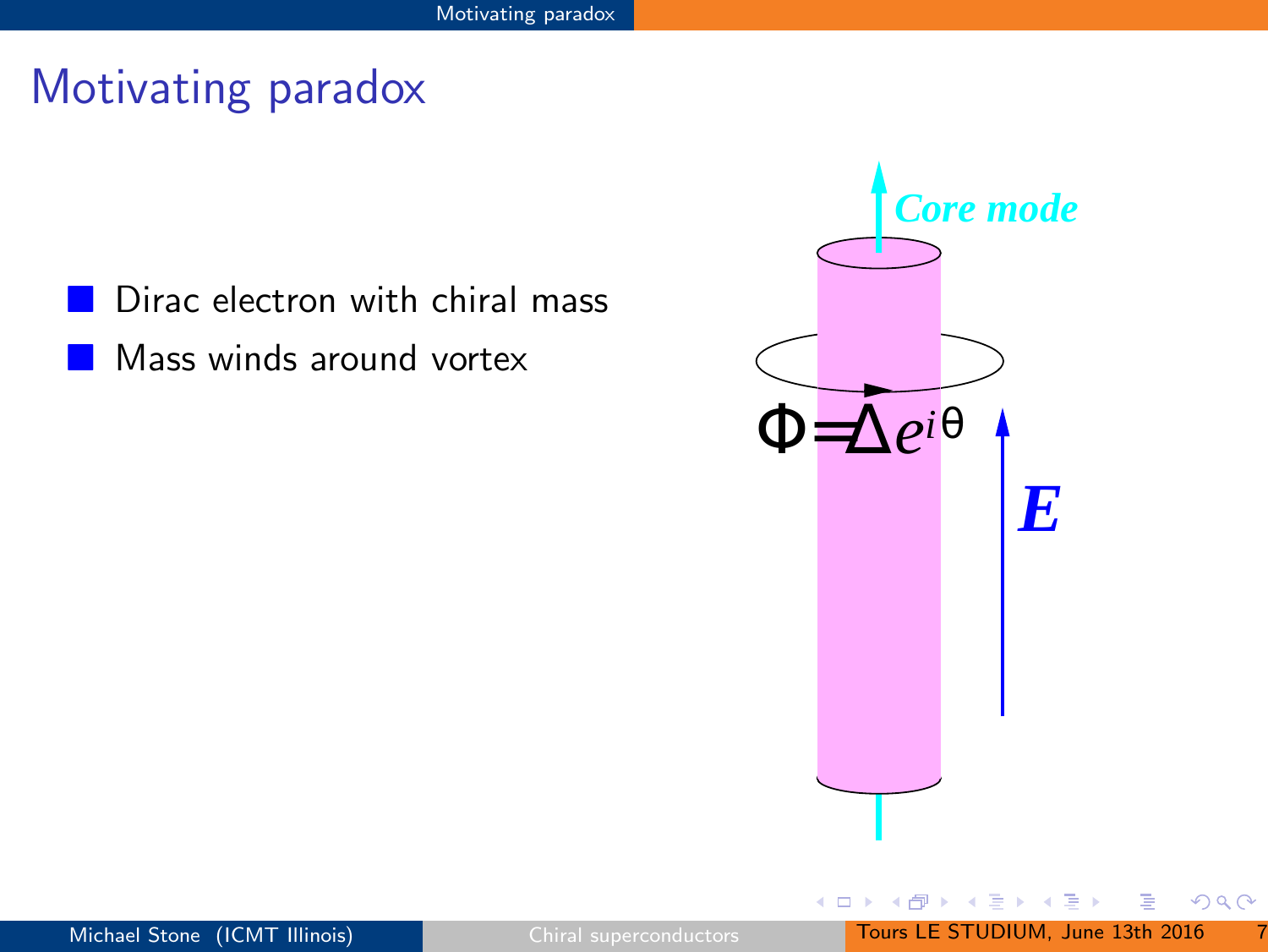- Dirac electron with chiral mass
- Mass winds around vortex
- Chiral vortex-core mode



 $\Rightarrow$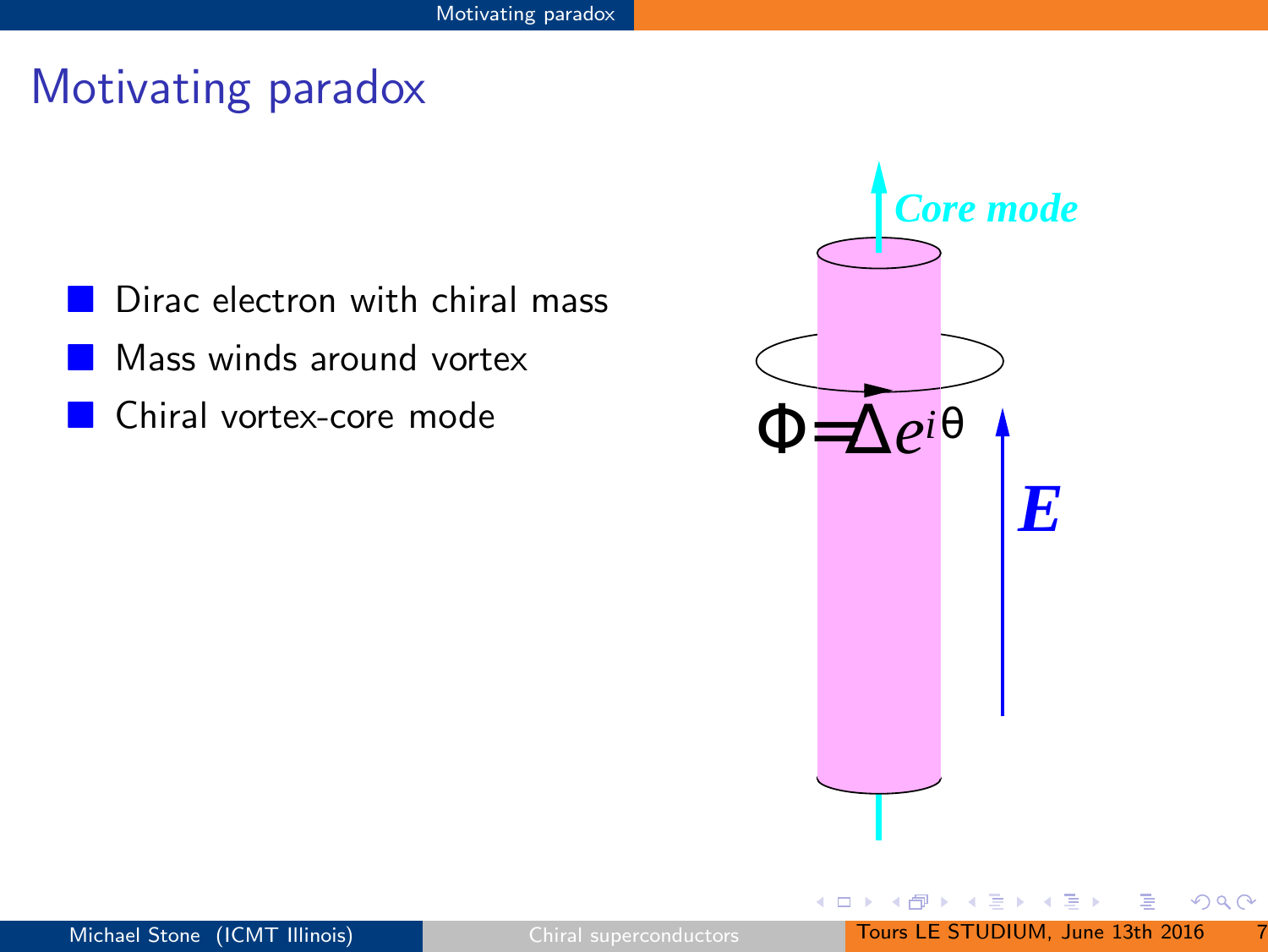- Dirac electron with chiral mass
- Mass winds around vortex
- Chiral vortex-core mode
- Electric field parallel to vortex

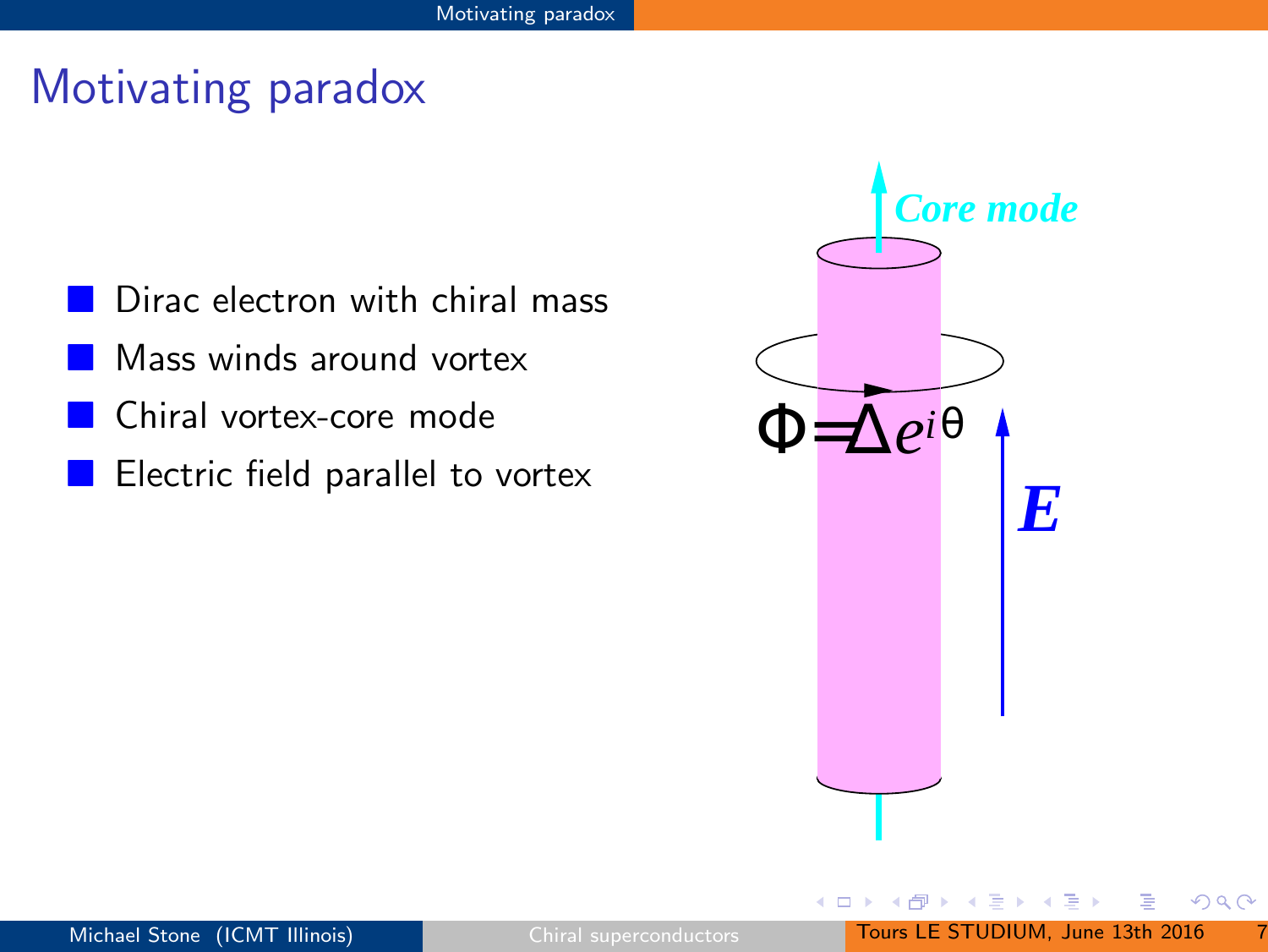- Dirac electron with chiral mass
- Mass winds around vortex
- Chiral vortex-core mode
- Electric field parallel to vortex
- **Anomaly in core current**

| <b>Core mode</b>      |  |  |                  |  |
|-----------------------|--|--|------------------|--|
| $=\Delta e^{i\theta}$ |  |  |                  |  |
|                       |  |  | $\boldsymbol{F}$ |  |
|                       |  |  |                  |  |
|                       |  |  |                  |  |

 $\leftarrow$ 

 $\rightarrow \equiv$   $\rightarrow$ 

 $QQQ$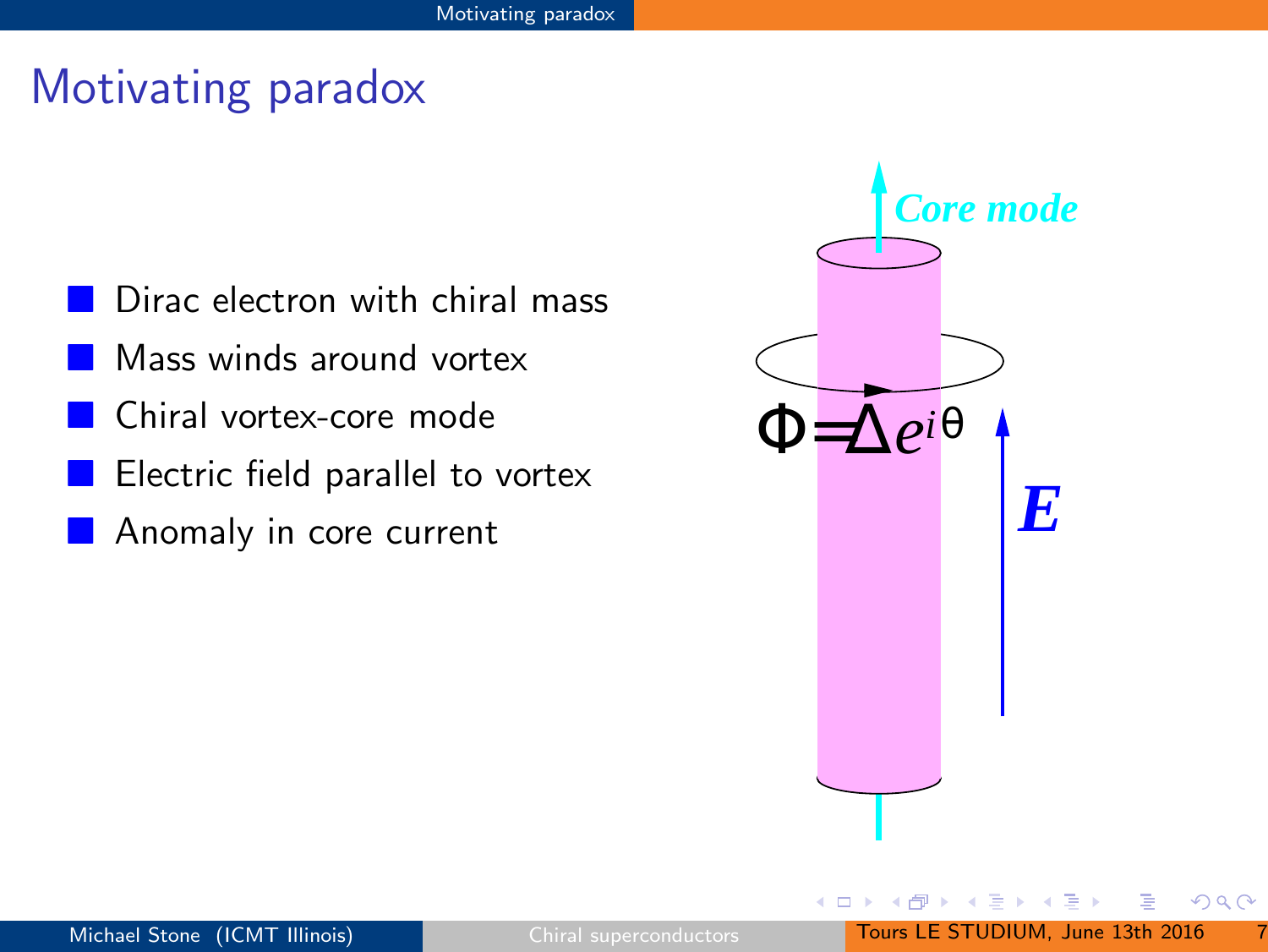- Dirac electron with chiral mass
- Mass winds around vortex
- Chiral vortex-core mode
- Electric field parallel to vortex
- Anomaly in core current
- Charge flows in from the outside

| <b>Core mode</b>          |  |  |                  |
|---------------------------|--|--|------------------|
|                           |  |  |                  |
| $=\!\!\Delta e^{i\theta}$ |  |  |                  |
|                           |  |  | $\boldsymbol{F}$ |
|                           |  |  |                  |
|                           |  |  |                  |
|                           |  |  |                  |

 $\rightarrow$   $\equiv$   $\rightarrow$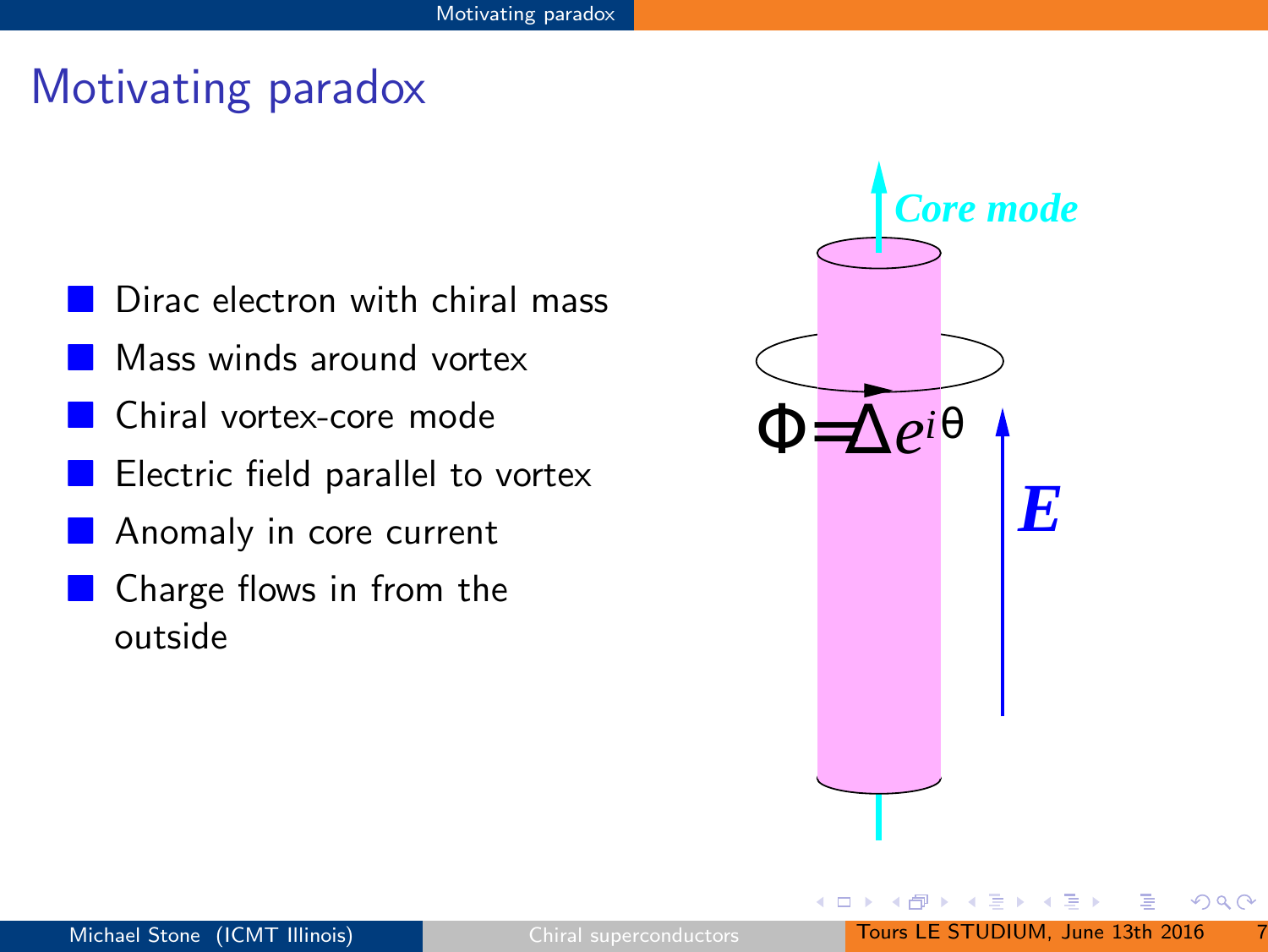- Dirac electron with chiral mass
- Mass winds around vortex
- Chiral vortex-core mode
- Electric field parallel to vortex
- Anomaly in core current
- Charge flows in from the outside
- Classic Callan-Harvey effect.

| <b>Core mode</b>             |  |  |                  |
|------------------------------|--|--|------------------|
|                              |  |  |                  |
| $\bigtriangleup e^{i\theta}$ |  |  |                  |
|                              |  |  | $\boldsymbol{F}$ |
|                              |  |  |                  |
|                              |  |  |                  |
|                              |  |  |                  |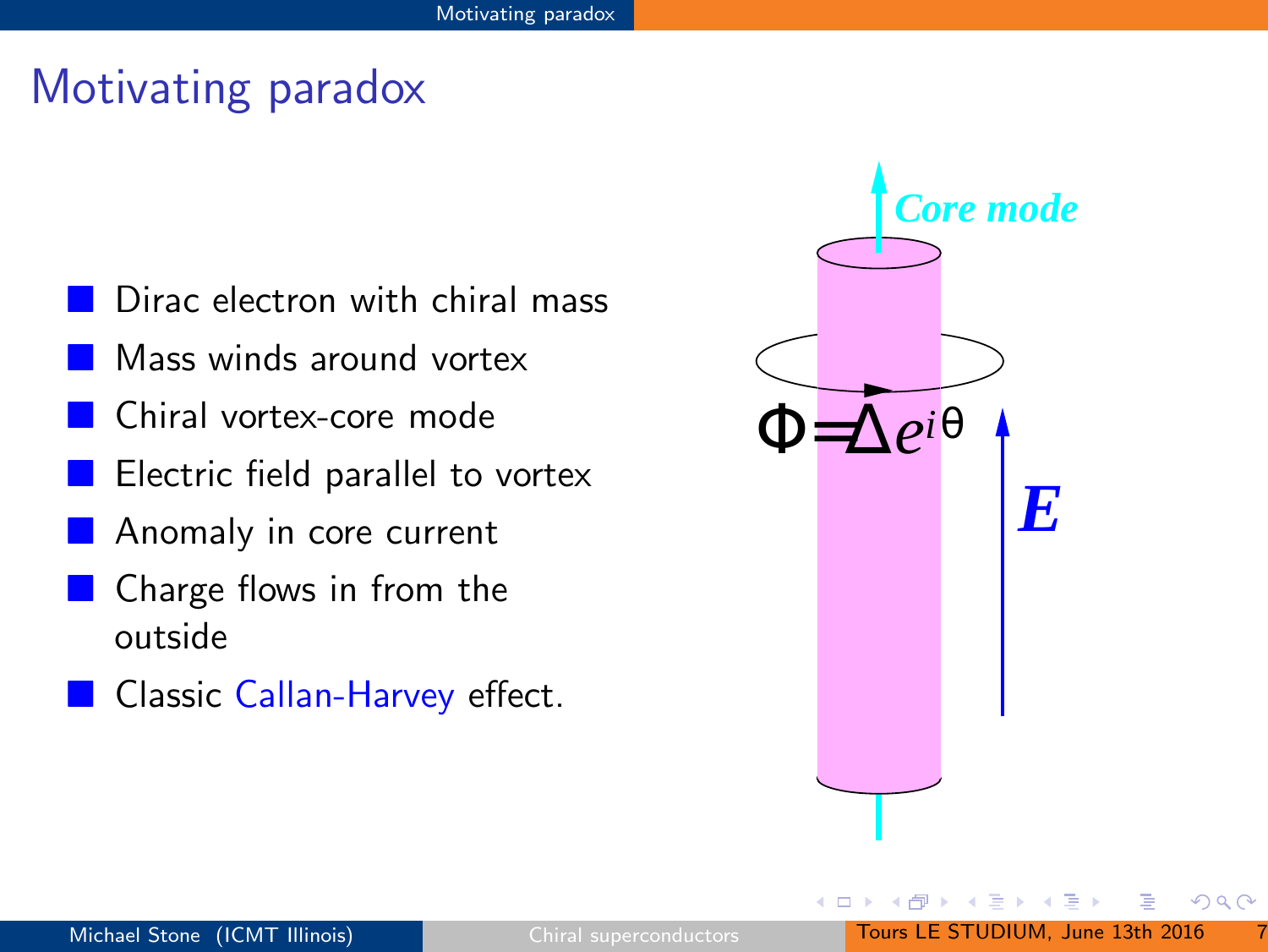**Weyl fermion with chiral** Majorana mass



 $\leftarrow$ 

 $299$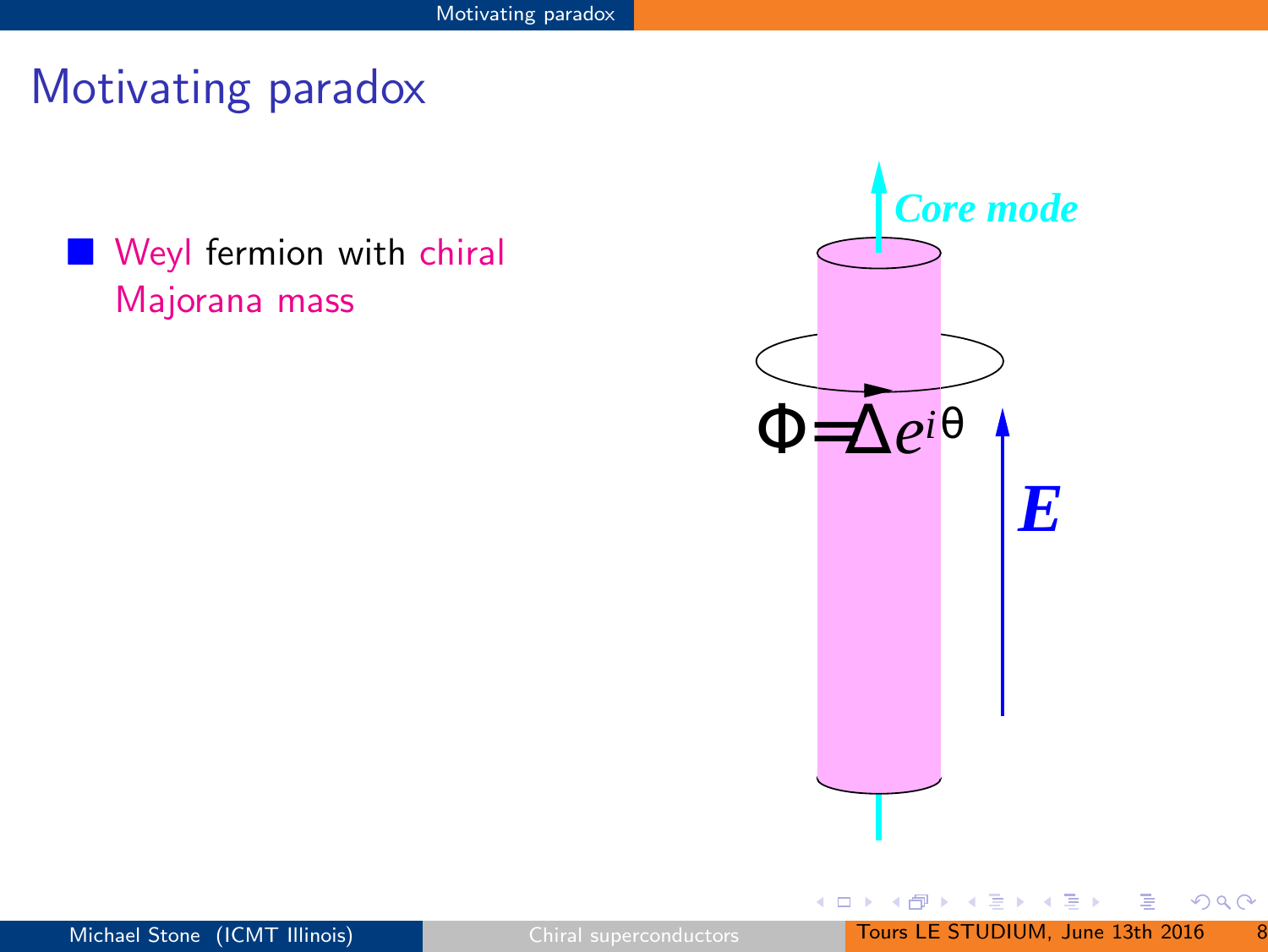- **Weyl fermion with chiral** Majorana mass
	- Mass winds around vortex



 $\leftarrow$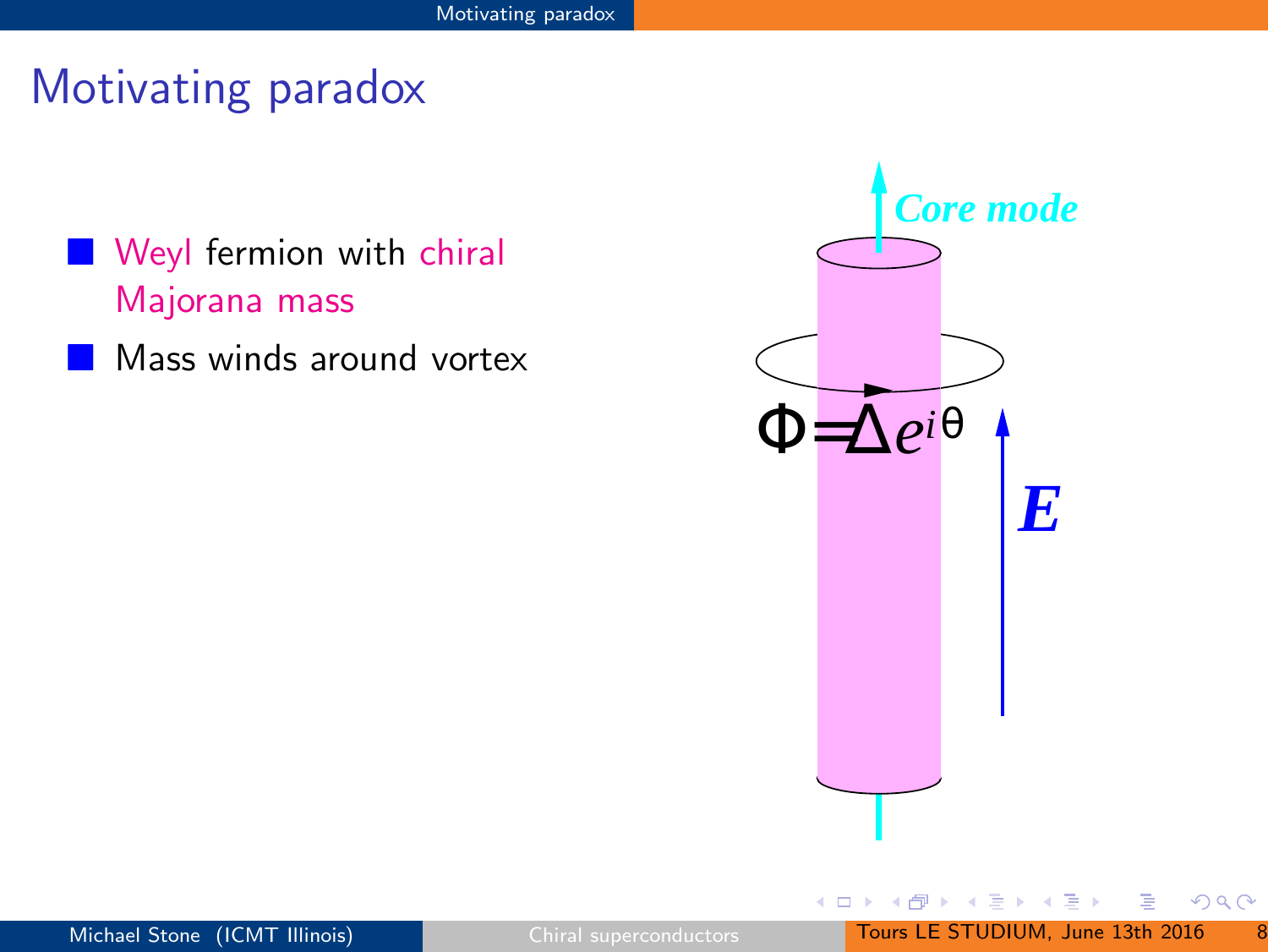- **Weyl fermion with chiral** Majorana mass
- Mass winds around vortex
- Chiral Majorana vortex-core mode



 $\rightarrow$   $\equiv$   $\rightarrow$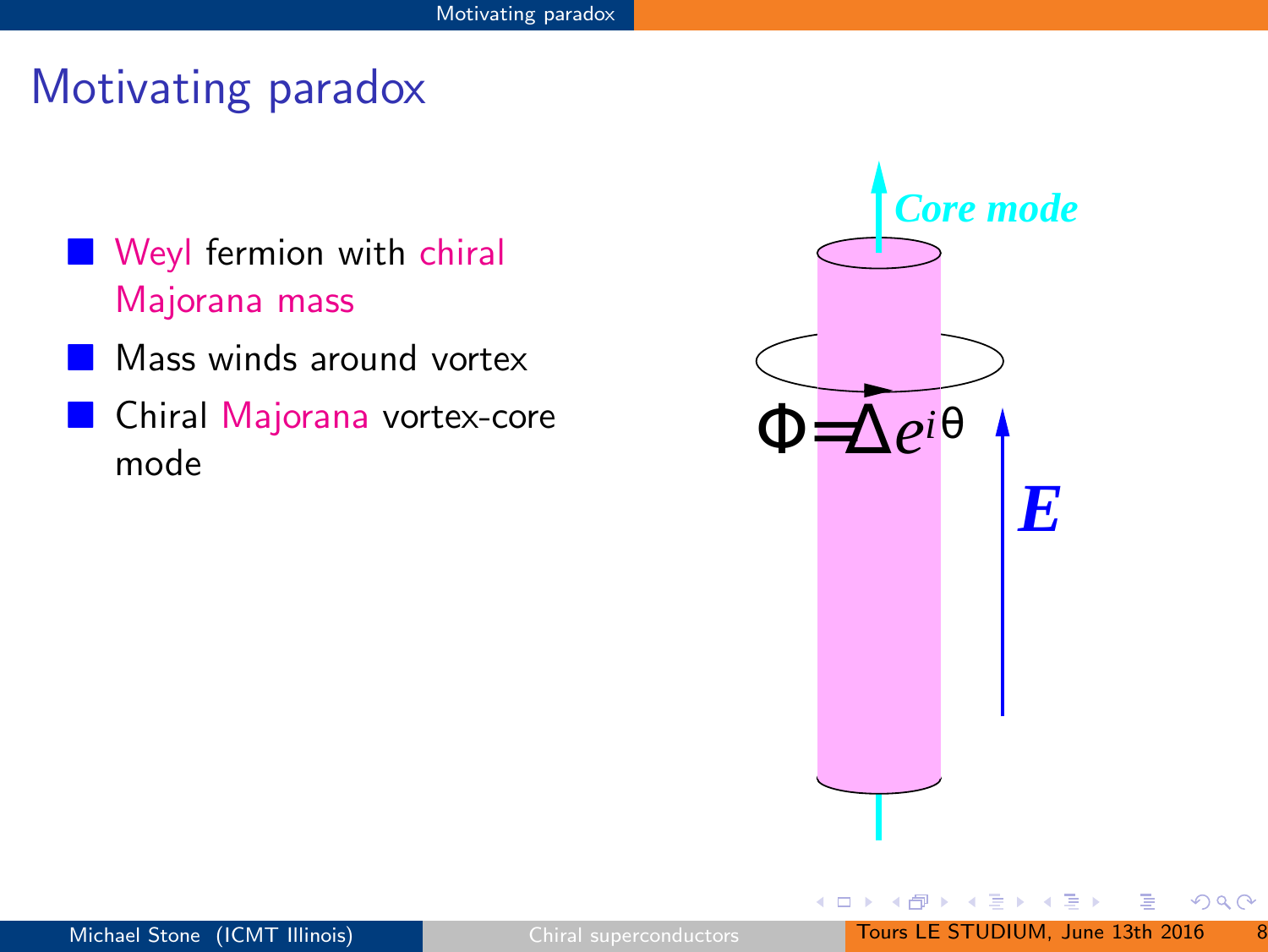- **Weyl fermion with chiral** Majorana mass
- Mass winds around vortex
- Chiral Majorana vortex-core mode
- Electric field parallel to vortex

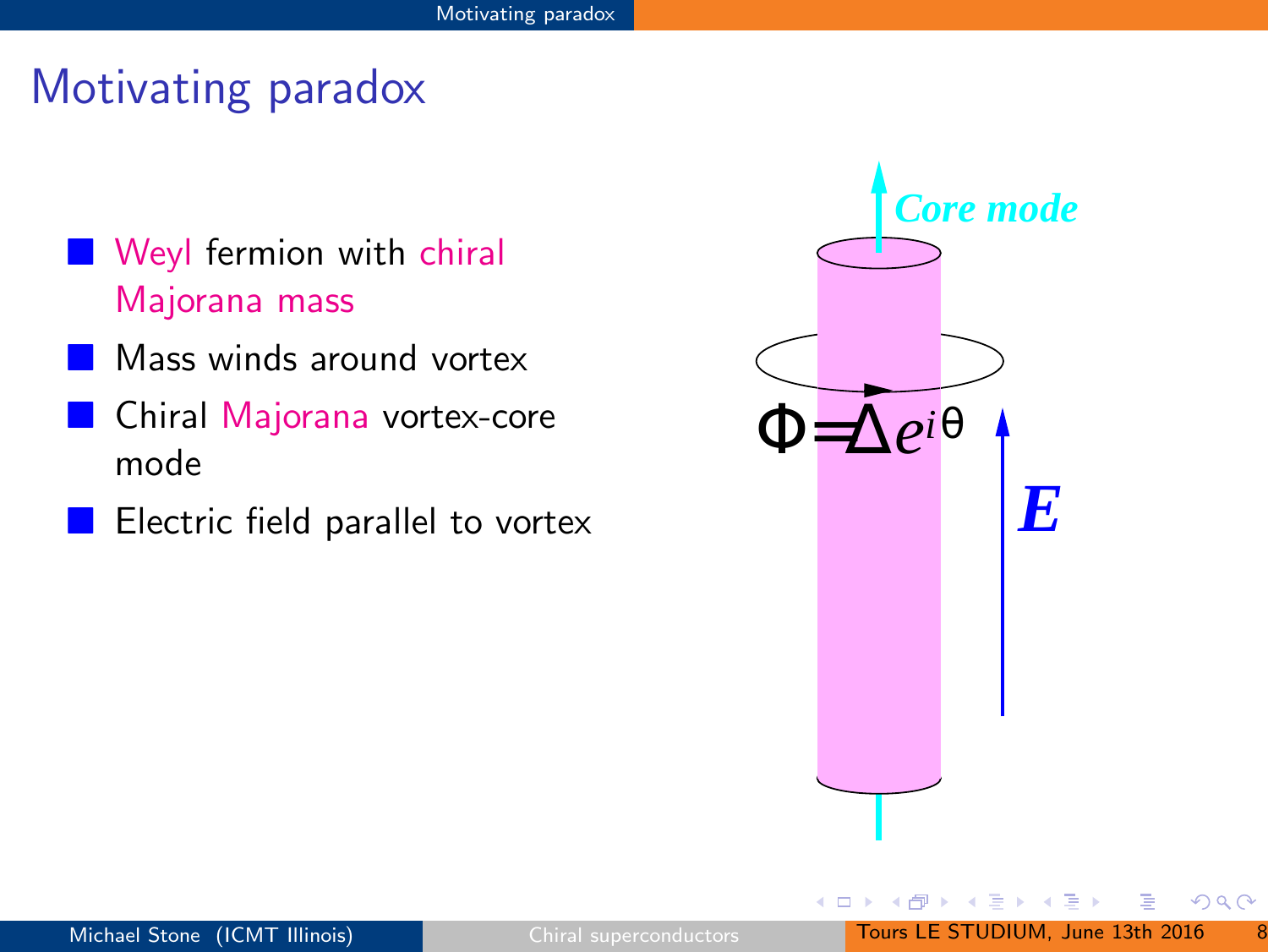- **Weyl fermion with chiral** Majorana mass
- Mass winds around vortex
- Chiral Majorana vortex-core mode
- Electric field parallel to vortex
- QZW claim charge flows in from the outside

<span id="page-20-0"></span>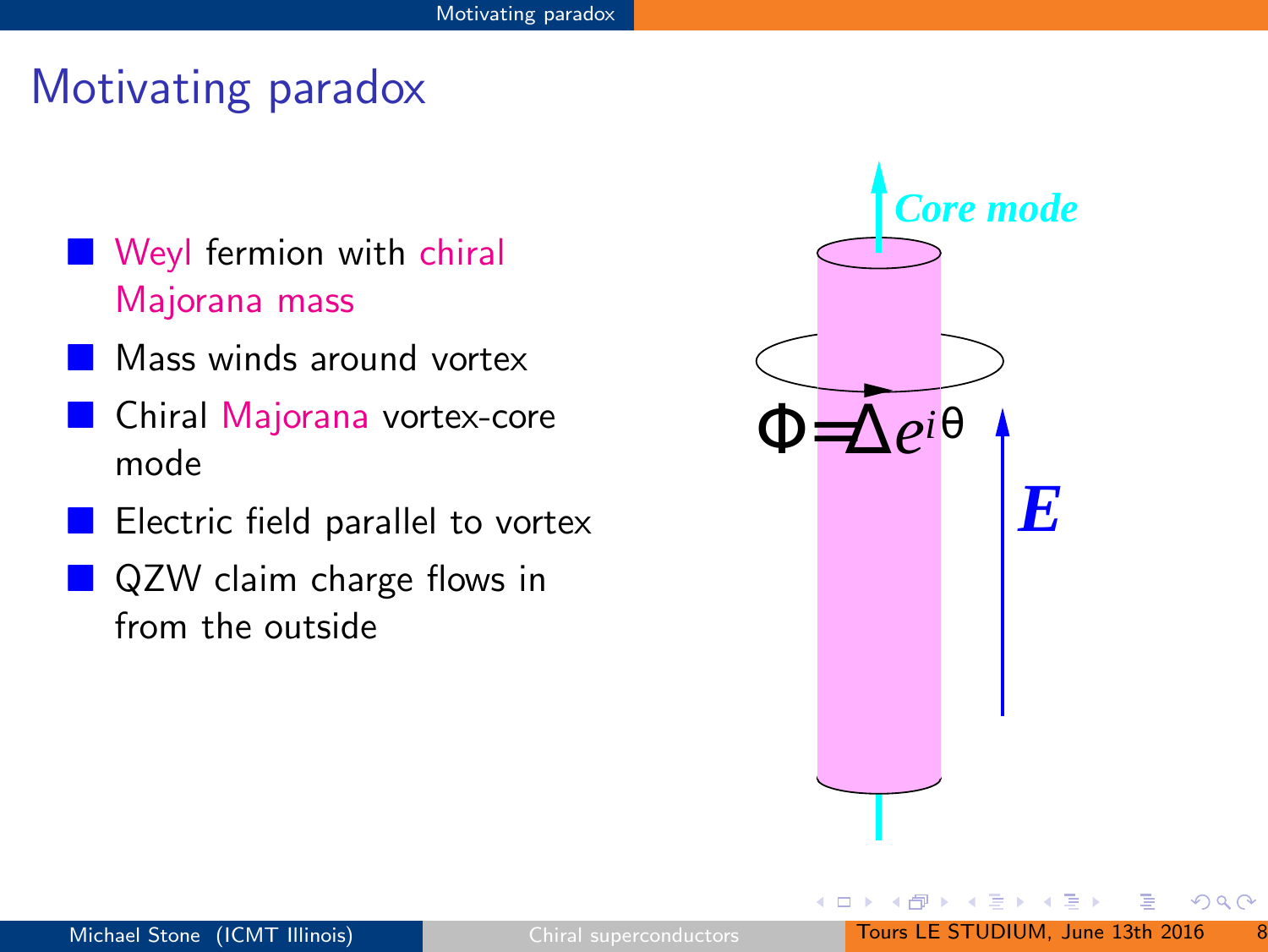- **Weyl fermion with chiral** Majorana mass
- Mass winds around vortex
- Chiral Majorana vortex-core mode
- Electric field parallel to vortex
- **QZW** claim charge flows in from the outside
- but core mode is neutral!

<span id="page-21-0"></span>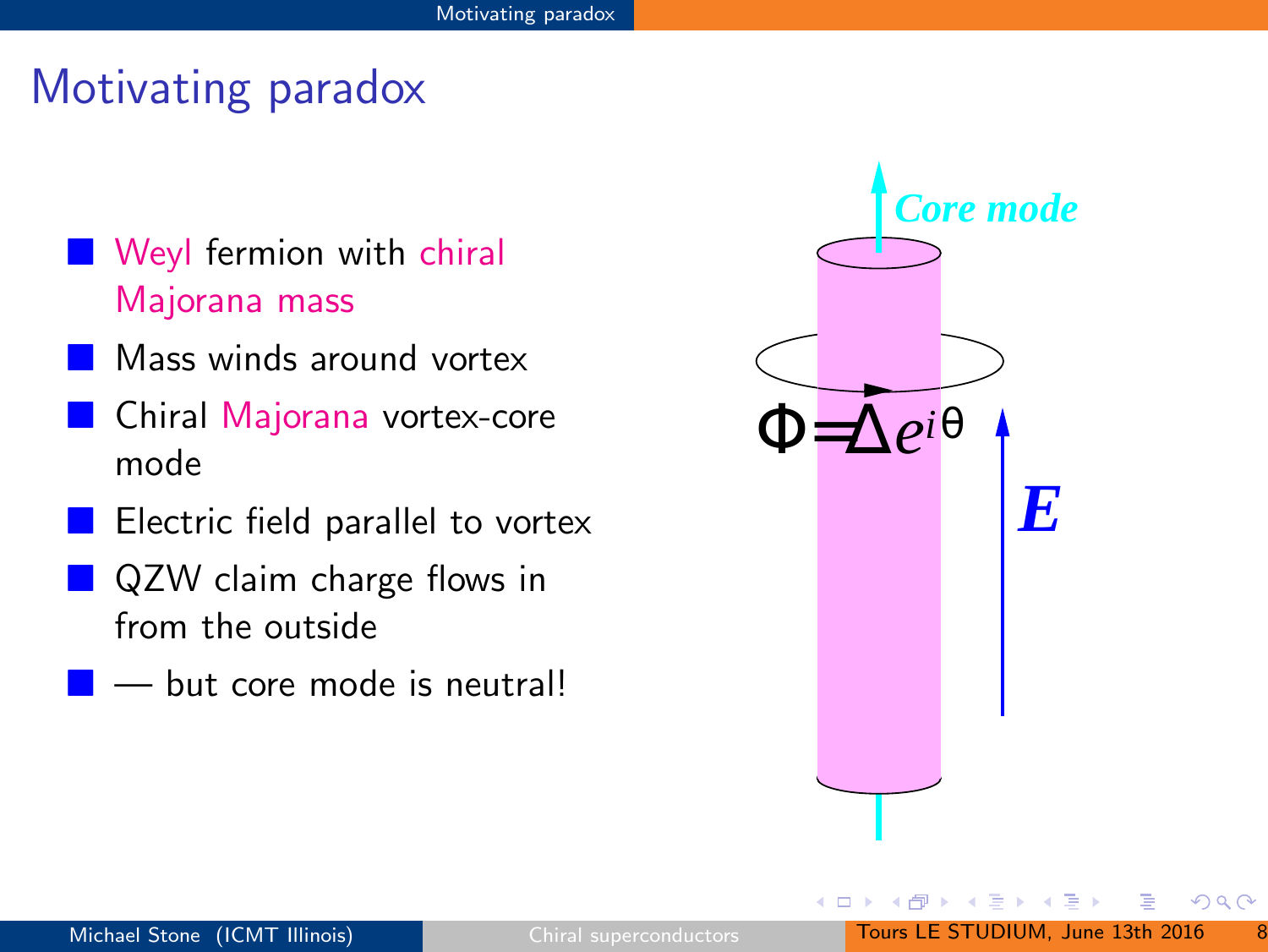- **Weyl fermion with chiral** Majorana mass
- Mass winds around vortex
- Chiral Majorana vortex-core mode
- Electric field parallel to vortex
- **QZW** claim charge flows in from the outside
- but core mode is neutral!
- **Where does the charge go?**

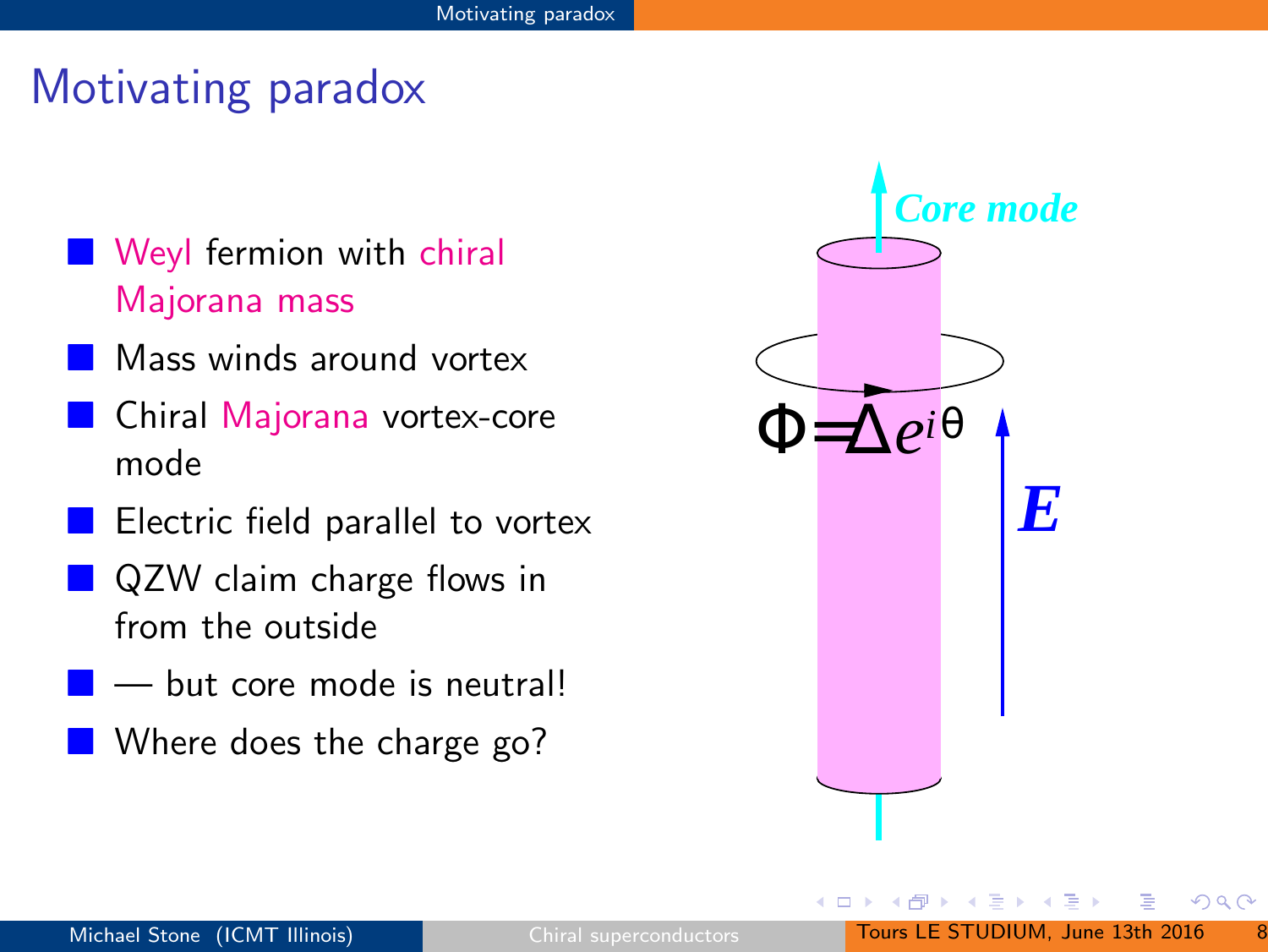#### [Motivating paradox](#page-5-0)

#### [Weyl superconductors](#page-20-0)

- [Majorana mass](#page-21-0)
- Vector *vs* [axial-vector gauge fields](#page-25-0)
- [Anomalies and a second paradox?](#page-27-0)

#### [WZW effective action](#page-30-0)

- **[General method](#page-32-0)**
- $\bullet$  [3+1 dimensions](#page-34-0)
- **[Anomaly again](#page-37-0)**

#### **[Applications](#page-40-0)**

- [Resolve first paradox](#page-41-0)
- [Chiral magnetic effect](#page-46-0)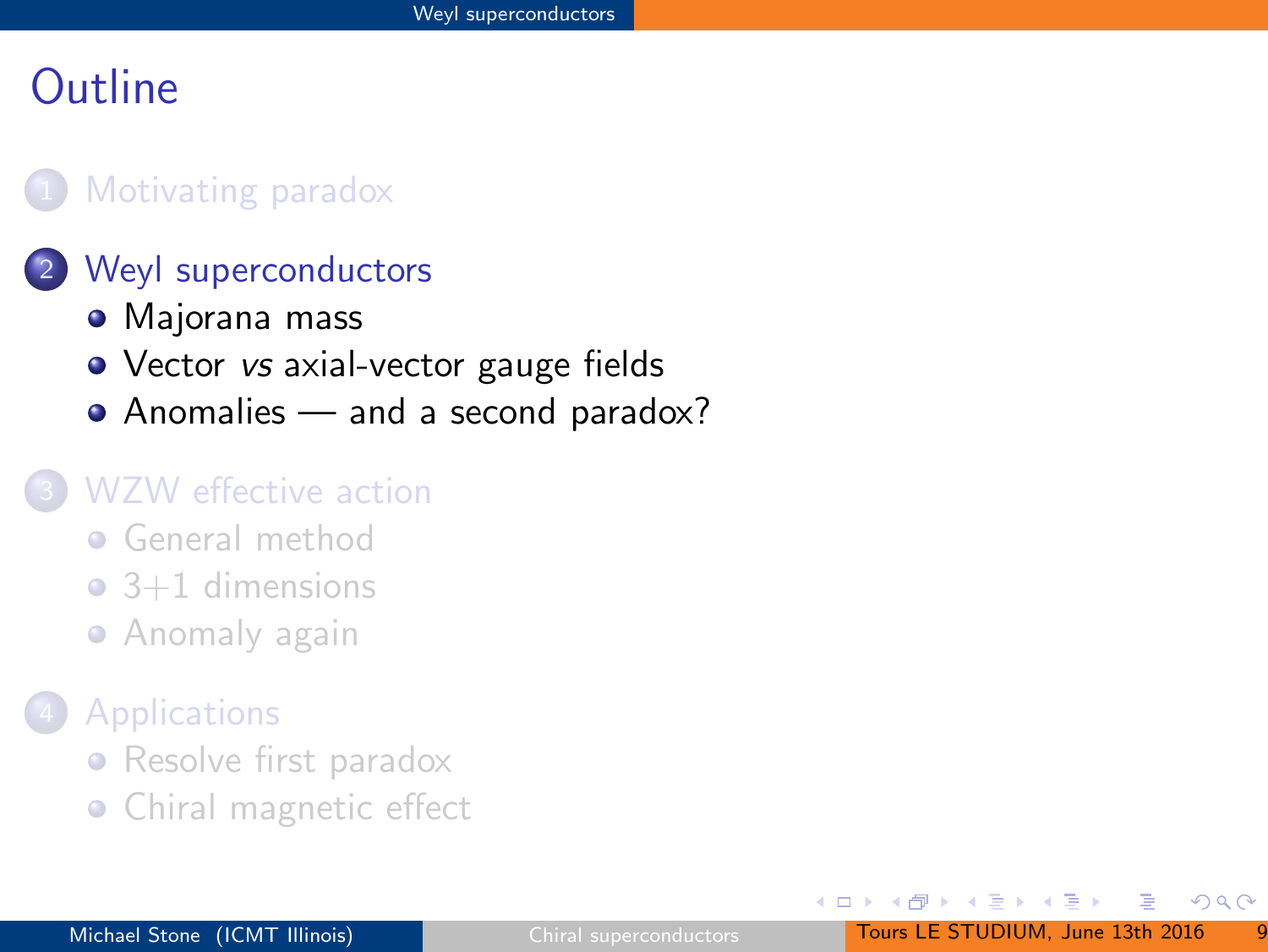# Weyl Hamiltonian

#### Quantum Weyl Hamiltonian

$$
\hat{H}_{\text{Weyl}}[A] = \int \psi^{\dagger} \{ \boldsymbol{\sigma} \cdot (\mathbf{p} - e\mathbf{A}) + e\phi \} \psi d^{3}x
$$

$$
= \int \psi^{\dagger}_{\text{c}} \{ -\boldsymbol{\sigma} \cdot (\mathbf{p} + e\mathbf{A}) - e\phi \} \psi_{\text{c}} d^{3}x.
$$

**Here**  $\psi_c = i\sigma_2\psi^*$ 

Right handed particle charge  $e$ . Left handed antiparticle charge  $-e$ .

 $2Q$ 

**K ロ ト K 伺 ト K ヨ ト K ヨ ト**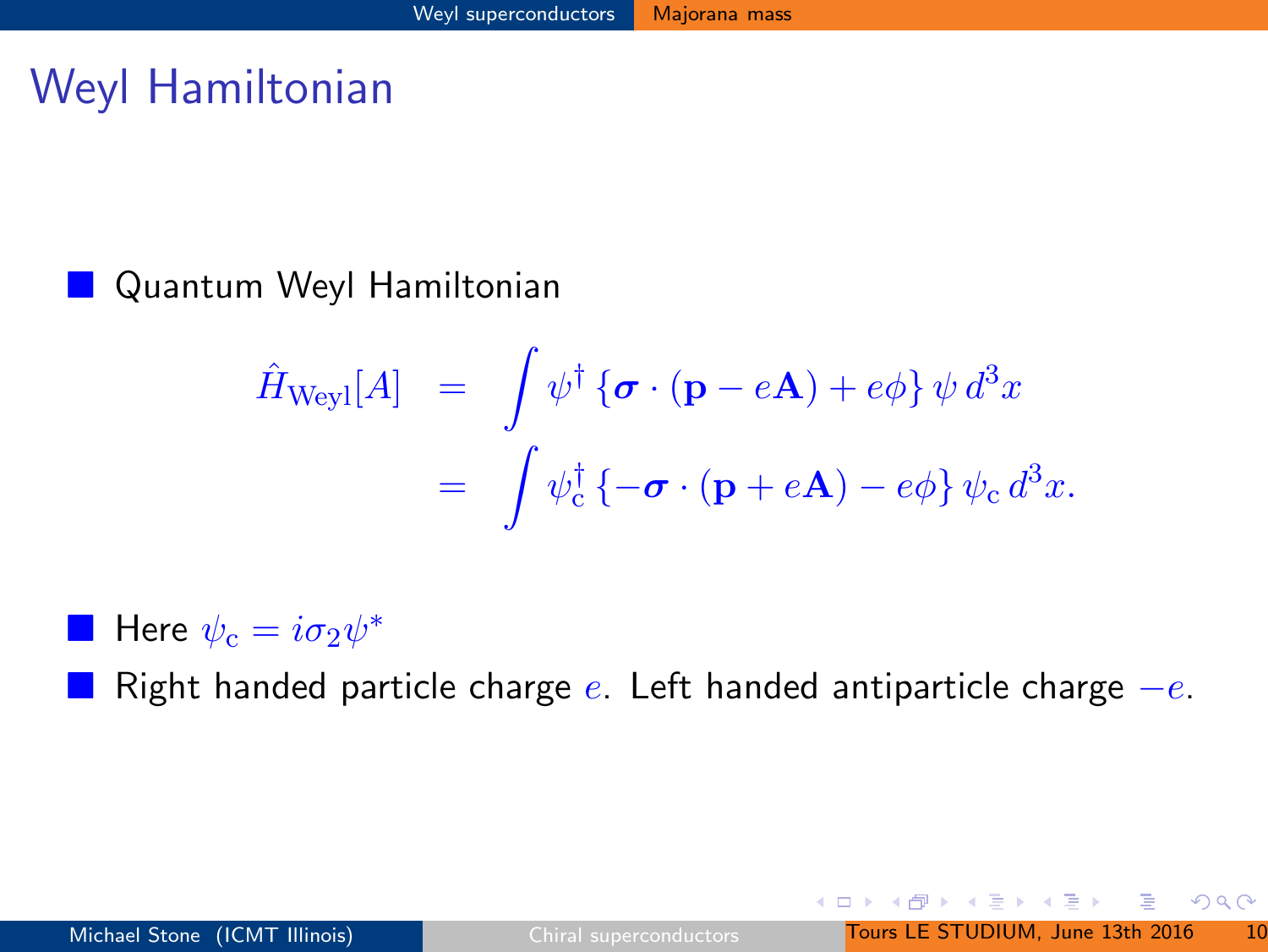#### Majorana mass

Add chiral Majorana mass coupling

$$
\hat{H}_1 = \frac{1}{2} (\Phi \psi^{\dagger} \psi_c + \Phi^* \psi_c^{\dagger} \psi) = \frac{1}{2} (\Phi \epsilon_{\alpha \beta} \psi_{\alpha}^* \psi_{\beta}^* - \Phi^* \epsilon_{\alpha \beta} \psi_{\alpha} \psi_{\beta})
$$

<span id="page-25-0"></span> $2Q$ 

э

イロメ イ部メ イミメ イヨメー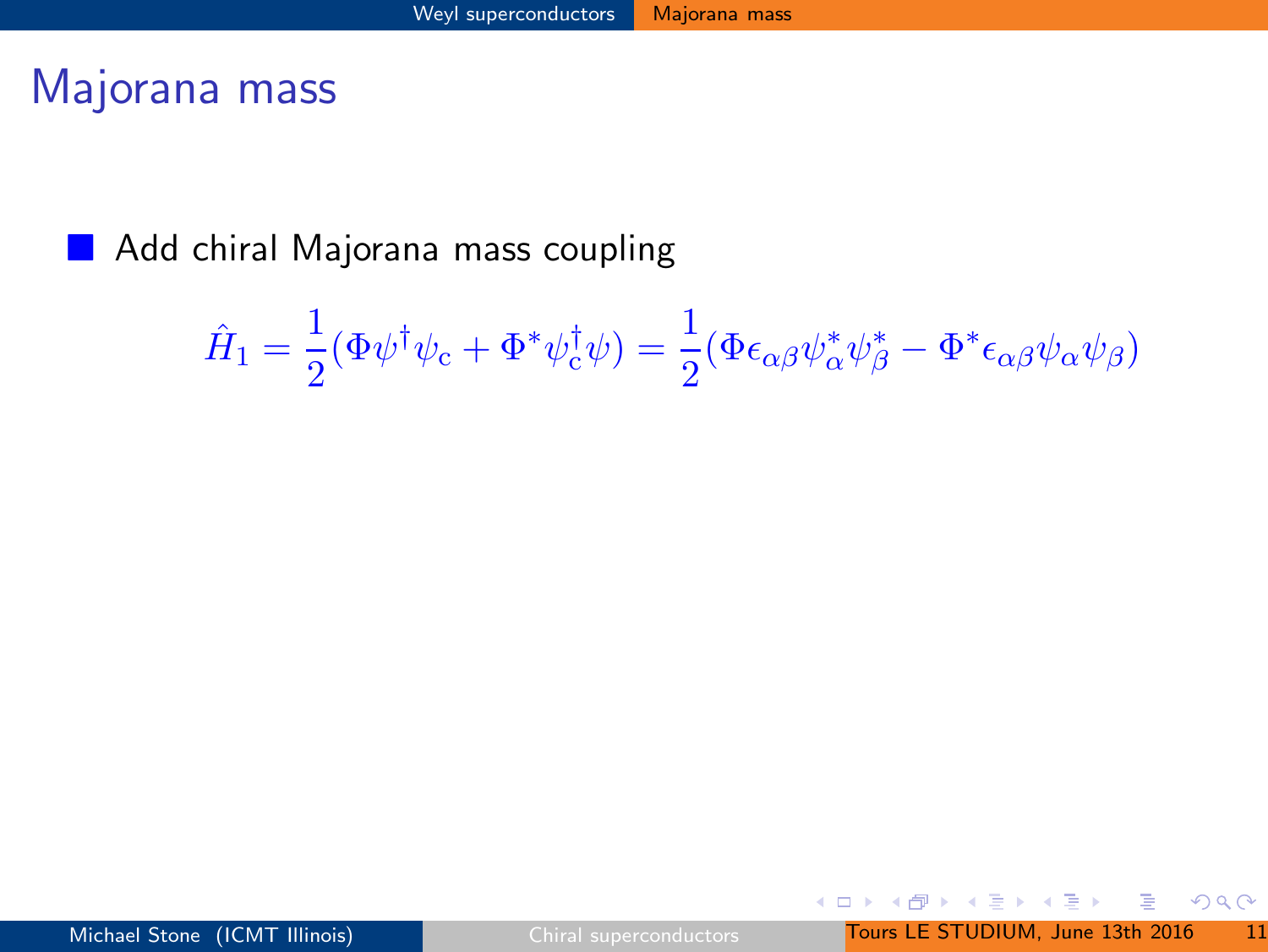#### Majorana mass

Add chiral Majorana mass coupling

$$
\hat{H}_1 = \frac{1}{2} (\Phi \psi^{\dagger} \psi_c + \Phi^* \psi_c^{\dagger} \psi) = \frac{1}{2} (\Phi \epsilon_{\alpha \beta} \psi_{\alpha}^* \psi_{\beta}^* - \Phi^* \epsilon_{\alpha \beta} \psi_{\alpha} \psi_{\beta})
$$

 $\blacksquare$  Put together to get  $\hat{H}_{\text{BdG}}[A] =$ 

$$
\frac{1}{2}\int d^3x \left(\psi^\dagger\hspace{0.1cm} \psi^\dagger_{\rm c}\right)\left[ \begin{matrix} \boldsymbol{\sigma}\cdot(\mathbf{p}-e\mathbf{A})+e\phi & \Phi \\ \Phi^* & -\boldsymbol{\sigma}\cdot(\mathbf{p}+e\mathbf{A})-e\phi \end{matrix}\right]\left(\begin{matrix} \psi\\ \psi_{\rm c} \end{matrix}\right)
$$

4.0.3

 $298$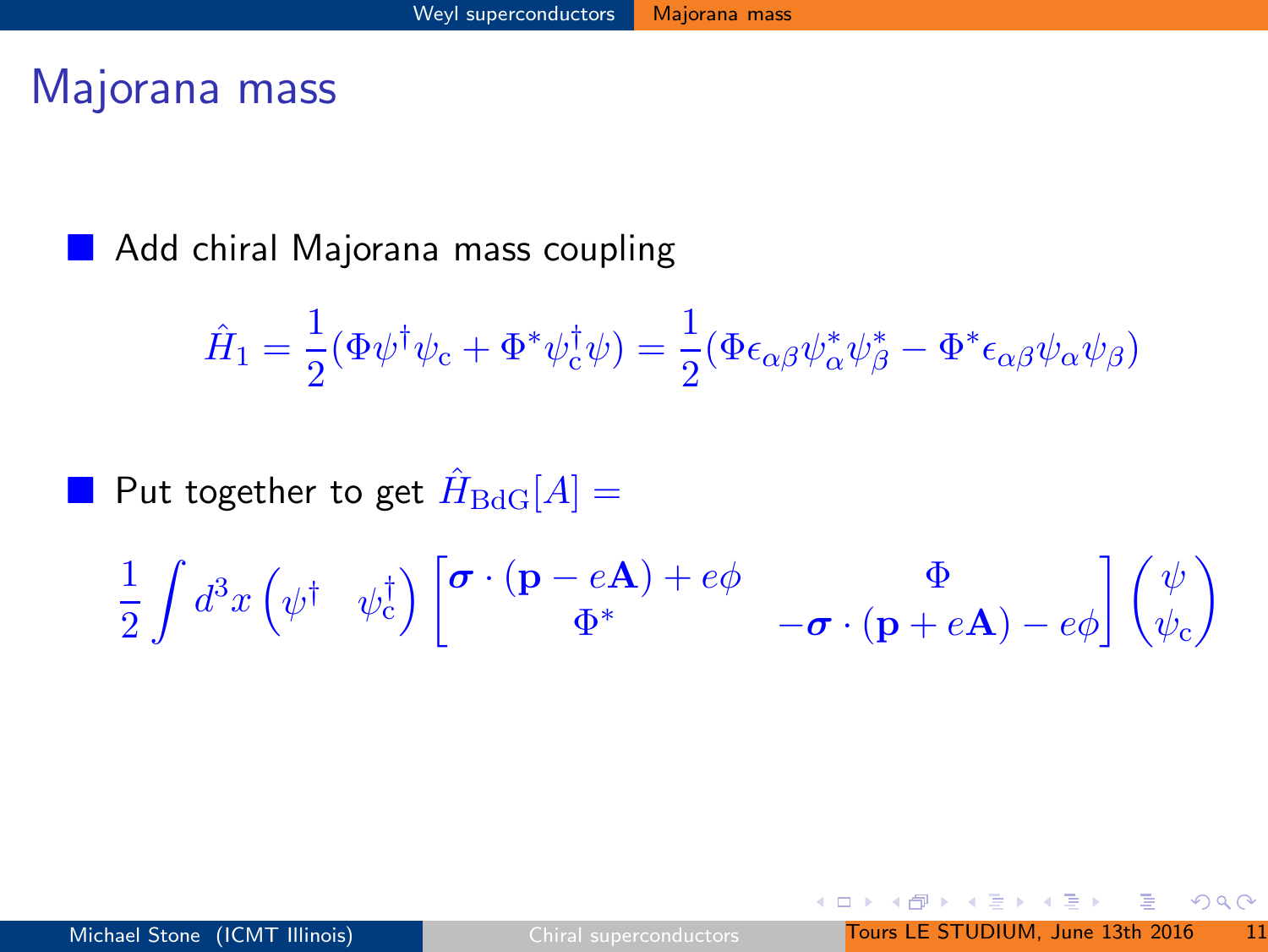#### Majorana mass

Add chiral Majorana mass coupling

$$
\hat{H}_1 = \frac{1}{2} (\Phi \psi^{\dagger} \psi_c + \Phi^* \psi_c^{\dagger} \psi) = \frac{1}{2} (\Phi \epsilon_{\alpha \beta} \psi_{\alpha}^* \psi_{\beta}^* - \Phi^* \epsilon_{\alpha \beta} \psi_{\alpha} \psi_{\beta})
$$

 $\blacksquare$  Put together to get  $\hat{H}_{\text{BdG}}[A] =$ 

$$
\frac{1}{2}\int d^3x \left(\psi^\dagger\hspace{0.1cm} \psi^\dagger_{\rm c}\right)\left[ \begin{matrix} \boldsymbol{\sigma}\cdot(\mathbf{p}-e\mathbf{A})+e\phi\\ \Phi^* \end{matrix}\right.\left.\begin{matrix}\Phi\\ -\boldsymbol{\sigma}\cdot(\mathbf{p}+e\mathbf{A})-e\phi\end{matrix}\right] \left(\begin{matrix}\psi\\ \psi_{\rm c}\end{matrix}\right)
$$

Weyl fermion  $+$  Majorana mass  $=$  BdG Superconductor.

<span id="page-27-0"></span> $QQQ$ 

4.0.3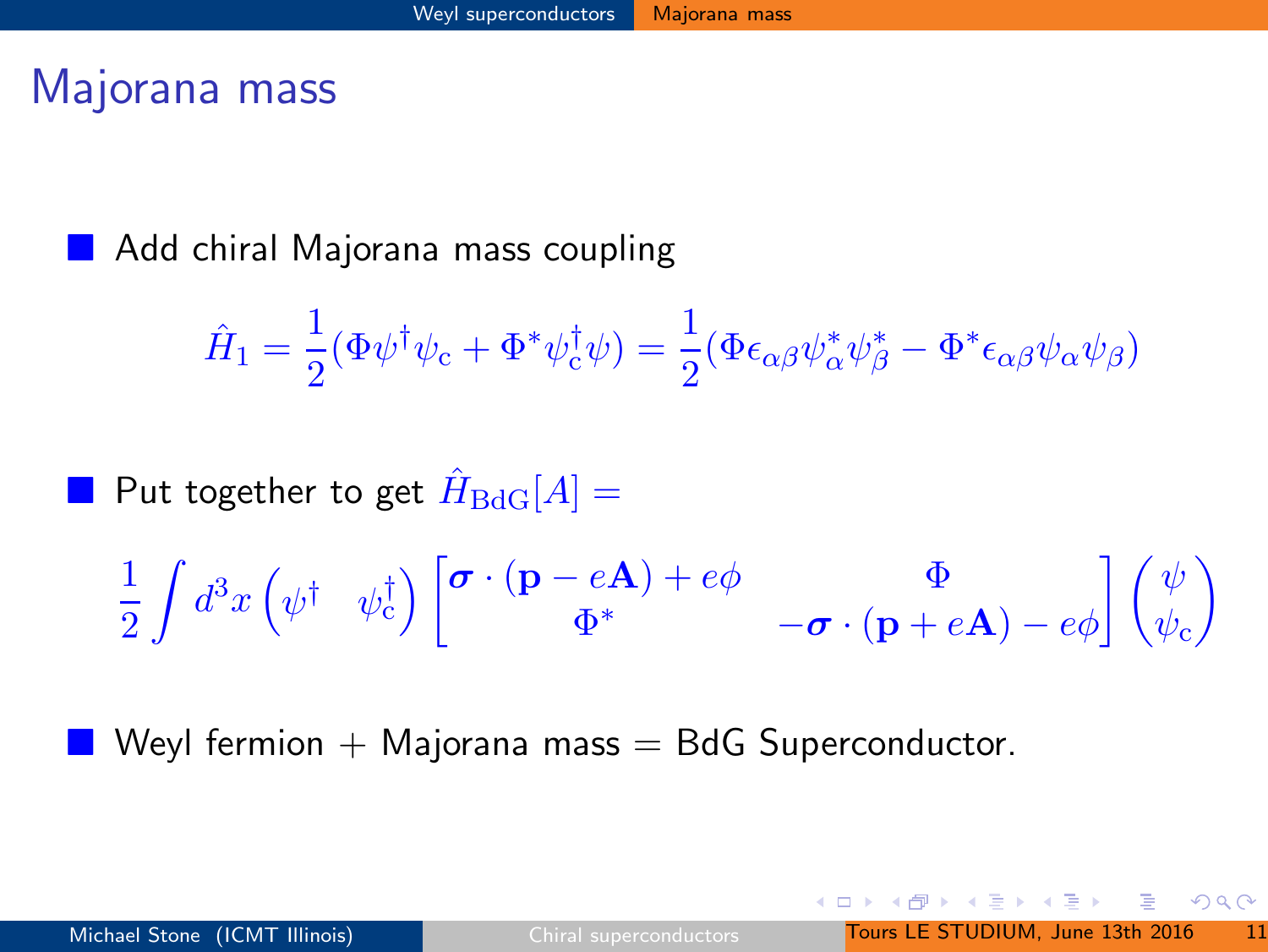#### Dirac Hamiltonians

Usual Dirac hamiltonian  $+$  vector gauge field:

$$
H_{\text{Dirac}} = \begin{bmatrix} \boldsymbol{\sigma} \cdot (\mathbf{p} - e\mathbf{A}) + e\phi & \Phi \\ \Phi^* & -\boldsymbol{\sigma} \cdot (\mathbf{p} - e\mathbf{A}) + e\phi \end{bmatrix}
$$

 $2Q$ 

э

イロメ イ部メ イミメ イヨメー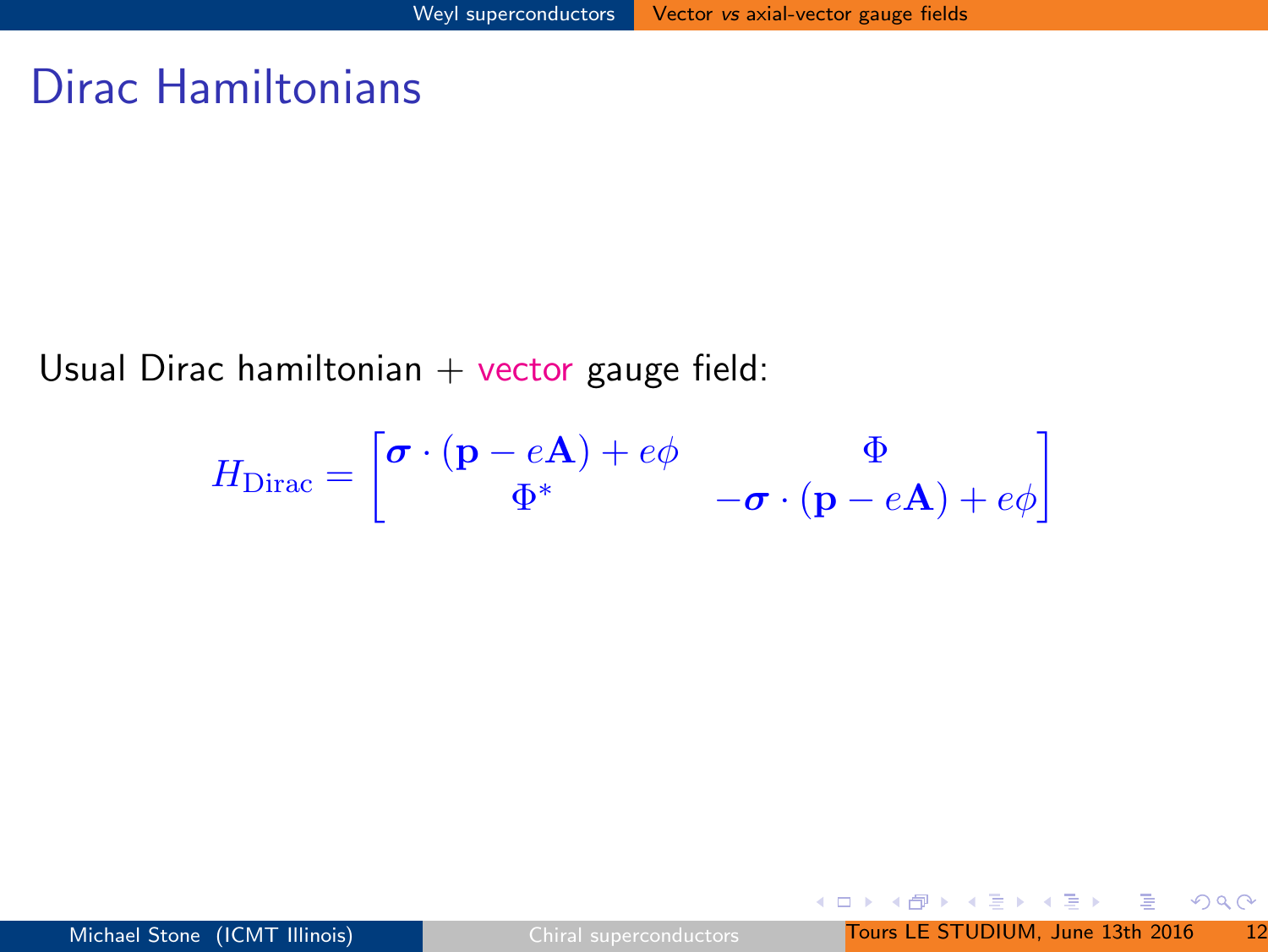#### Dirac Hamiltonians

Our BdG has axial vector gauge field:

$$
H_{\text{Dirac}} = \begin{bmatrix} \boldsymbol{\sigma} \cdot (\mathbf{p} - e\mathbf{A}) + e\phi & \Phi \\ \Phi^* & -\boldsymbol{\sigma} \cdot (\mathbf{p} + e\mathbf{A}) - e\phi \end{bmatrix}
$$

<span id="page-29-0"></span> $2Q$ 

э

→ 伊 ト イ ヨ ト イ ヨ ト

 $\leftarrow$   $\Box$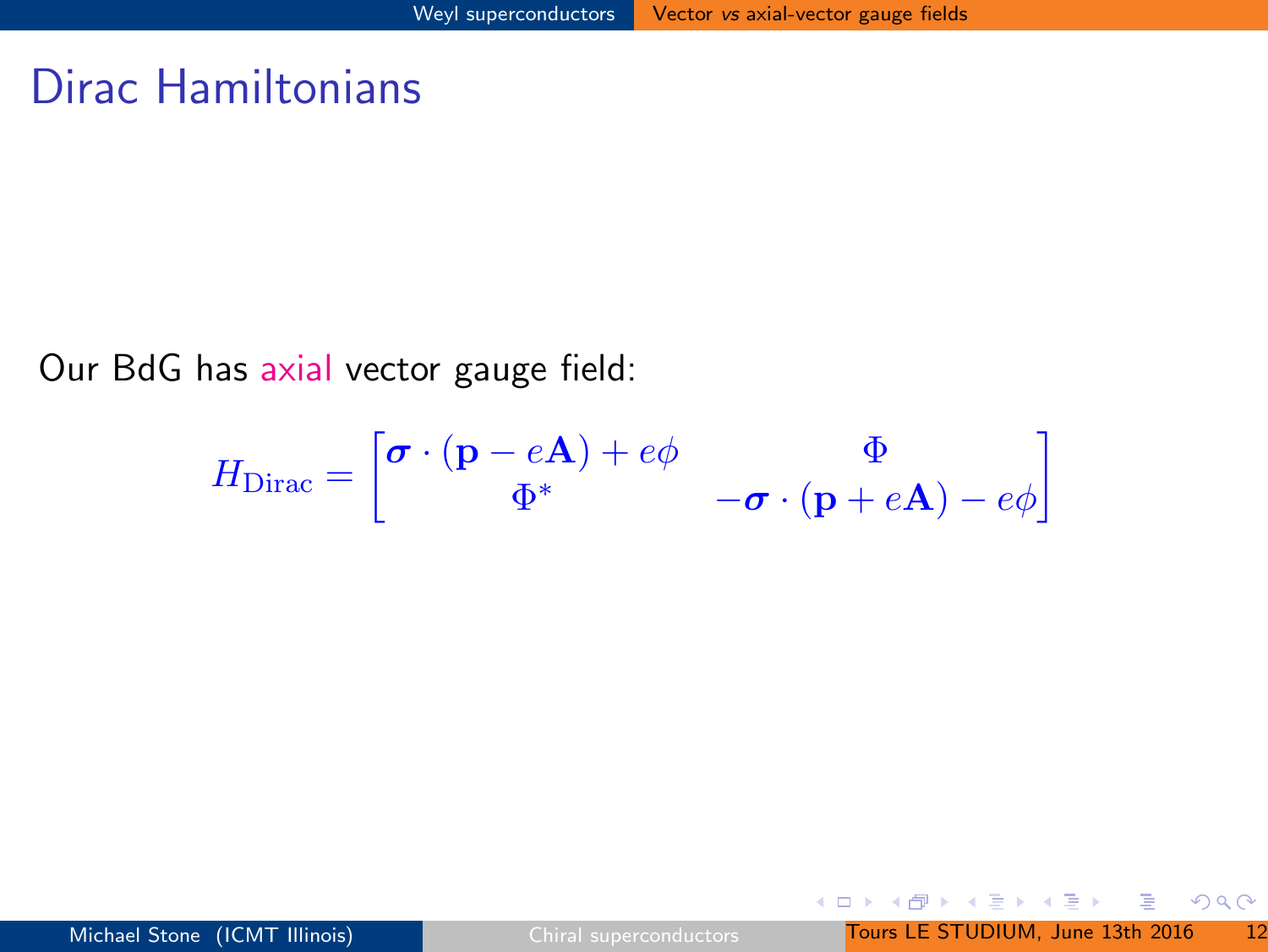#### **Anomalies**

Right-handed Weyl fermion  $+$  right-handed gauge field

$$
\partial_{\mu}j_{\mathrm{R}}^{\mu} = \frac{e^2}{32\pi^2} \epsilon^{\mu\nu\sigma\tau} \text{tr}\left\{F_{\mu\nu}^{\mathrm{R}} F_{\sigma\tau}^{\mathrm{R}}\right\}
$$

<span id="page-30-0"></span> $2Q$ 

œ.

イロト イ部 トイ活 トイ活 トー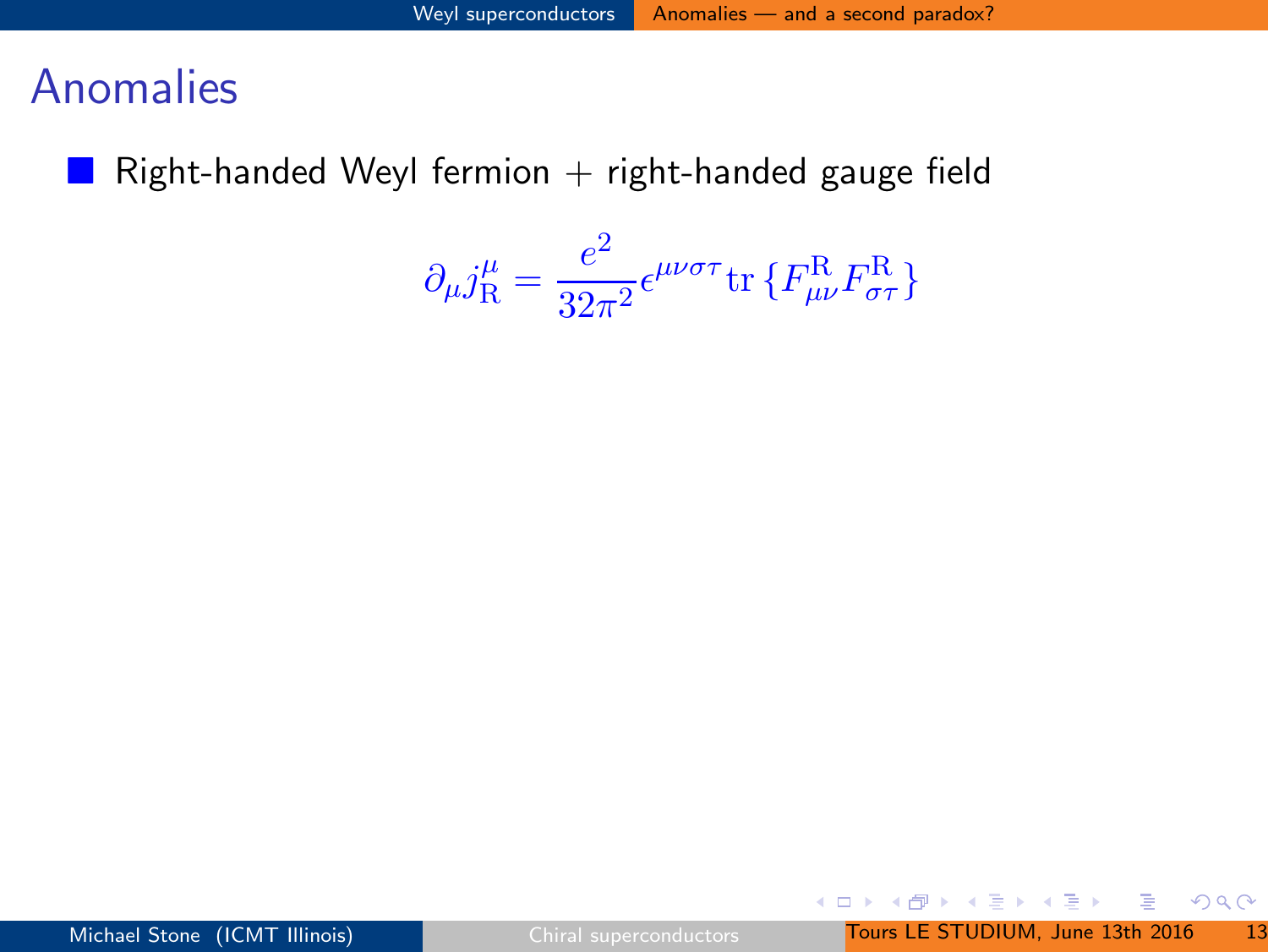#### Anomalies

Right-handed Weyl fermion  $+$  right-handed gauge field

$$
\partial_{\mu}j_{\mathrm{R}}^{\mu} = \frac{e^2}{32\pi^2} \epsilon^{\mu\nu\sigma\tau} \text{tr}\left\{F_{\mu\nu}^{\mathrm{R}} F_{\sigma\tau}^{\mathrm{R}}\right\}
$$

Dirac fermion  $+$  vector gauge field

$$
\partial_{\mu}j_{5}^{\mu} = \frac{e^{2}}{16\pi^{2}} \epsilon^{\mu\nu\sigma\tau} \text{tr}\left\{F_{\mu\nu}^{\text{V}} F_{\sigma\tau}^{\text{V}}\right\}
$$

 $2Q$ 

э

メタトメ ミトメ ミト

4 0 8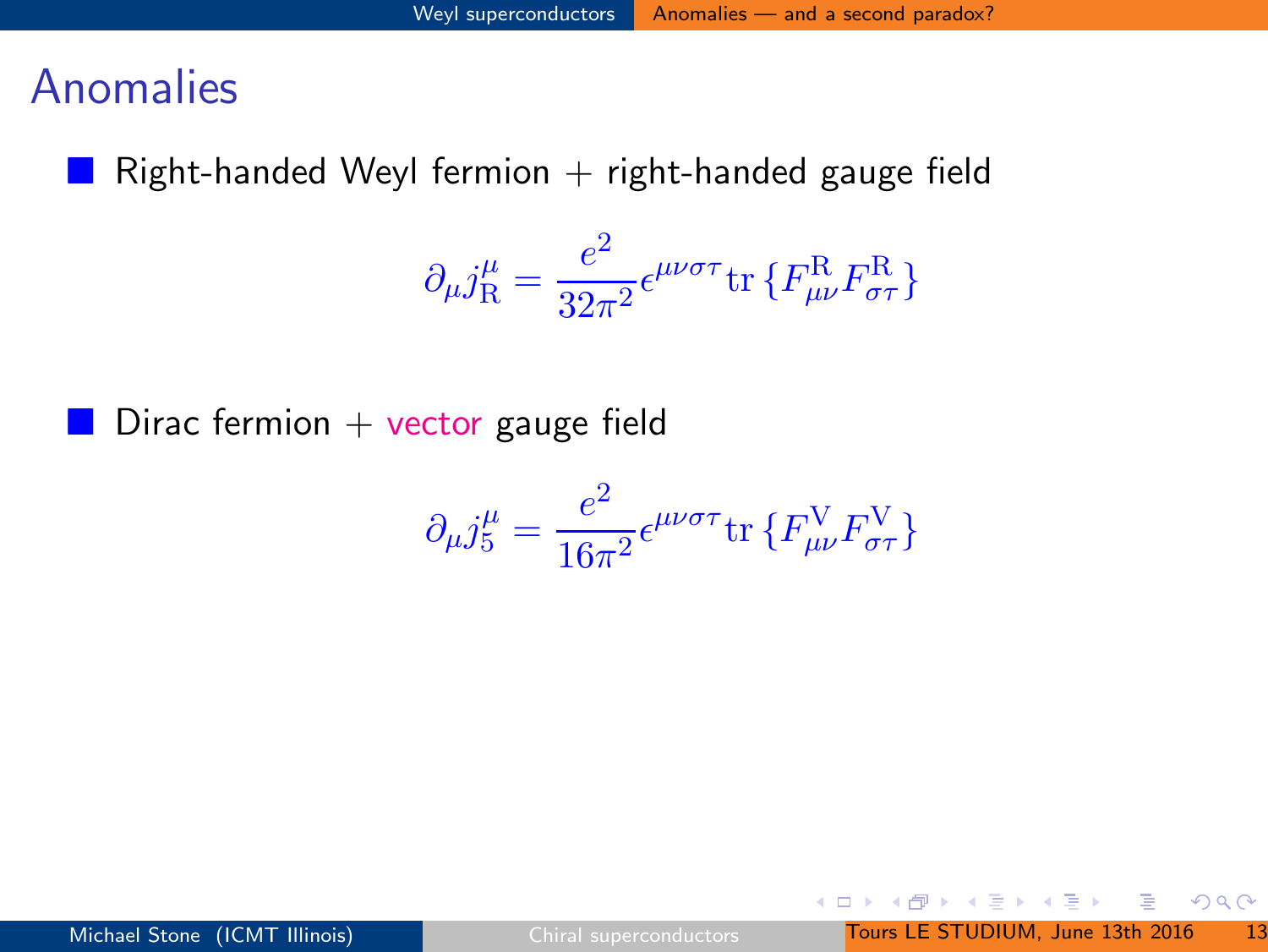#### Anomalies

Right-handed Weyl fermion  $+$  right-handed gauge field

$$
\partial_{\mu}j_{\mathrm{R}}^{\mu} = \frac{e^2}{32\pi^2} \epsilon^{\mu\nu\sigma\tau} \text{tr}\left\{F_{\mu\nu}^{\mathrm{R}} F_{\sigma\tau}^{\mathrm{R}}\right\}
$$

Dirac fermion  $+$  vector gauge field

$$
\partial_{\mu}j_{5}^{\mu} = \frac{e^{2}}{16\pi^{2}} \epsilon^{\mu\nu\sigma\tau} \text{tr}\left\{F_{\mu\nu}^{\text{V}} F_{\sigma\tau}^{\text{V}}\right\}
$$

Dirac fermion  $+$  axial-vector gauge field

$$
\partial_{\mu}j^{\mu}_{5}=\frac{1}{3}\cdot\frac{e^{2}}{16\pi^{2}}\epsilon^{\mu\nu\sigma\tau}\mathrm{tr}\left\{F_{\mu\nu}^{\mathrm{A}}F_{\sigma\tau}^{\mathrm{A}}\right\}
$$

<span id="page-32-0"></span> $QQ$ 

**K ロ ト K 伺 ト K ヨ ト K ヨ ト**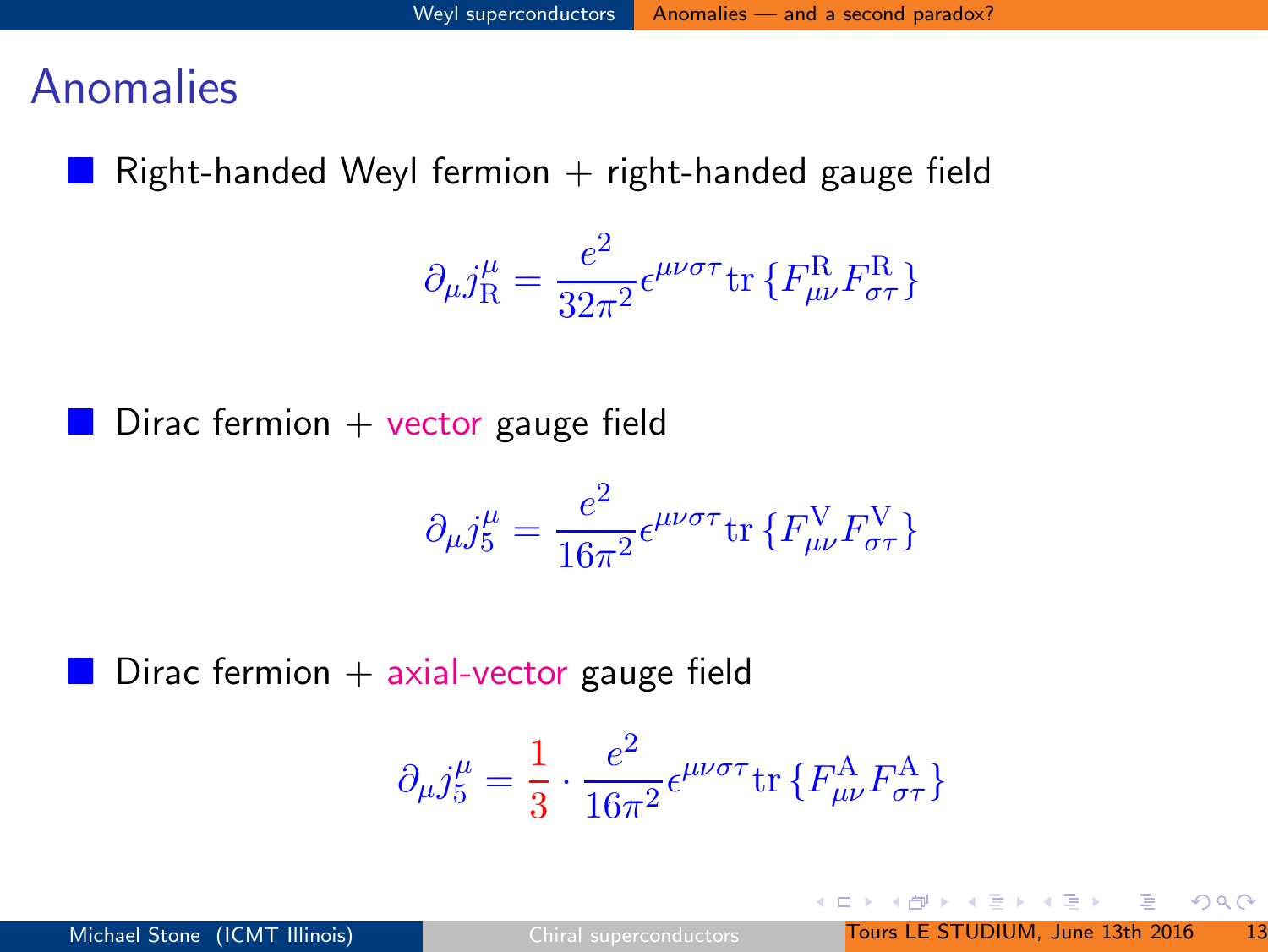#### [Motivating paradox](#page-5-0)

#### [Weyl superconductors](#page-20-0)

- [Majorana mass](#page-21-0)
- Vector vs [axial-vector gauge fields](#page-25-0)
- [Anomalies and a second paradox?](#page-27-0)

#### [WZW effective action](#page-30-0)

- **•** [General method](#page-32-0)
- $\bullet$  [3+1 dimensions](#page-34-0)
- **•** [Anomaly again](#page-37-0)

#### **[Applications](#page-40-0)**

- [Resolve first paradox](#page-41-0)
- <span id="page-33-0"></span>• [Chiral magnetic effect](#page-46-0)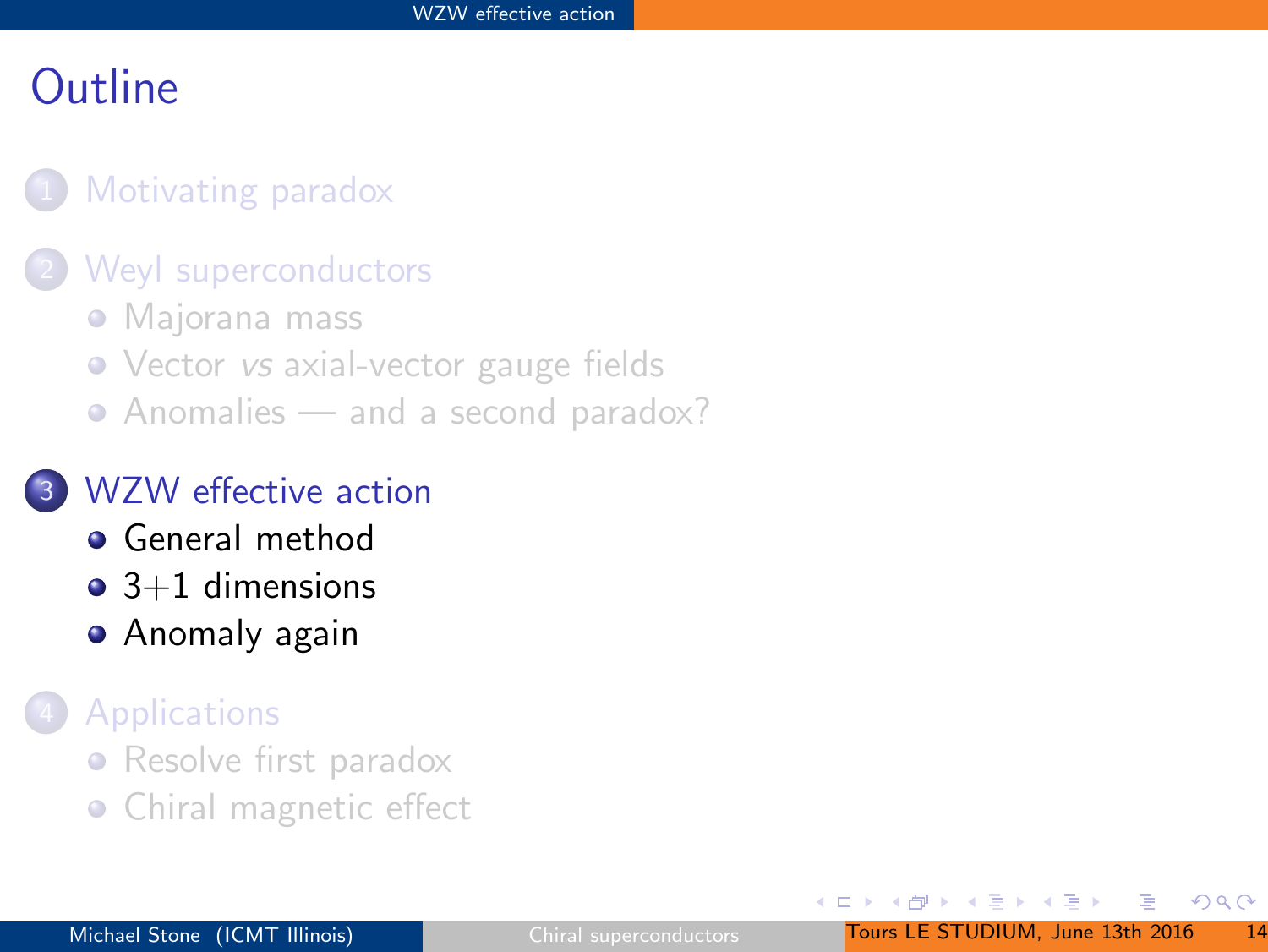## WZW effective action

Couple Weyl fermions to gauge fields

 $\nabla_{\mu}\psi_{R} = (\partial_{\mu} + R_{\mu})\psi_{R}, \quad \nabla_{\mu}\psi_{L} = (\partial_{\mu} + L_{\mu})\psi_{L}$ 

Gap with mass term

$$
H_{\text{mass}} = \Delta(\psi_{L,i}^* U_{ij} \psi_{R,j} + \psi_{R,i}^* U_{ij}^\dagger \psi_{L,j})
$$

Classical gauge invariance

$$
L \rightarrow L^{h_L} = h_L^{-1} L h_L + h_L^{-1} dh_L
$$
  
\n
$$
R \rightarrow R^{h_R} = h_R^{-1} R h_R + h_R^{-1} dh_R
$$
  
\n
$$
U \rightarrow h_L^{-1} U h_R.
$$

Everything slaved to [e](#page-34-0)xt[e](#page-29-0)rnal  $R, L, U$  fields[. S](#page-33-0)[ee](#page-35-0)[k](#page-33-0) e[ff](#page-35-0)e[ct](#page-34-0)[i](#page-36-0)[v](#page-37-0)e [a](#page-30-0)[c](#page-39-0)[t](#page-40-0)[io](#page-0-0)[n.](#page-49-0)

<span id="page-34-0"></span> $2990$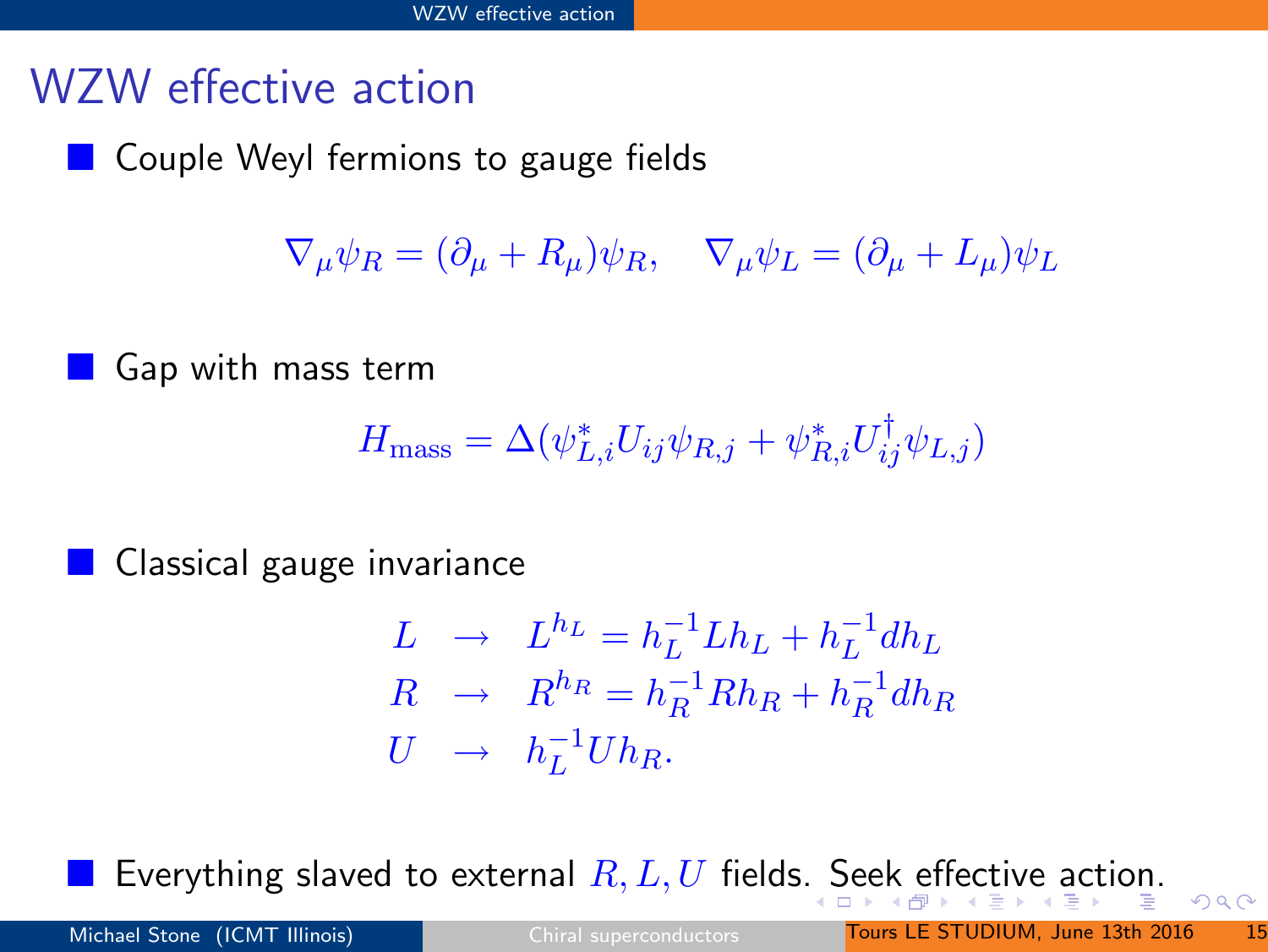#### Mañes construction of WZW effective action

- Chern-Simons form  $\omega_{2n-1}$  such that  $d\omega_{2n-1} = \text{tr} \{F^n\}.$
- Usual 5-form choice  $\omega_5(A) = \text{tr} \, \{AF^2 \frac{1}{2}$  $\frac{1}{2}FA^3 + \frac{1}{10}A^5$ .

Select alternative 5-form  $\tilde{\omega}_5(R,L)$  such that

 $d\tilde\omega_5(R,L)={\rm tr}\,\{(F^R)^3\}-{\rm tr}\,\{(F^L)^3\}$  and  $\tilde\omega_5(R^h,L^h)=\tilde\omega_5(R,L)$ 

 $\blacksquare$  Then  $\tilde{\omega}_{5}(R^{h_R},L^{h_L})=\tilde{\omega}_{5}(R,L^U)$  where  $U=h_L h_R^{-1}$  $\frac{-1}{R}$ . **■** Can write  $\tilde{\omega}_5(R, L) = \omega_5(R) - \omega_5(L) + dS_4$  $S_4(R,L)$  is the Bardeen counterterm

<span id="page-35-0"></span> $QQQ$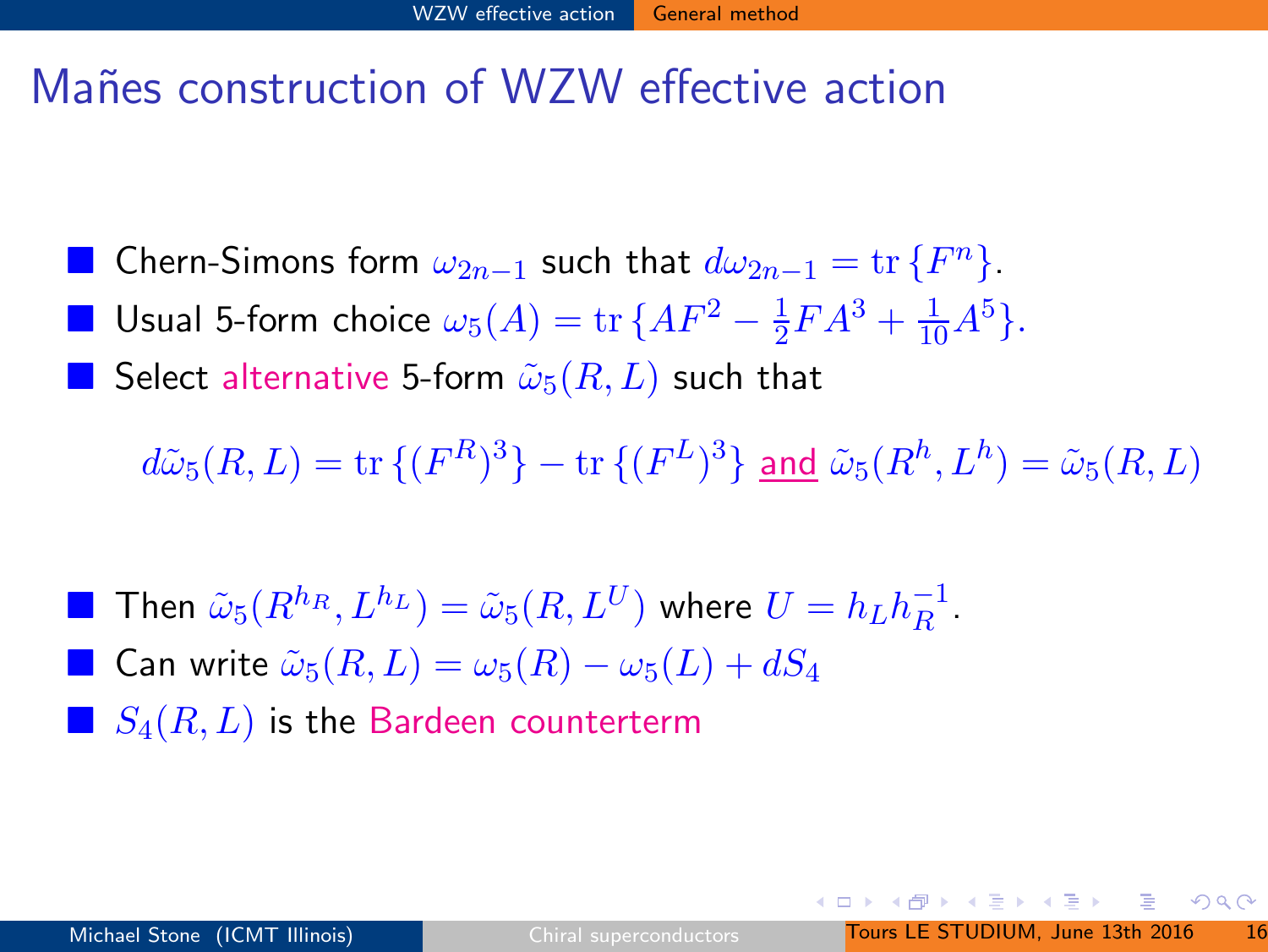### Wess-Zumino-Witten action

**Set** 

 $\tilde{C}[L,R] = \frac{-i}{24\pi^2}$ Z  $\scriptstyle M_5$  $\tilde\omega_5(L,R)$ 

Define 4-d Wess-Zumino functional  $W[L,R,U]$  by  $\tilde{C}[L,R^U]=C[L,R]+W[L,R,U]$ 

**Then**  $\tilde{C}[L,R^U]$  is invariant under

<span id="page-36-0"></span>
$$
R \rightarrow R^{h_R} = h_R^{-1} R h_R + h_R^{-1} dh_R,
$$
  
\n
$$
L \rightarrow L^{h_L} = h_L^{-1} L h_L + h_L^{-1} dh_L,
$$
  
\n
$$
U \rightarrow h_L^{-1} U h_R.
$$

Bu[t](#page-37-0)  $C[L,R]$  and  $W[L,R,U]$  not separately [in](#page-35-0)[va](#page-37-0)[r](#page-35-0)[ian](#page-36-0)t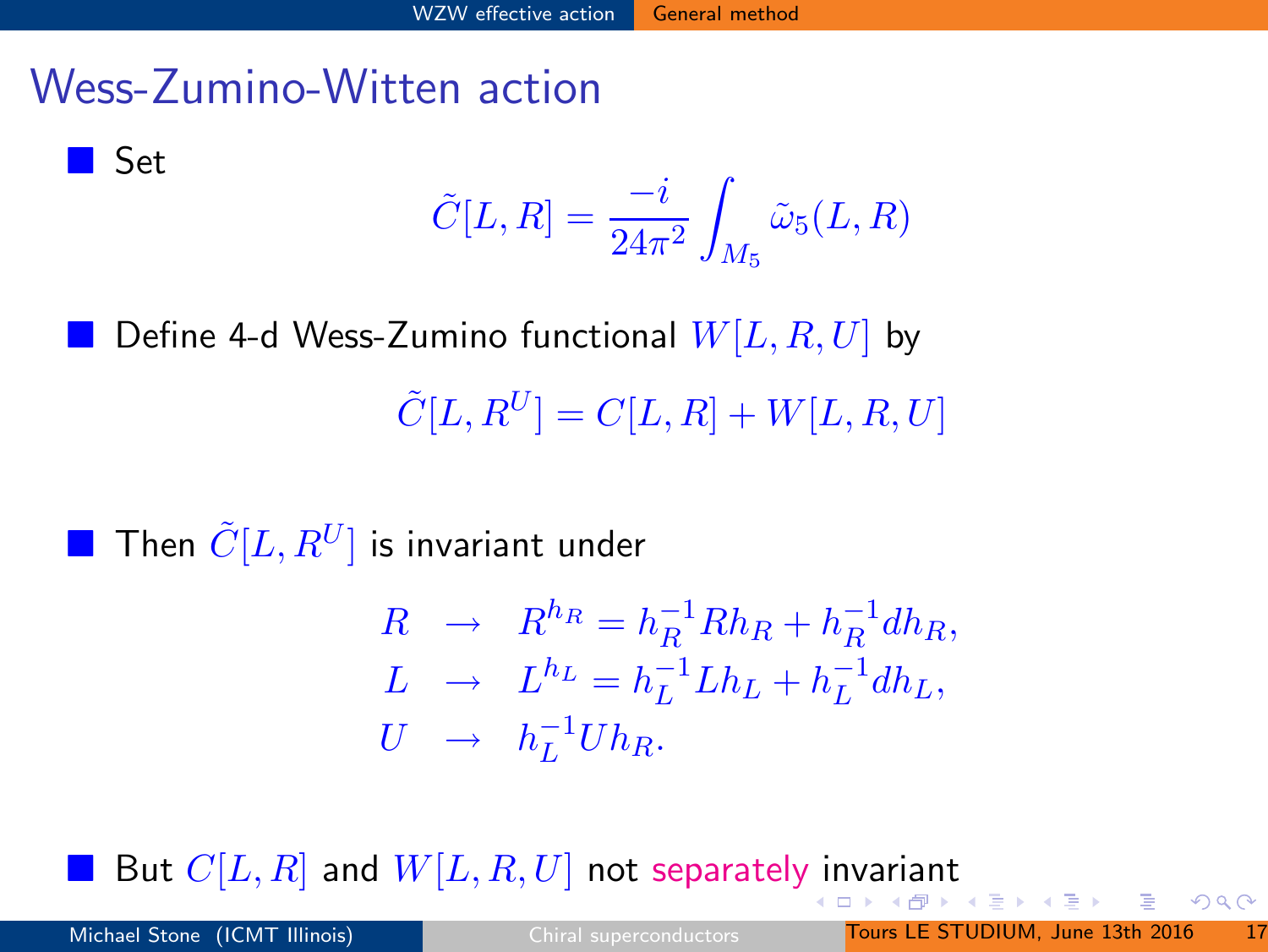### Witten's formula

■ Witten 1983; Kaymakcalan et al. 1984; Mañes 1985:

$$
W[R, L, U] = -\frac{i}{240\pi^2} \int_M \text{tr}\left\{ (U^{-1} dU)^5 \right\} - \frac{i}{48\pi^2} \int_{\partial M} Z(L, R, U)
$$

With  $Z(R,L,U)$  =

$$
-tr\{U_L(LdL + dLL + L^3) - U_L^3L\} - tr\{R \leftrightarrow L\}
$$
  
+ $\frac{1}{2}$ tr\{U\_L L U\_L L\} -  $\frac{1}{2}$ { $R \leftrightarrow L$ }  
-tr\{U^{-1}L U R^3\} + tr\{U R U^{-1} L^3\}  
-tr\{U^{-1}L U (RdR + dRR)\} + tr\{U R U^{-1} (LdL + dLL)\}  
-tr\{U R U^{-1} L U\_L L\} - tr\{U^{-1}L U R U\_R R\}  
+tr\{Ld U U\_R R U^{-1}\} + tr\{Rd U^{-1} U\_L L U\}  
-tr\{dL d U R U^{-1}\} + tr\{dR d U^{-1} L U\}  
+ $\frac{1}{2}$ tr\{R U^{-1}L U R U^{-1} L U\}.

■ Here  $U_L = dU U^{-1}$ , and  $U_R = U^{-1} dU$ .

<span id="page-37-0"></span> $2Q$ 

B

イロメ イ部メ イヨメ イヨメー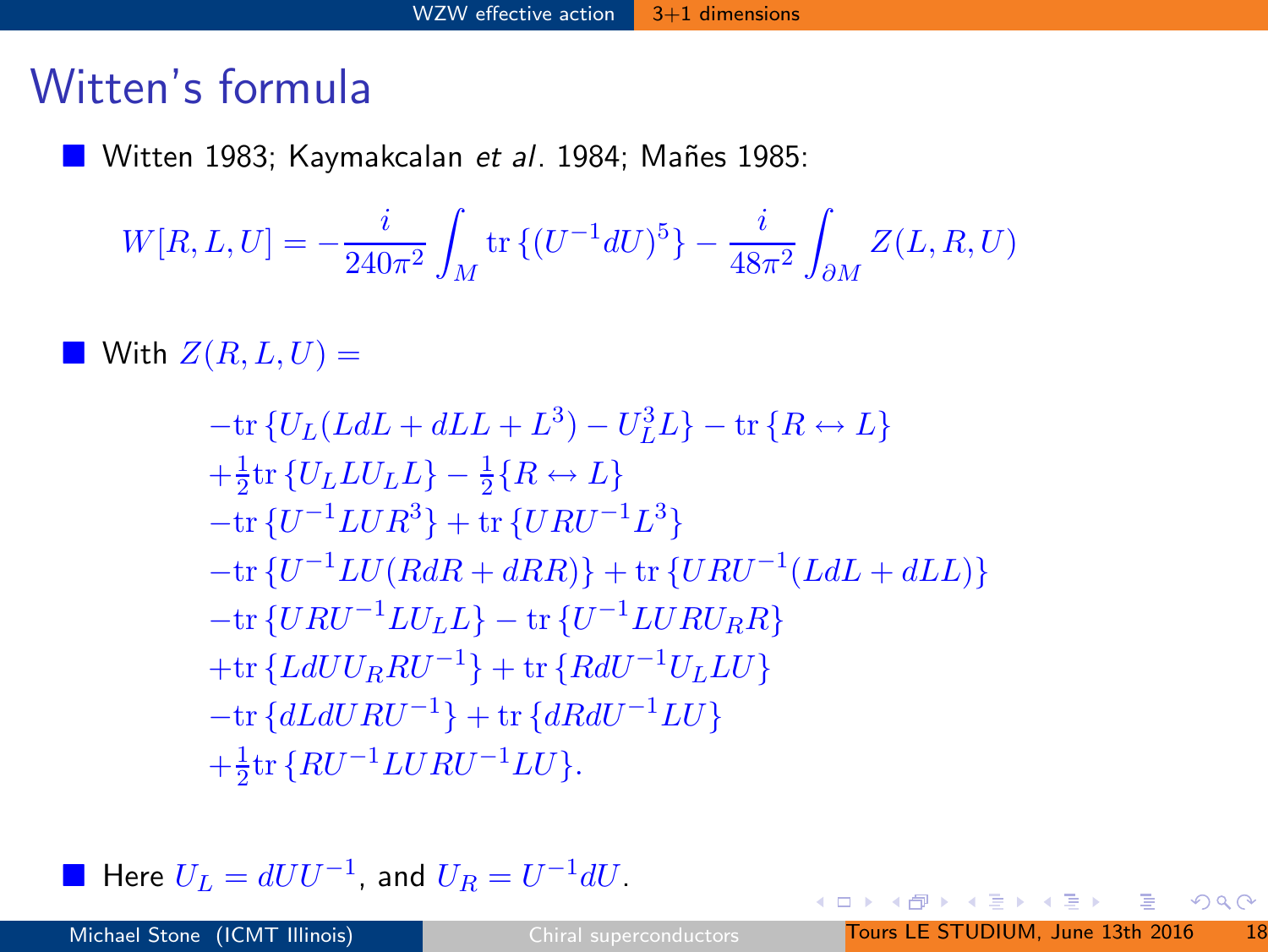## Action for topological insulator

 $\blacksquare$  Abelian vector-gauge field:  $U=e^{-i\theta},\,L=R\to A$ 

$$
Z \to 6i d\theta \,\mathrm{tr}\,\left\{ AdA + \frac{2}{3}A^3 \right\},\,
$$

Hence

$$
W[A, \theta] = \frac{1}{8\pi^2} \int_{\partial M} d\theta \,\mathrm{tr} \left\{ A dA + \frac{2}{3} A^3 \right\}
$$
  
= 
$$
-\frac{1}{8\pi^2} \int_{\partial M} \theta \,\mathrm{tr} \left\{ F^2 \right\}.
$$

This is the usual " $\theta$ " term that appears in topological insulators.

 $2990$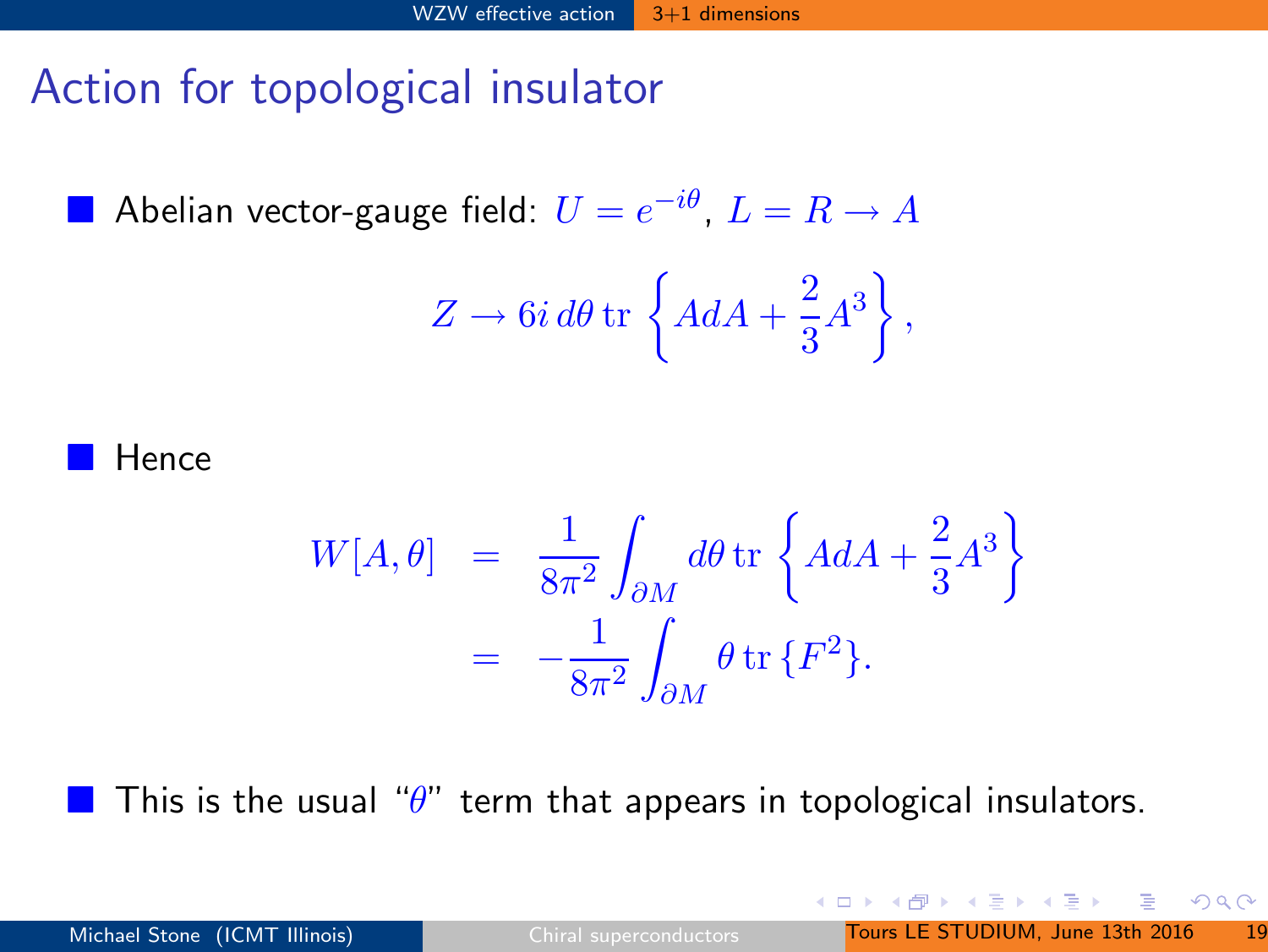#### Action for our Majorana-mass Weyl fermion

Set  $L = -R$  and divide by two because  $\psi_L = (\psi_R)_c$  Include non-topological superconducting kinetic term. Find:

$$
S[\theta, A] = \frac{1}{2} \int_{M_4 = \partial M_5} d^4 x \left\{ \frac{f^2}{2} (\partial_\mu \theta + 2eA_\mu)(\partial^\mu \theta + 2eA^\mu) - \frac{\theta}{96\pi^2} \epsilon^{\mu\nu\sigma\tau} F_{\mu\nu} F_{\sigma\tau} \right\}
$$

$$
- \frac{1}{96\pi^2} \int_{M_5} d^5 x \epsilon^{\mu\nu\rho\sigma\tau} A_\mu F_{\nu\rho} F_{\sigma\tau},
$$

 $\blacksquare$  S invariant under the gauge transformation

$$
\begin{array}{rcl}\n\theta & \rightarrow & \theta - 2\alpha e, \\
A_{\mu} & \rightarrow & A_{\mu} + \partial_{\mu}\alpha,\n\end{array}
$$

化重变 化重变性

<span id="page-39-0"></span> $QQQ$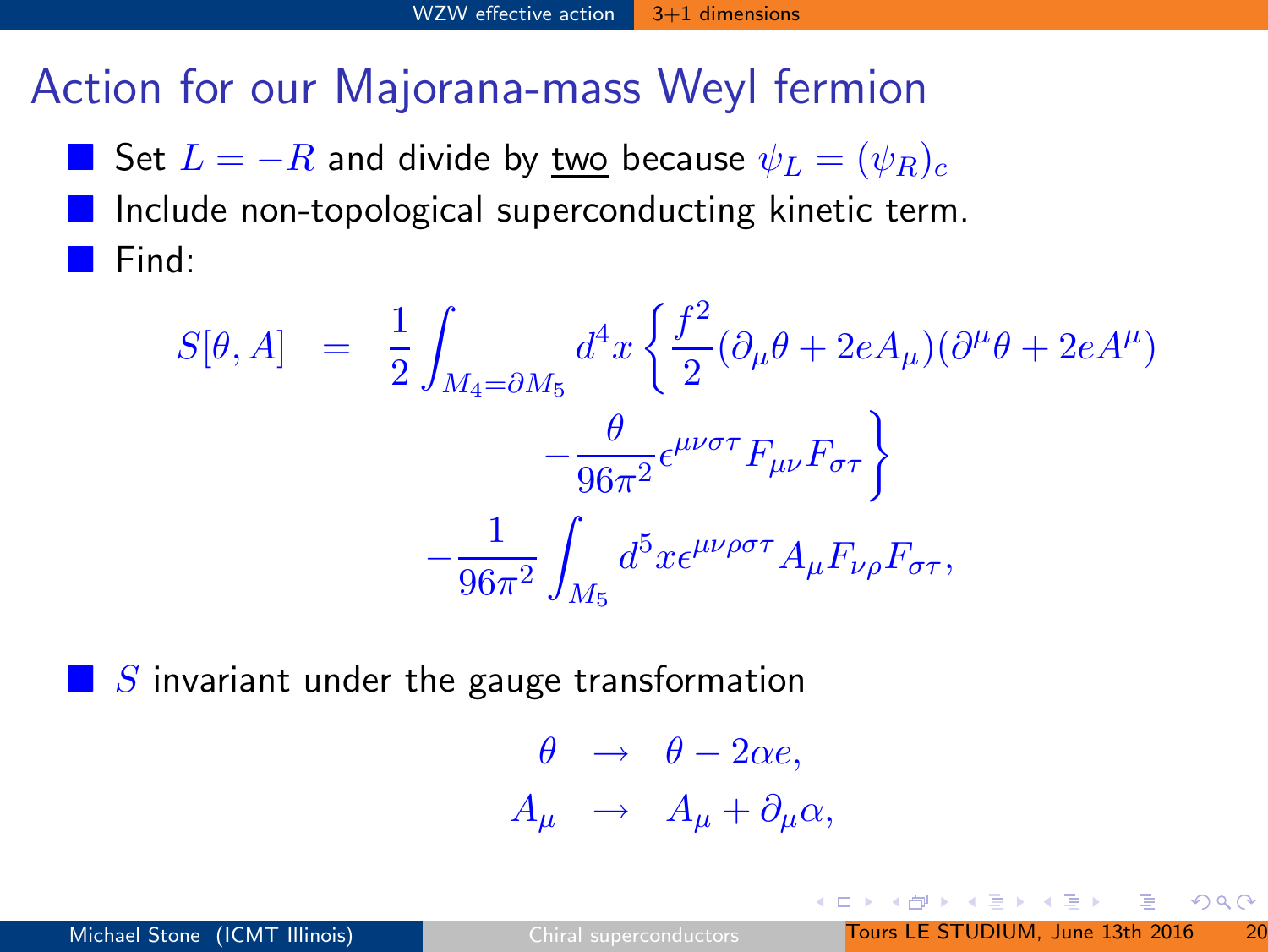### Current and Anomaly

#### 4-d Boundary current:

$$
J^{\mu}_{\text{Num}}=f^2(\partial^{\mu}\theta+2eA^{\mu})+\frac{e}{48\pi^2}\epsilon^{\mu\nu\sigma\tau}(\partial_{\nu}\theta+2eA_{\nu})F_{\sigma\tau}
$$

Equation of motion for  $\theta$ :

$$
-f^2 \partial_\mu (\partial^\mu \theta + 2eA^\mu) = \frac{1}{96\pi^2} \epsilon^{\mu\nu\sigma\tau} F_{\mu\nu} F_{\sigma\tau}
$$

**Chiral anomaly:** 

<span id="page-40-0"></span>
$$
\partial_\mu J^\mu_{\rm Num} = \frac{e^2}{32\pi^2} \epsilon^{\mu\nu\sigma\tau} F_{\mu\nu} F_{\sigma\tau}
$$

 One third of anomaly comes from the topological term; two-thirds from first term 4 0 8 化重氮 化重氮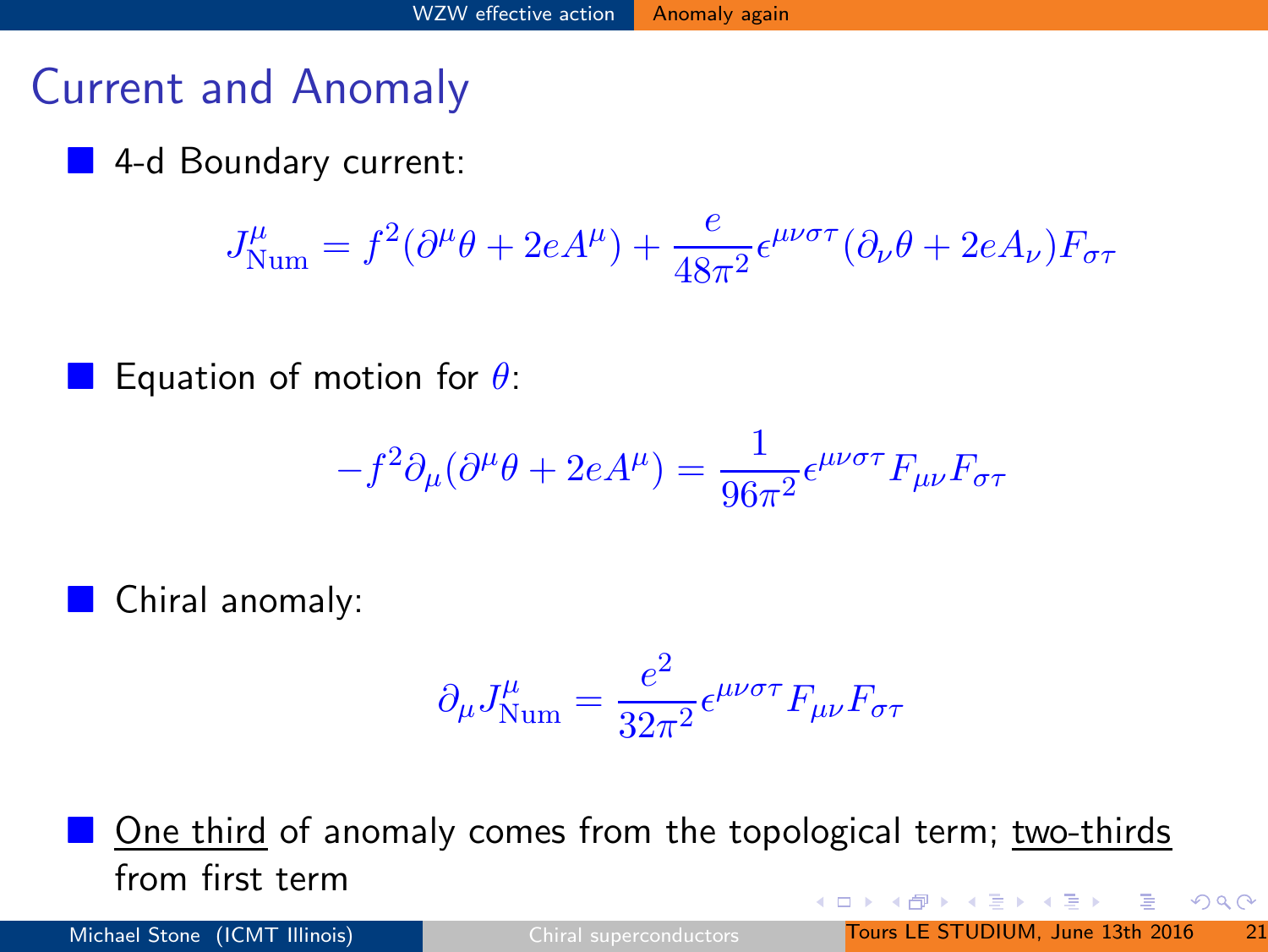## Whence the 1/3?

Keep  $L$  and  $R$  distinct and look at **Currents on boundary** 

$$
J_R^{\mu} = -f^2(\partial^{\mu}\theta - L^{\mu} + R^{\mu}) + \frac{1}{24\pi^2} \epsilon^{\mu\nu\sigma\tau} (\partial_{\nu}\theta - L_{\nu} + R_{\nu}) \left( F_{\sigma\tau}^R + \frac{1}{2} F_{\sigma\tau}^L \right)
$$
  

$$
J_L^{\mu} = +f^2(\partial^{\mu}\theta - L^{\mu} + R^{\mu}) + \frac{1}{24\pi^2} \epsilon^{\mu\nu\sigma\tau} (\partial_{\nu}\theta - L_{\nu} + R_{\nu}) \left( F_{\sigma\tau}^L + \frac{1}{2} F_{\sigma\tau}^R \right)
$$

4 日下

- ∢ r¶

<span id="page-41-0"></span> $298$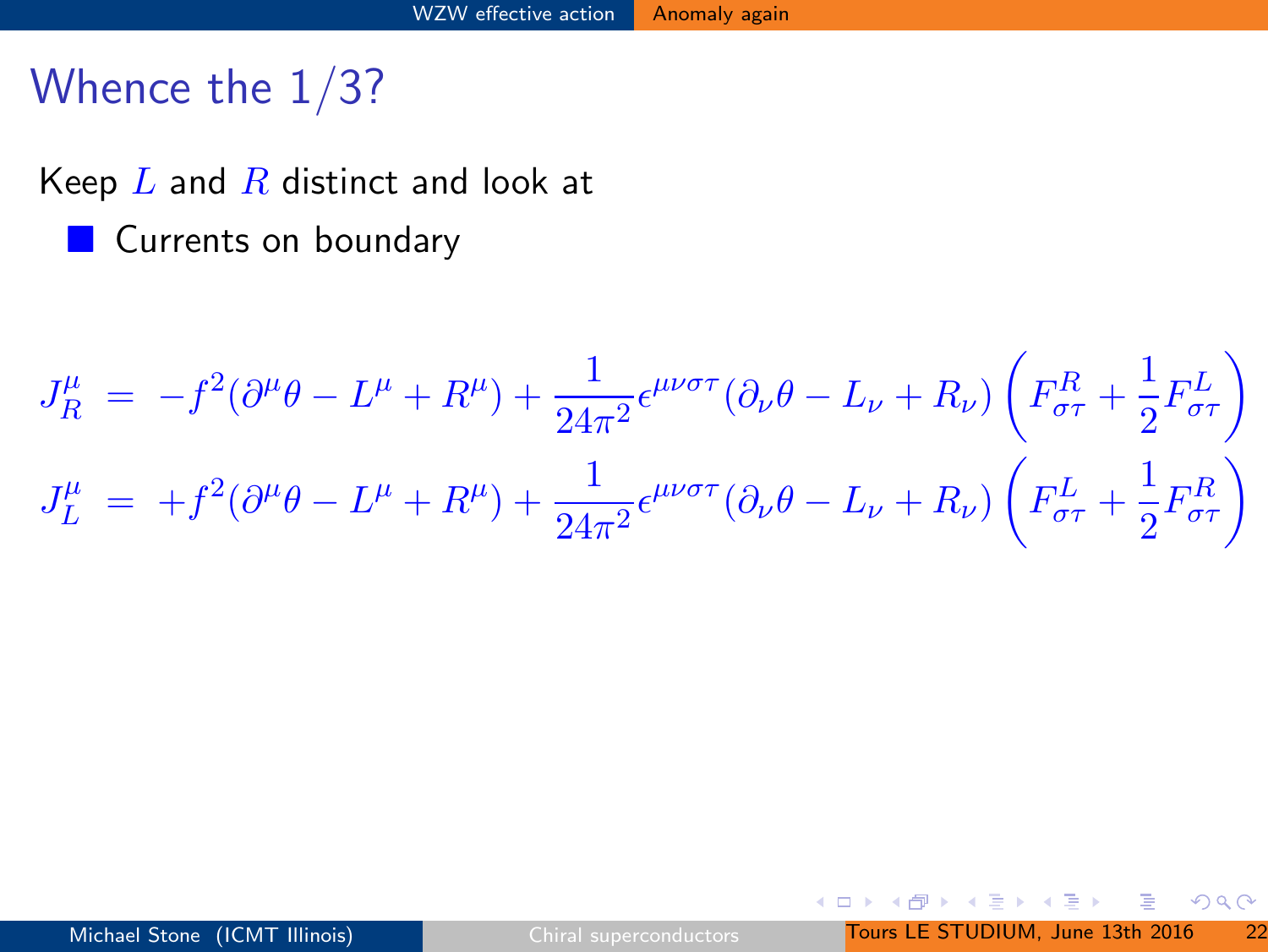## Whence the 1/3?

Keep  $L$  and  $R$  distinct and look at **Currents on boundary** 

$$
J_R^{\mu} = -f^2(\partial^{\mu}\theta - L^{\mu} + R^{\mu}) + \frac{1}{24\pi^2} \epsilon^{\mu\nu\sigma\tau} (\partial_{\nu}\theta - L_{\nu} + R_{\nu}) \left( F_{\sigma\tau}^R + \frac{1}{2} F_{\sigma\tau}^L \right)
$$
  

$$
J_L^{\mu} = +f^2(\partial^{\mu}\theta - L^{\mu} + R^{\mu}) + \frac{1}{24\pi^2} \epsilon^{\mu\nu\sigma\tau} (\partial_{\nu}\theta - L_{\nu} + R_{\nu}) \left( F_{\sigma\tau}^L + \frac{1}{2} F_{\sigma\tau}^R \right)
$$

Equation of motion for the  $\theta$  field

$$
-f^2\partial_\mu(\partial^\mu\theta - L^\mu + R^\mu) = \frac{1}{96\pi^2} \epsilon^{\mu\nu\sigma\tau} (F^L_{\mu\nu} F^L_{\sigma\tau} + F^R_{\sigma\tau} F^R_{\mu\nu} + F^R_{\mu\nu} F^L_{\sigma\tau})
$$

4 日下

 $298$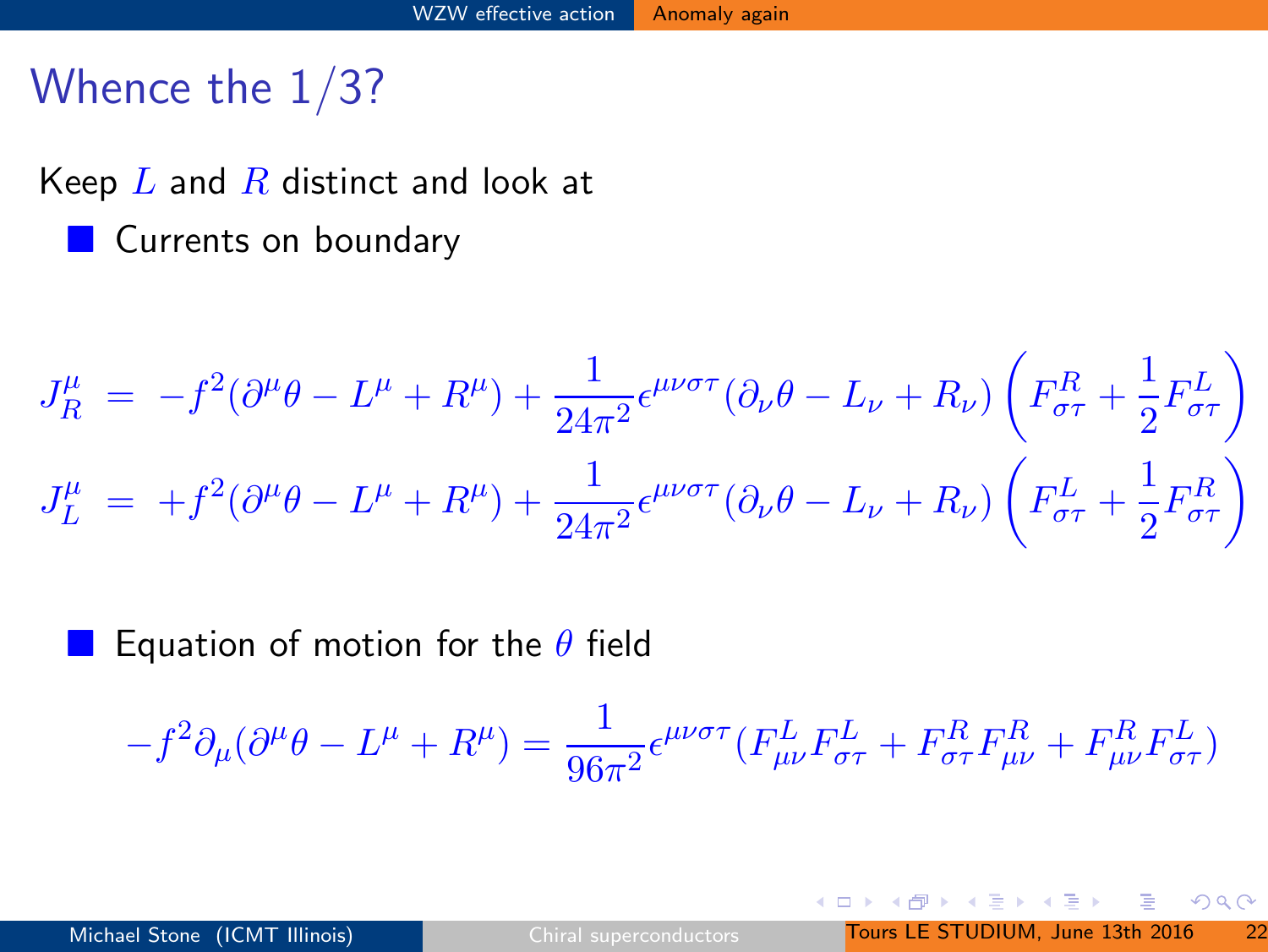#### [Motivating paradox](#page-5-0)

#### [Weyl superconductors](#page-20-0)

- [Majorana mass](#page-21-0)
- Vector vs [axial-vector gauge fields](#page-25-0)
- [Anomalies and a second paradox?](#page-27-0)

#### [WZW effective action](#page-30-0)

- **[General method](#page-32-0)**
- $\bullet$  [3+1 dimensions](#page-34-0)
- **[Anomaly again](#page-37-0)**

#### **[Applications](#page-40-0)**

- [Resolve first paradox](#page-41-0)
- [Chiral magnetic effect](#page-46-0)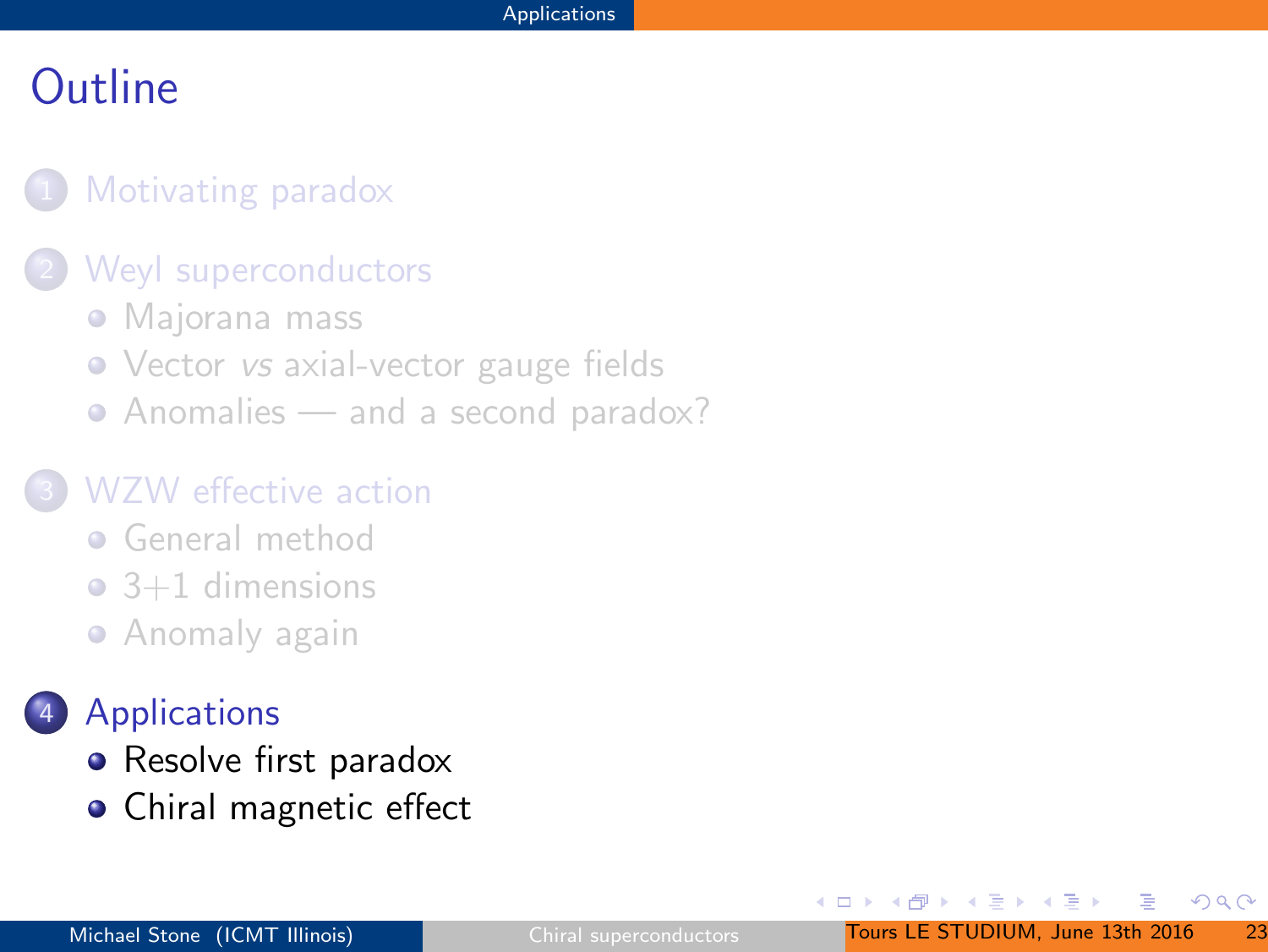**Usual Callan Harvey inflow** 

$$
j^{\mu} = \frac{e}{8\pi^2} \epsilon^{\mu\nu\sigma\tau} \partial_{\nu} \theta F_{\sigma\tau},
$$



 $299$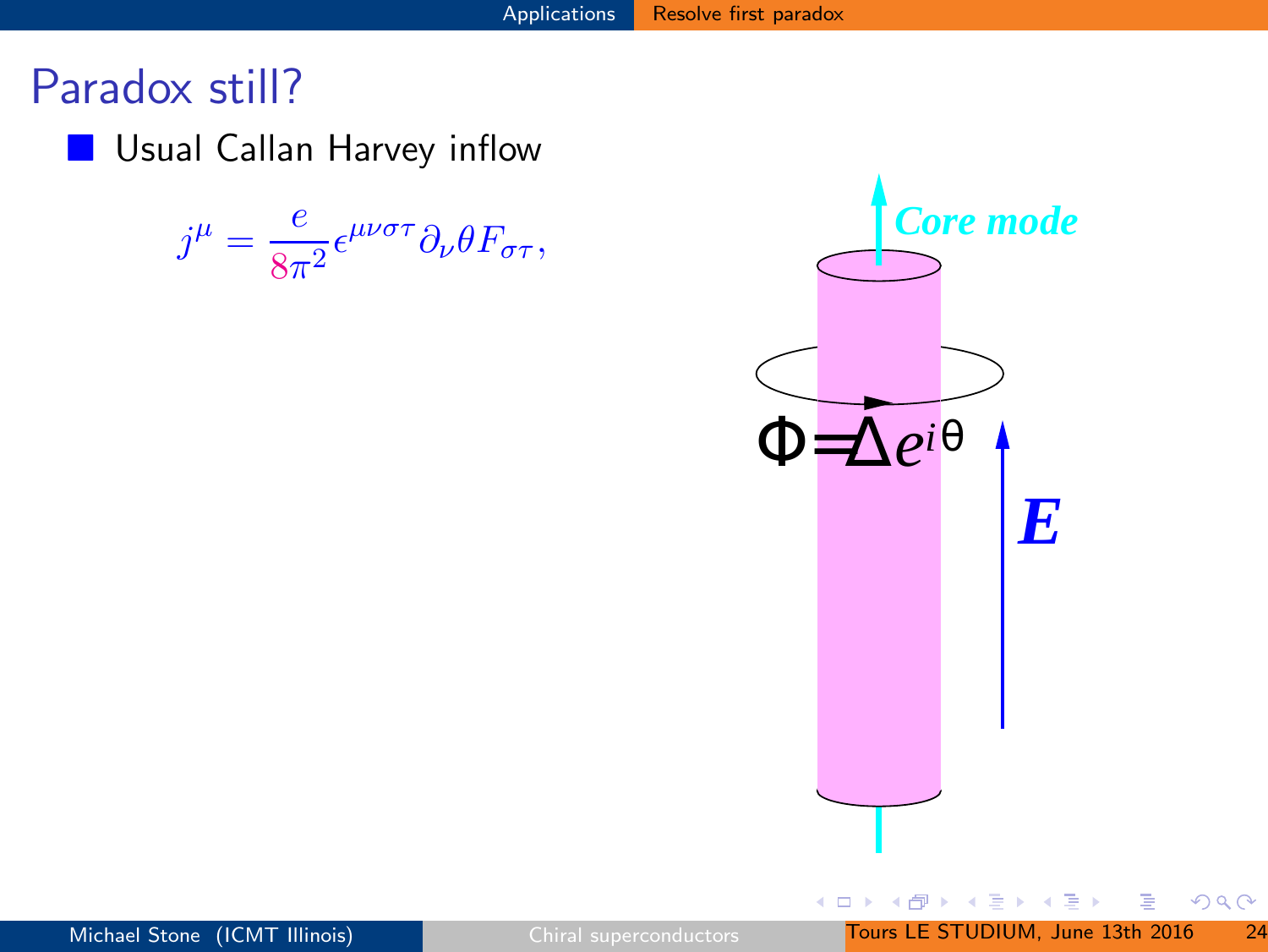**Usual Callan Harvey inflow** 

 $j^{\mu} = \frac{e}{\infty}$  $\frac{\epsilon}{8\pi^2} \epsilon^{\mu\nu\sigma\tau} \partial_{\nu} \theta F_{\sigma\tau},$ 

QZW inflow

 $j^{\mu} = \frac{e}{16}$  $\frac{\epsilon}{16\pi^2} \epsilon^{\mu\nu\sigma\tau} \partial_{\nu} \theta F_{\sigma\tau},$ 

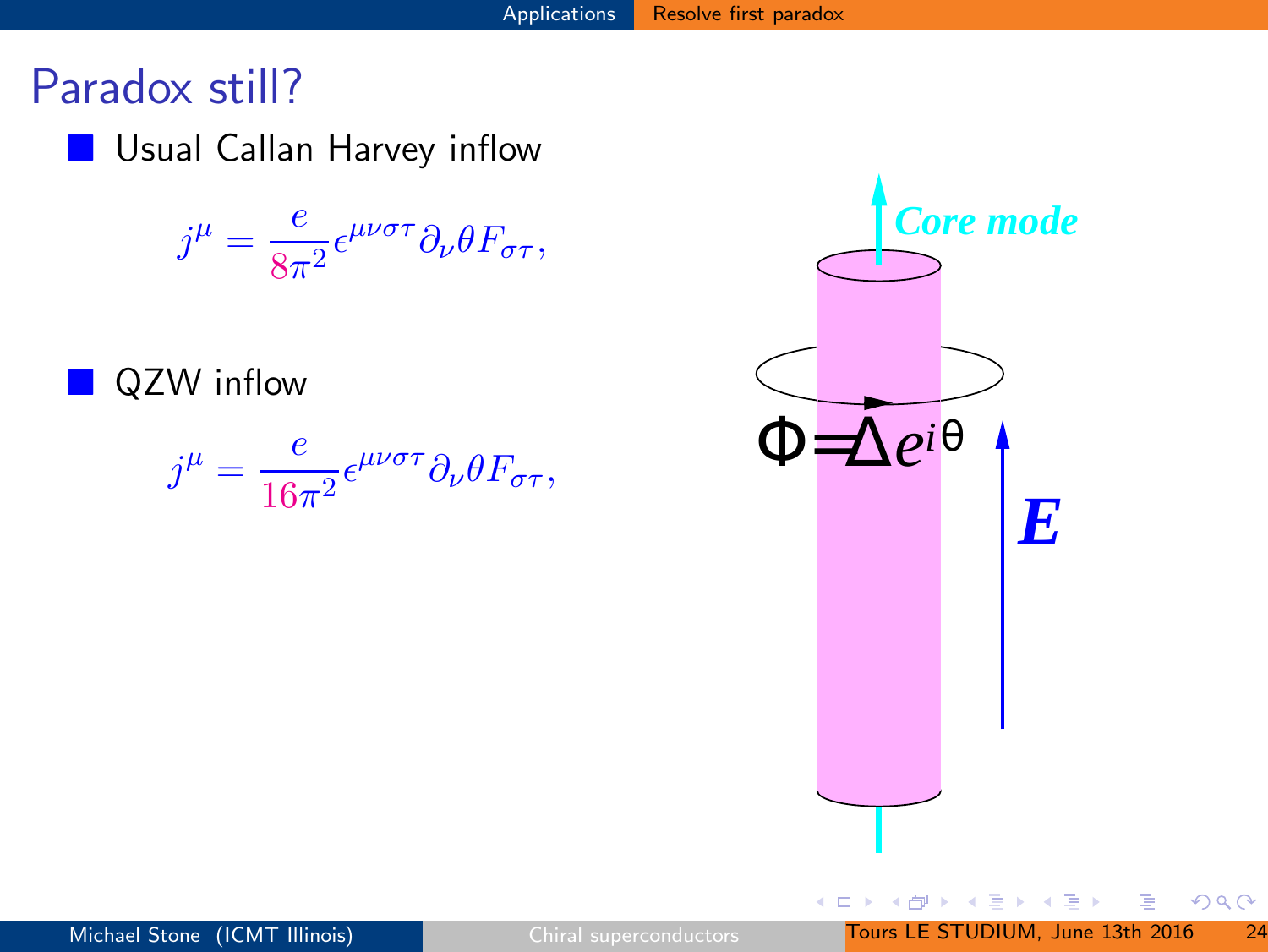**Usual Callan Harvey inflow** 

 $j^{\mu} = \frac{e}{\infty}$  $\frac{\epsilon}{8\pi^2} \epsilon^{\mu\nu\sigma\tau} \partial_{\nu} \theta F_{\sigma\tau},$ 

**QZW** inflow

$$
j^{\mu} = \frac{e}{16\pi^2} \epsilon^{\mu\nu\sigma\tau} \partial_{\nu} \theta F_{\sigma\tau},
$$

Our inflow

$$
j^{\mu} = \frac{e}{48\pi^2} \epsilon^{\mu\nu\sigma\tau} (\partial_{\nu}\theta + 2eA_{\nu}) F_{\sigma\tau},
$$

<span id="page-46-0"></span>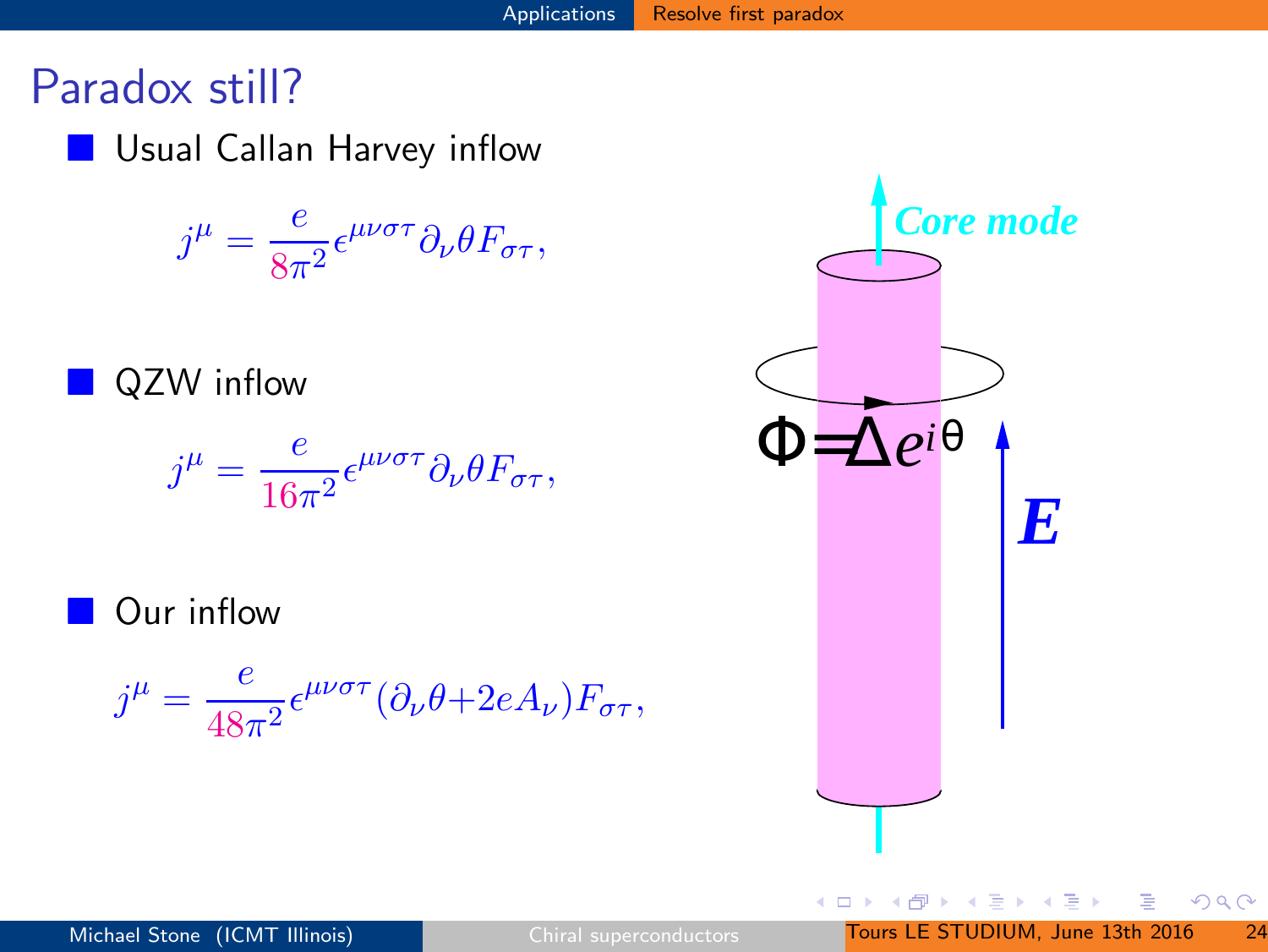**Usual Callan Harvey inflow** 

 $j^{\mu} = \frac{e}{\infty}$  $\frac{\epsilon}{8\pi^2} \epsilon^{\mu\nu\sigma\tau} \partial_{\nu} \theta F_{\sigma\tau},$ 

**QZW** inflow

$$
j^{\mu} = \frac{e}{16\pi^2} \epsilon^{\mu\nu\sigma\tau} \partial_{\nu} \theta F_{\sigma\tau},
$$

**Our inflow** 

$$
j^{\mu} = \frac{e}{48\pi^2} \epsilon^{\mu\nu\sigma\tau} (\partial_{\nu}\theta + 2eA_{\nu}) F_{\sigma\tau},
$$

Not zero!

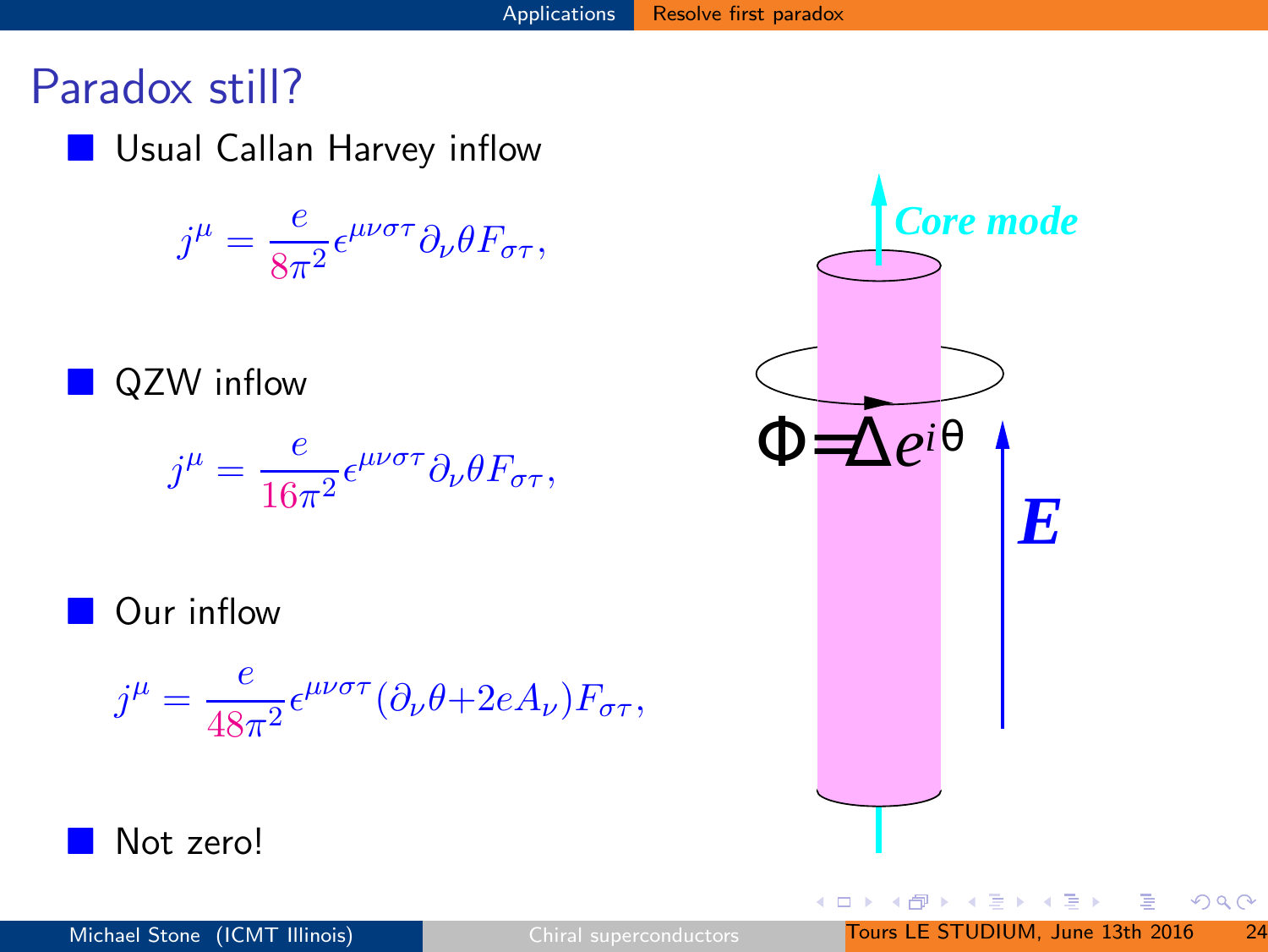**Usual Callan Harvey inflow** 

 $j^{\mu} = \frac{e}{\infty}$  $\frac{\epsilon}{8\pi^2} \epsilon^{\mu\nu\sigma\tau} \partial_{\nu} \theta F_{\sigma\tau},$ 

**QZW** inflow

$$
j^{\mu} = \frac{e}{16\pi^2} \epsilon^{\mu\nu\sigma\tau} \partial_{\nu} \theta F_{\sigma\tau},
$$

Our inflow

$$
j^{\mu} = \frac{e}{48\pi^2} \epsilon^{\mu\nu\sigma\tau} (\partial_{\nu}\theta + 2eA_{\nu}) F_{\sigma\tau},
$$



Not zero!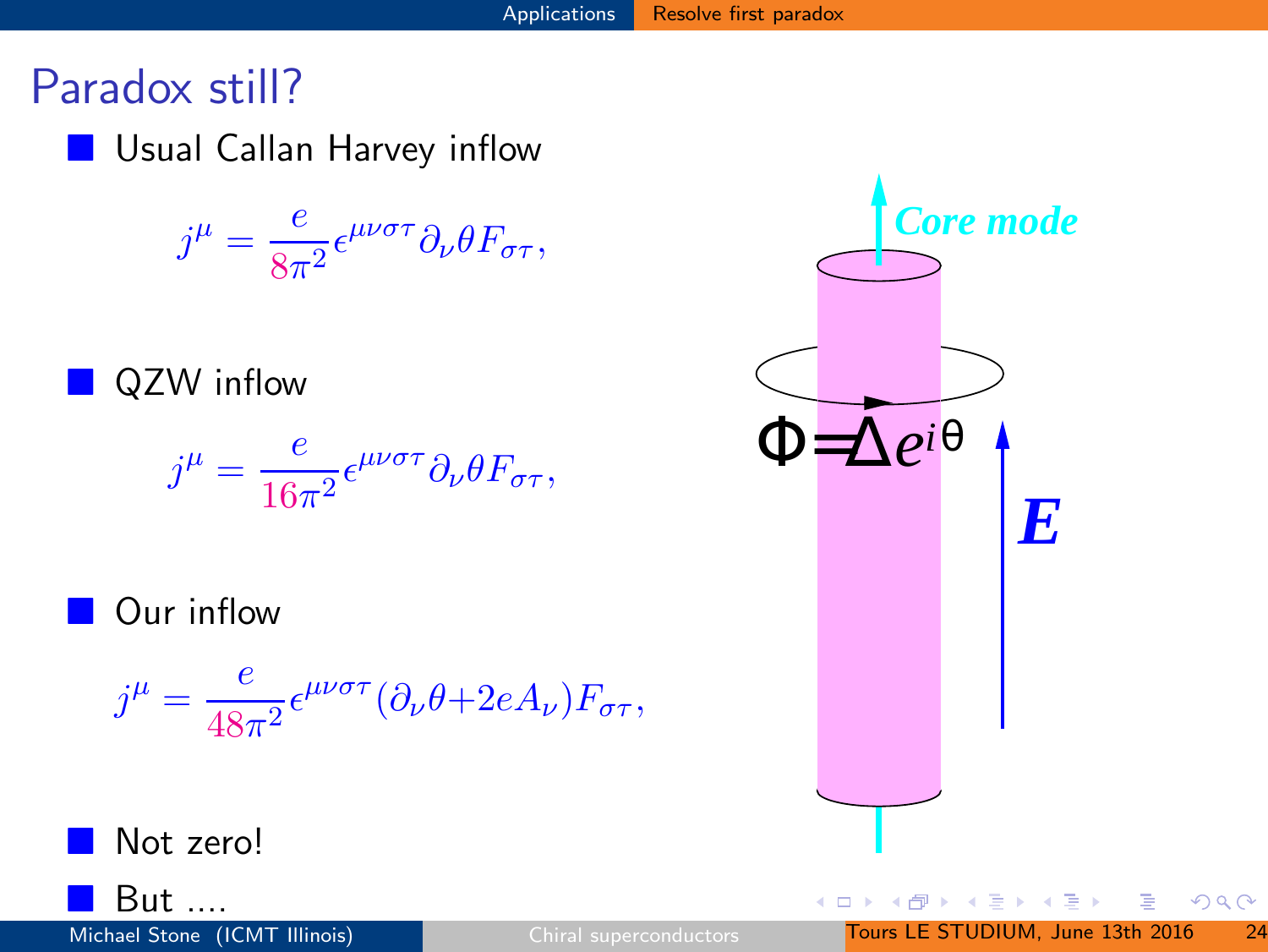# Chiral Magnetic effect

With suitable  $\mathbf{B} = (0,0,B_3 = F_{12})$  anomaly eq becomes

$$
\partial_0 J_{\text{Num}}^0 + \partial_3 J_{\text{Num}}^3 = \frac{1}{4\pi^2} (\partial_0 A_3 - \partial_3 A_0) B_3
$$

Satisfied by

$$
J_{\text{Num}}^0 = \rho_0 + \frac{e^2}{4\pi^2} A_3 B_3,
$$
  
\n
$$
J_{\text{Num}}^1 = J_{\text{Num}}^2 = 0,
$$
  
\n
$$
J_{\text{Num}}^3 = -\frac{e^2}{4\pi^2} A_0 B_3
$$

 $\blacksquare \Rightarrow$  Usual CME:

$$
\mathbf{J}_\mathrm{CME} = \frac{e\mu_R}{4\pi^2} \mathbf{B}
$$

where  $-eA_0 \rightarrow \mu_B$ .

<span id="page-49-0"></span> $298$ 

イロメ イ部メ イ君メ イ君メー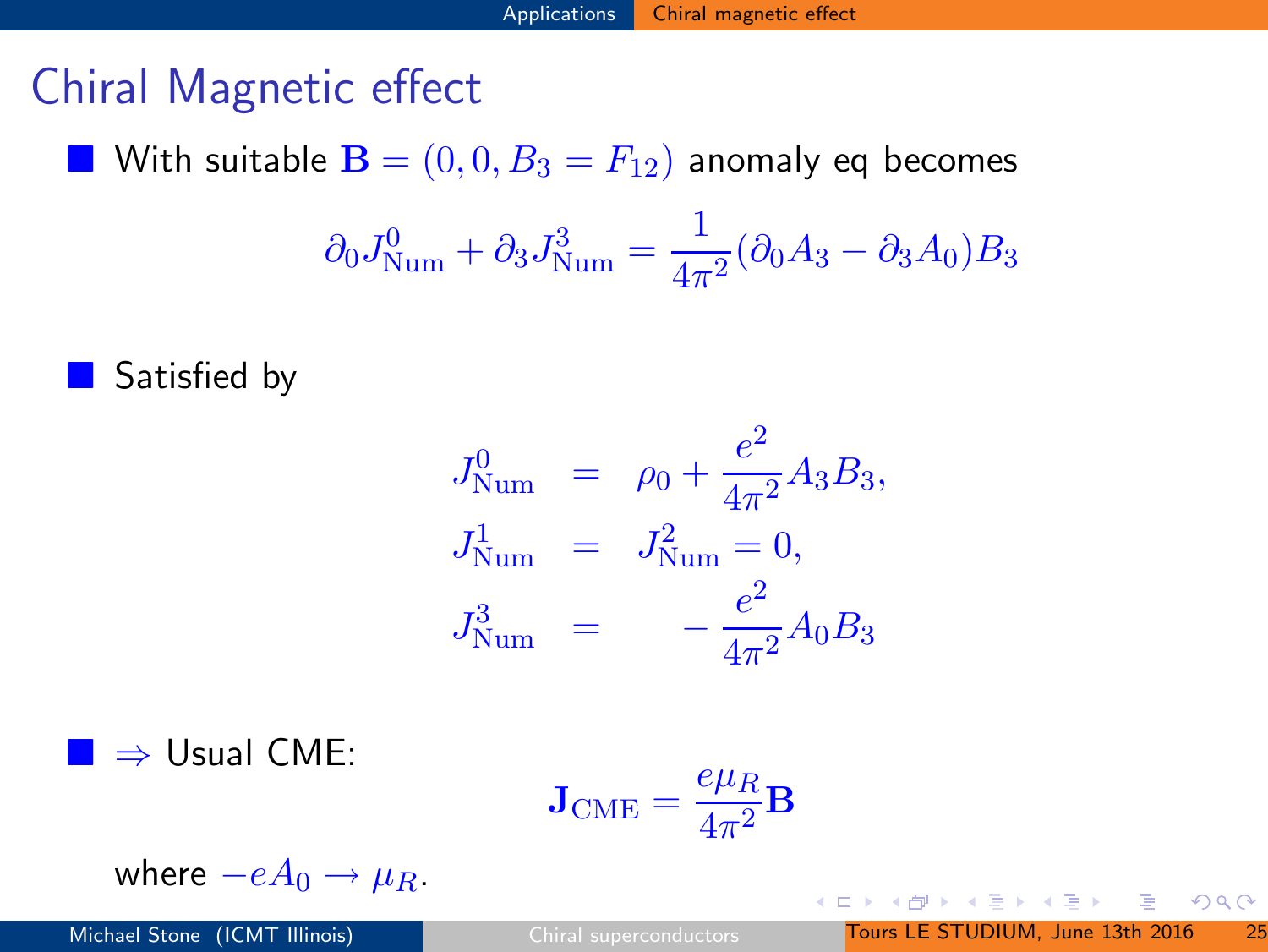# Superfluid Chiral magnetic effect

Because of Meissner condition we get different result

$$
J_{\text{Num}}^0 = -2ef^2 A^0,
$$
  
\n
$$
J_{\text{Num}}^1 = -2ef^2 A^1,
$$
  
\n
$$
J_{\text{Num}}^2 = -2ef^2 A^2,
$$
  
\n
$$
J_{\text{Num}}^3 = -\frac{e^2}{12\pi^2} A^0 B_3 = \frac{\mu_R e}{12\pi^2} B_3
$$

Fluid is rotating

$$
\mathbf{\Omega} = -\left(\frac{e}{2\mu_R}\right)\mathbf{B}
$$

Reduced CME current

$$
J_{\text{Num}}^3 = \frac{\mu_R e}{12\pi^2} B_3
$$

Only  $1/3$  of the usual value.

 $QQQ$ 

**← ロ ▶ → イ 冊**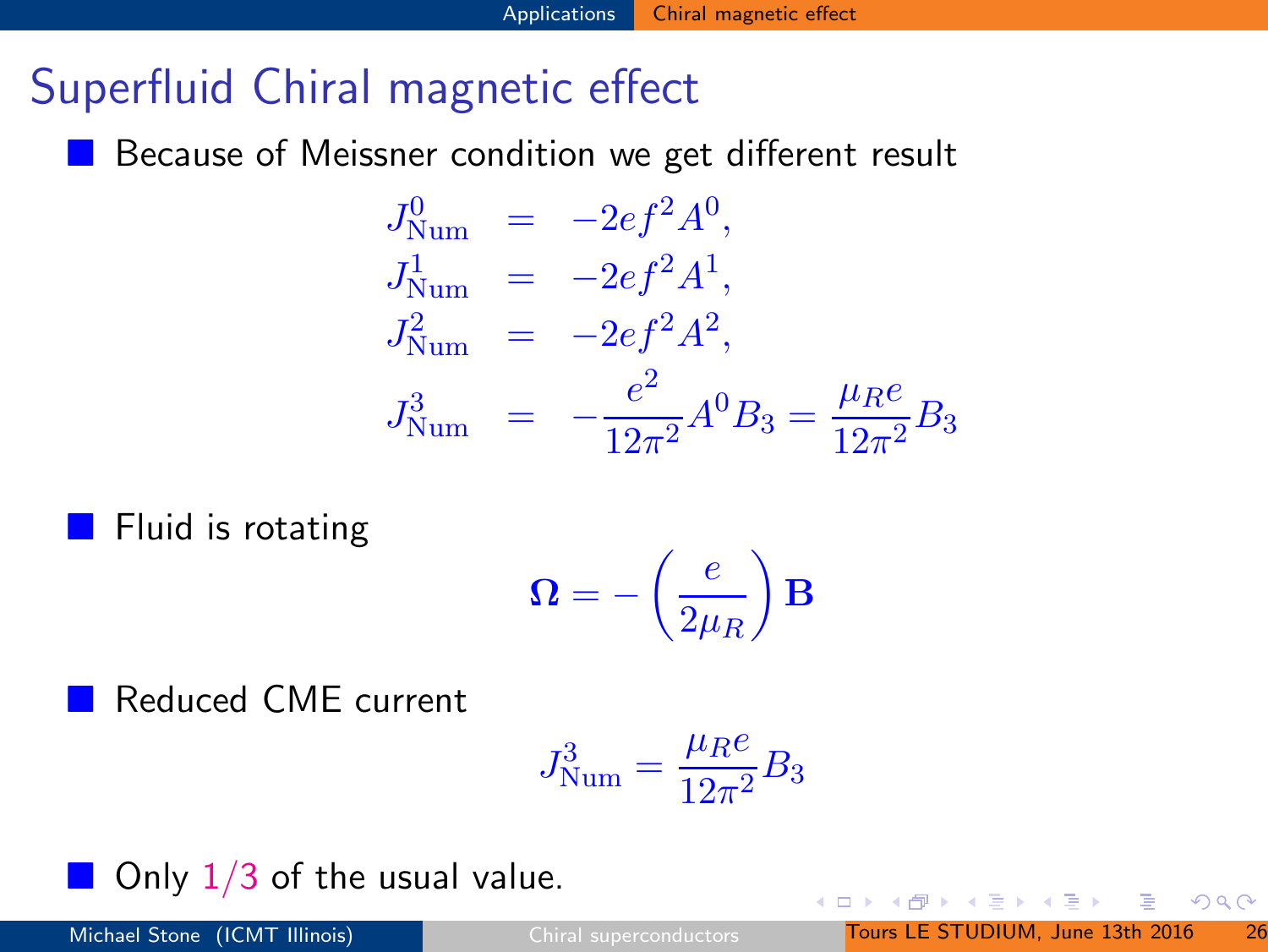## Is the factor  $1/3$  correct?

From:Amado, Landsteiner, Peña-Benítez; JHEP 05 (2011) 081



Figure 2: Chiral vortical (up) and magnetic (bottom) conductivities as function of the frequency close to  $\omega = 0$ . Real (left) and imaginary (right) part of the normalized conductivity for different values of the dimensionless temperature.

 $\rightarrow$   $\equiv$   $\rightarrow$ 

4 日下